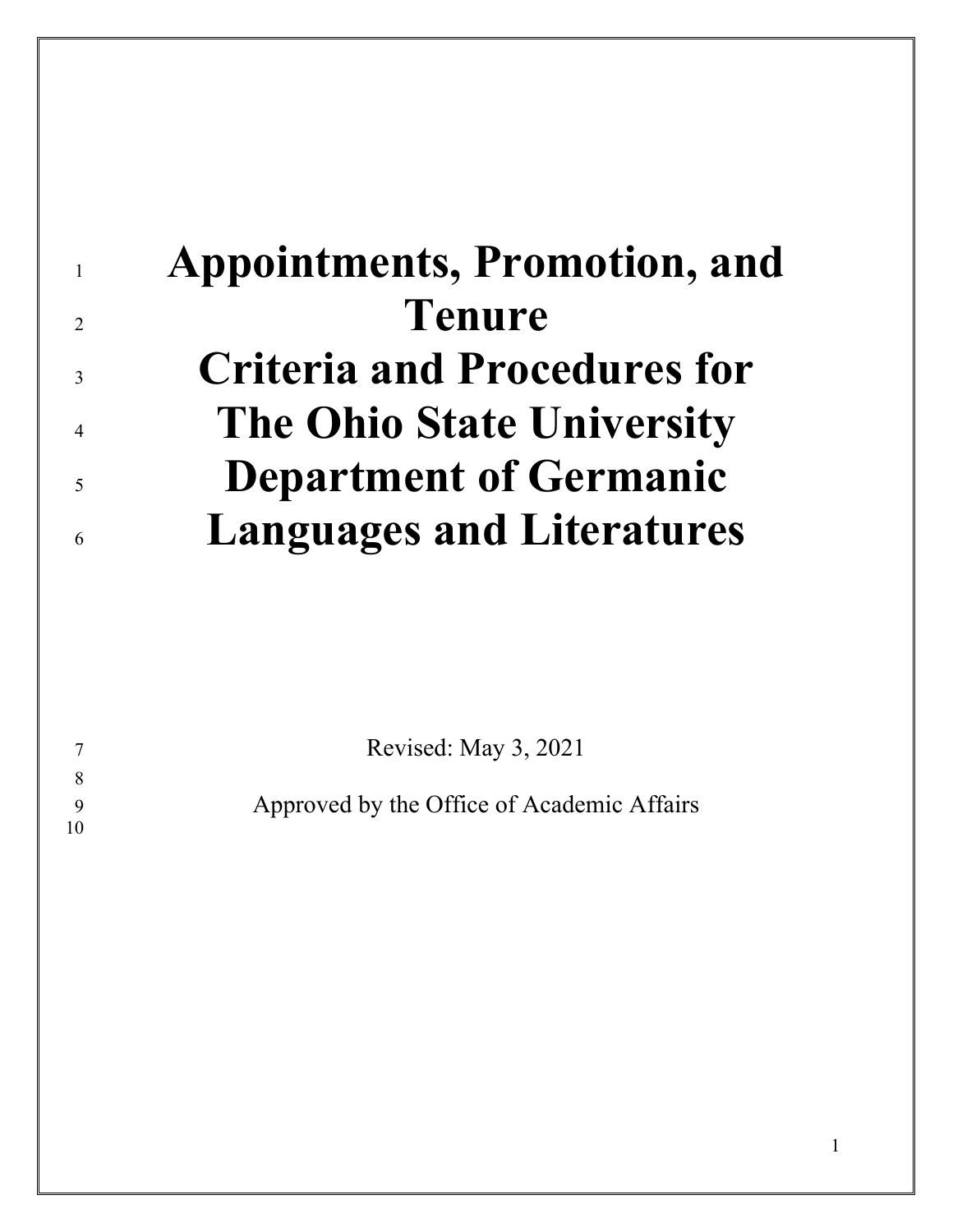| $\overline{2}$<br>3 | <b>Appointments, Promotion, and Tenure Criteria and Procedures</b><br><b>Department of Germanic Languages and Literatures</b><br><b>Revised: May 3, 2021</b> |  |
|---------------------|--------------------------------------------------------------------------------------------------------------------------------------------------------------|--|
| $\overline{4}$<br>5 | <b>Table of Contents</b>                                                                                                                                     |  |
| 6<br>7              |                                                                                                                                                              |  |
| 8                   |                                                                                                                                                              |  |
| 9                   |                                                                                                                                                              |  |
| 10                  |                                                                                                                                                              |  |
| 11                  |                                                                                                                                                              |  |
| 12                  |                                                                                                                                                              |  |
| 13                  |                                                                                                                                                              |  |
| 14                  |                                                                                                                                                              |  |
| 15                  |                                                                                                                                                              |  |
| 16                  |                                                                                                                                                              |  |
| 17                  |                                                                                                                                                              |  |
| 18                  |                                                                                                                                                              |  |
| 19                  |                                                                                                                                                              |  |
| 20                  |                                                                                                                                                              |  |
| 21                  |                                                                                                                                                              |  |
| 22                  |                                                                                                                                                              |  |
| 23                  |                                                                                                                                                              |  |
| 24                  |                                                                                                                                                              |  |
| 25                  |                                                                                                                                                              |  |
| 26                  |                                                                                                                                                              |  |
| 27                  |                                                                                                                                                              |  |
| 28                  |                                                                                                                                                              |  |
| 29                  |                                                                                                                                                              |  |
| 30                  |                                                                                                                                                              |  |
| 31                  |                                                                                                                                                              |  |
| 32                  |                                                                                                                                                              |  |
| 33                  |                                                                                                                                                              |  |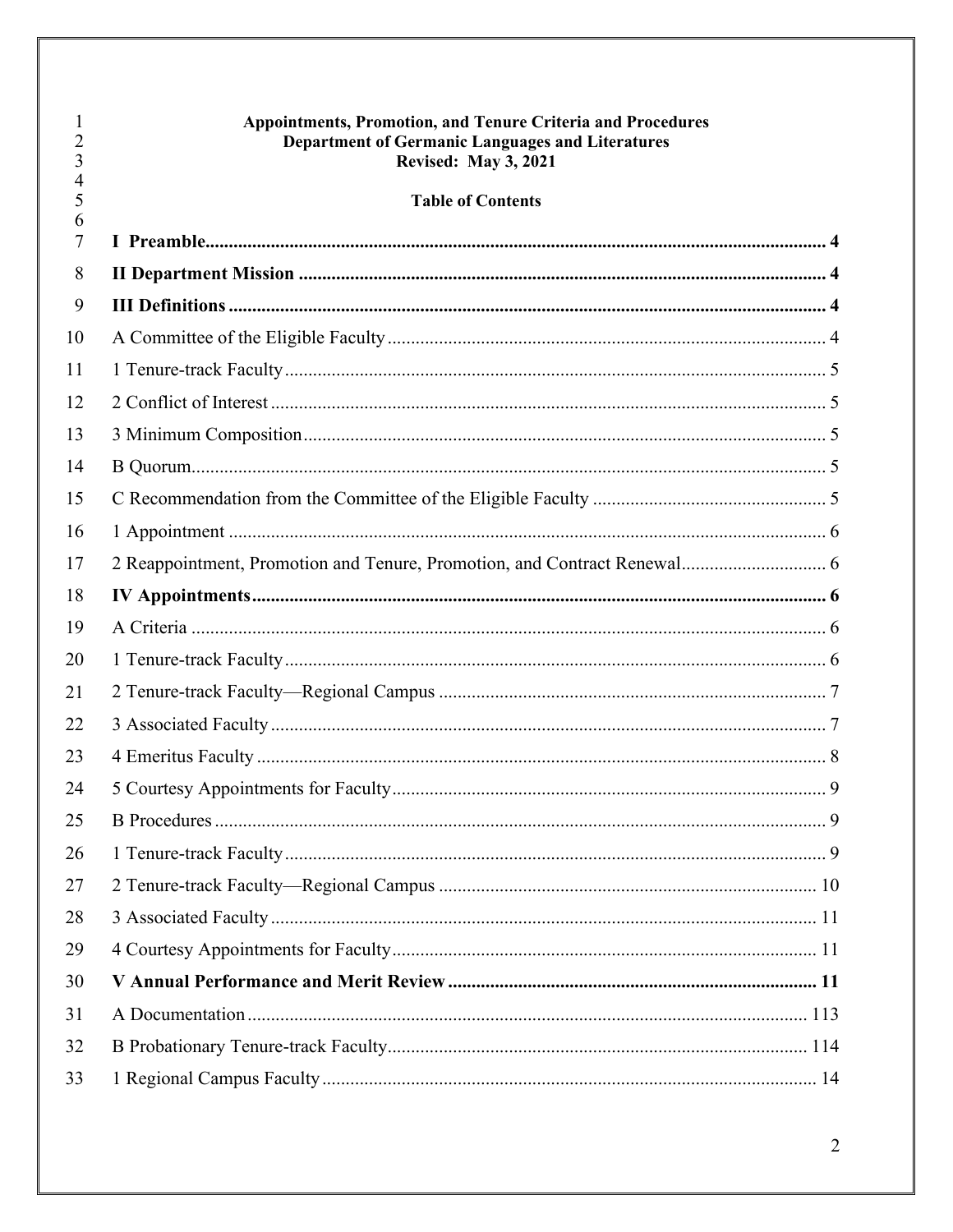| 1        |  |
|----------|--|
| 2        |  |
| 3        |  |
| 4        |  |
| 5        |  |
| 6        |  |
| 7        |  |
| 8        |  |
| 9        |  |
| 10       |  |
| 11       |  |
| 12       |  |
| 13       |  |
| 14       |  |
| 15       |  |
| 16       |  |
| 17       |  |
| 18       |  |
| 19       |  |
| 20       |  |
| 21       |  |
| 22       |  |
| 23       |  |
| 24       |  |
| 25       |  |
| 26       |  |
| 27<br>28 |  |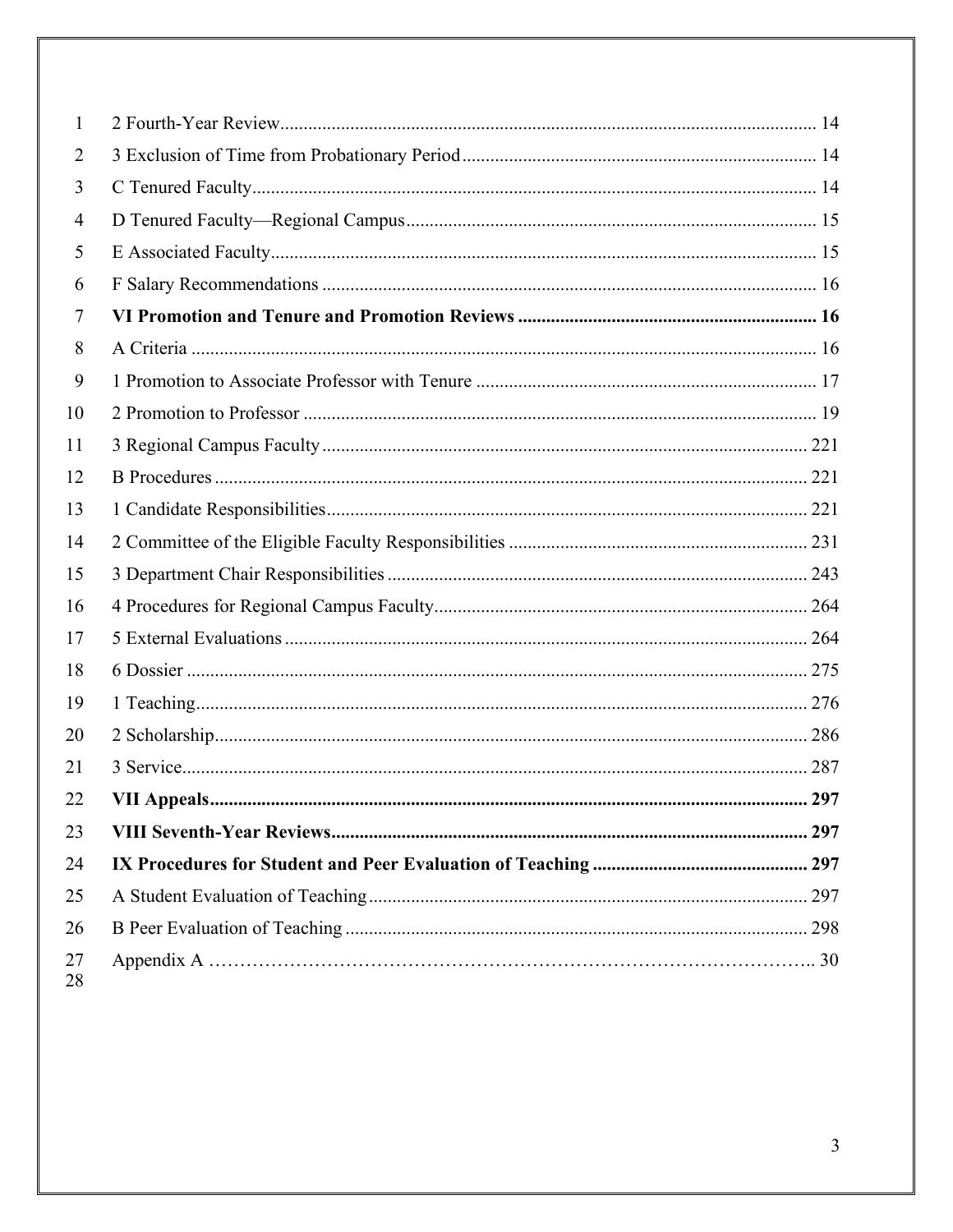### <span id="page-3-0"></span>1 **I Preamble**

 $\frac{2}{3}$ 3 This document is a supplement to Chapters 6 and 7 of the [University Faculty](https://trustees.osu.edu/bylaws-and-rules/university-faculty-rules) Rules; the annually updated procedural guidelines for promotion and tenure reviews in Volume 3 of the Office of Academic Affairs 4 procedural guidelines for promotion and tenure reviews in Volume 3 of the Office of Academic Affairs<br>5 Policies and Procedures Handbook; and other policies and procedures of the college and university to 5 Policies [and Procedures Handbook;](https://oaa.osu.edu/policies-and-procedures-handbook) and other policies and procedures of the college and university to<br>6 which the department and its faculty are subject. which the department and its faculty are subject.

 $7 \over 8$ 8 Should those rules and policies change, the department will follow the new rules and policies until such time as it can undate this document to reflect the changes. In addition, this document must be reviewed. 9 time as it can update this document to reflect the changes. In addition, this document must be reviewed,<br>10 and either reaffirmed or revised, at least every four years on the appointment or reappointment of the 10 and either reaffirmed or revised, at least every four years on the appointment or reappointment of the department chair. department chair.

12

13 This document must be approved by the executive dean of the college or their delegate and the Office of 14 Academic Affairs before it may be implemented. It sets forth the department's mission and, in the context

- 15 of that mission and the missions of the college and university, its criteria and procedures for faculty
- 16 appointments and for faculty promotion, tenure and rewards, including salary increases. In approving this<br>17 document, the executive dean or their delegate and the Office of Academic Affairs accept the mission and
- 17 document, the executive dean or their delegate and the Office of Academic Affairs accept the mission and<br>18 criteria of the department and delegate to it the responsibility to apply high standards in evaluating current
- 18 criteria of the department and delegate to it the responsibility to apply high standards in evaluating current 19 faculty and faculty candidates in relation to departmental mission and criteria.
- faculty and faculty candidates in relation to departmental mission and criteria.
- $\frac{20}{21}$

21 The faculty and the administration are bound by the principles articulated in Faculty Rule [3335-6-01](https://trustees.osu.edu/bylaws-and-rules/3335-6) of

22 the Administrative Code. In particular, all faculty members accept the responsibility to participate fully

- 23 and knowledgeably in review processes; to exercise the standards established in Faculty Rule  $\frac{3335-6-02}{2}$ <br>24 and other standards specific to this department and college; and to make negative recommendations when
- 24 and other standards specific to this department and college; and to make negative recommendations when<br>25 these are warranted in order to maintain and improve the quality of the faculty. these are warranted in order to maintain and improve the quality of the faculty.
- $\frac{26}{27}$ Decisions considering appointment, reappointment, and promotion and tenure will be free of 28 discrimination in accordance with the university's [policy on equal opportunity.](https://policies.osu.edu/assets/docs/policy_pdfs/AffirmativeActionEqualEmploymentOpportunityandNon-Discrimination-Harassment_FINAL.pdf)

### <span id="page-3-1"></span> $\frac{29}{30}$ 30 **II Department Mission**

 $\frac{31}{32}$ 

32 The Department of Germanic Languages and Literatures has as its mission the pursuit of national and<br>33 international distinction in teaching, research, and public service within the scope of its expertise: the 33 international distinction in teaching, research, and public service within the scope of its expertise: the<br>34 Germanic languages, literatures, and cultures. In striving for this goal, the Department seeks to addres 34 Germanic languages, literatures, and cultures. In striving for this goal, the Department seeks to address 35 three main constituencies, each of which it recognizes as crucial to its mission: undergraduate students, in 36 particular those majoring and minoring in Germanic languages and literatures; graduate students at the master's and doctoral levels; and, through its research and scholarly activities, the broader community of master's and doctoral levels; and, through its research and scholarly activities, the broader community of 38 interested students and scholars around the country and the world.

### <span id="page-3-2"></span>39 40 **III Definitions**

#### 41 42 **A Committee of the Eligible Faculty**

<span id="page-3-3"></span>

43 44 The eligible faculty for all appointment (hiring), reappointment, contract renewal, promotion, or<br>45 promotion and tenure reviews must have their tenure home or primary appointment in the depart 45 promotion and tenure reviews must have their tenure home or primary appointment in the department.

- 46<br>47
- 47 The department chair, the executive dean, divisional dean, and assistant and associate deans of the college, the executive vice president and provost, and the president may not participate as eligible f 48 college, the executive vice president and provost, and the president may not participate as eligible faculty
- 49 members in reviews for appointment, reappointment, promotion, promotion and tenure, or contract
- 50 renewal.
- 51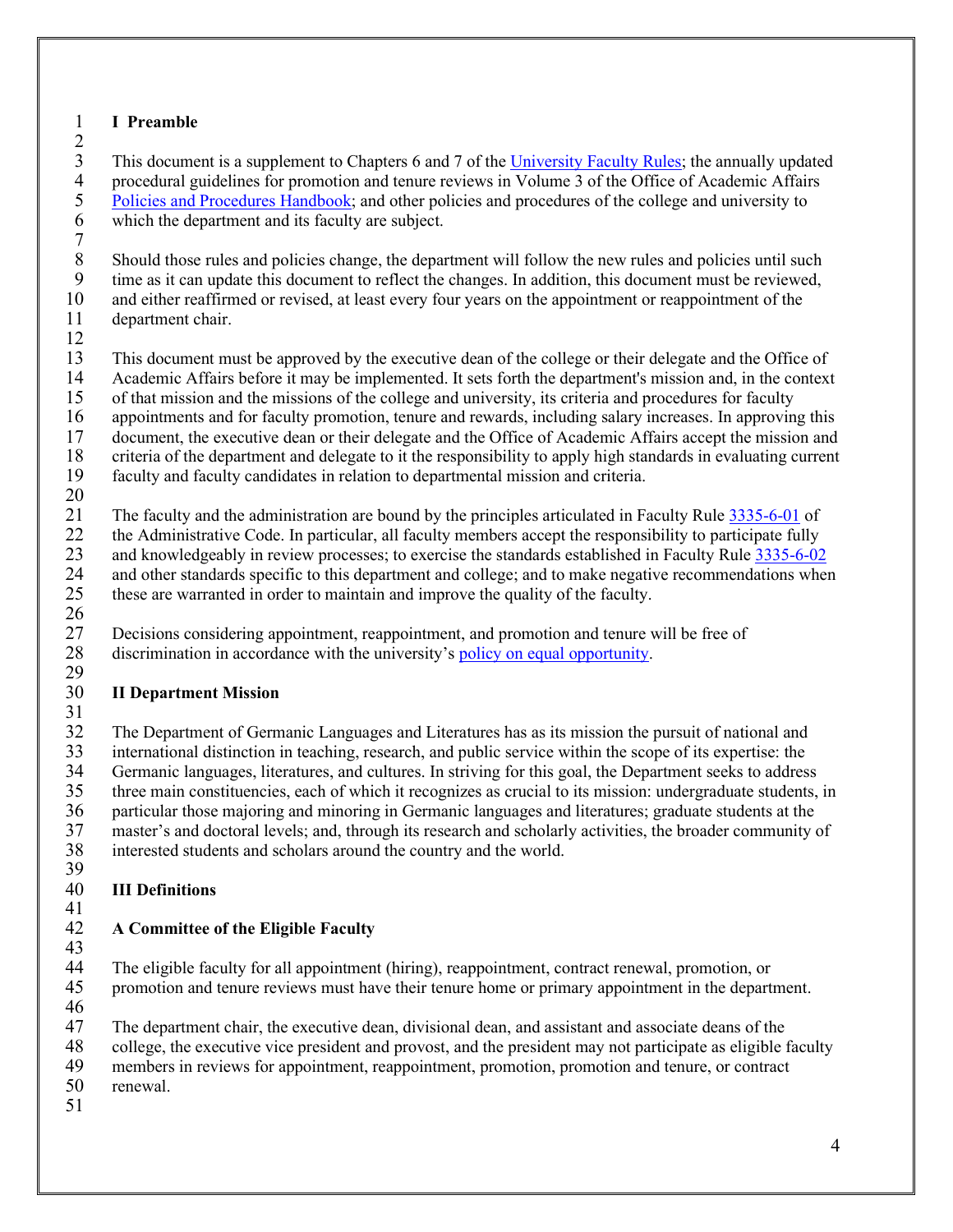# <span id="page-4-0"></span>1 **1 Tenure-track Faculty**  $\frac{2}{3}$

 $\frac{4}{5}$ 

 $\begin{array}{c} 7 \\ 8 \end{array}$ 

11

13

16

### 3 **Initial Appointment Reviews**

- 5 For an appointment (hiring or appointment change from another faculty type) review of an assistant professor, the eligible faculty consists of all tenure-track faculty in the department. professor, the eligible faculty consists of all tenure-track faculty in the department.
- 8 For appointment (hiring or appointment change from another faculty type) at senior rank (associate professor or professor), a review is performed and a second vote cast by all tenured faculty of equal 9 professor or professor), a review is performed and a second vote cast by all tenured faculty of equal or higher rank than the position requested. higher rank than the position requested.

### 12 **Reappointment, Promotion, or Promotion and Tenure Reviews**

- 14 For the reappointment and promotion and tenure reviews of assistant professors, the eligible faculty 15 consists of all tenured associate professors and professors.
- <sup>17</sup> For the promotion reviews of associate professors and the tenure reviews of probationary professors,<br>18 the eligible faculty consists of all tenured professors. the eligible faculty consists of all tenured professors.

#### <span id="page-4-1"></span> $\frac{19}{20}$ 20 **2 Teaching Faculty**

#### $\frac{21}{22}$ **Initial Appointment Reviews**

- $\frac{23}{24}$ In the department, the eligible faculty for an appointment (hiring or appointment change from another 25 faculty type) review of a teaching assistant professor consists of all tenure-track faculty and all 26 teaching faculty. 27
- <sup>28</sup> The eligible faculty for an appointment (hiring or appointment change from another faculty type) at senior rank (teaching associate professor or professor) consists of all tenured faculty of equal or 29 senior rank (teaching associate professor or professor) consists of all tenured faculty of equal or 30 higher rank than the position requested and all non-probationary teaching faculty of equal or higher 31 rank than the position requested.

#### $\frac{32}{33}$ 33 **Reappointment, Contract Renewal, and Promotion Reviews**  34

- <sup>35</sup> The eligible faculty for reappointment, contract renewal, and promotion reviews of teaching assistant professors consists of all tenured associate professors and professors and all non-probationary 36 professors consists of all tenured associate professors and professors and all non-probationary 37 teaching associate professors and professors.
- 39 The eligible faculty for the reappointment, contract renewal, and promotion reviews of teaching 40 associate professors, and the reappointment and contract renewal reviews of teaching professors 41 consists of all tenured professors and all teaching professors of higher rank than the candidate.

#### $\frac{42}{43}$ 43 **3 Conflict of Interest**

44<br>45

38

45 A conflict of interest exists when an eligible faculty member is related to a candidate or has a comparable

- 46 close interpersonal relationship, has substantive financial ties with the candidate, is dependent in some<br>47 way on the candidate's services, has a close professional relationship with the candidate (dissertation
- 47 way on the candidate's services, has a close professional relationship with the candidate (dissertation advisor), or has collaborated so extensively with the candidate that an objective review of the candidate
- 48 advisor), or has collaborated so extensively with the candidate that an objective review of the candidate's<br>49 work is not possible. Generally, faculty members who have collaborated with a candidate on at least 50%
- work is not possible. Generally, faculty members who have collaborated with a candidate on at least 50%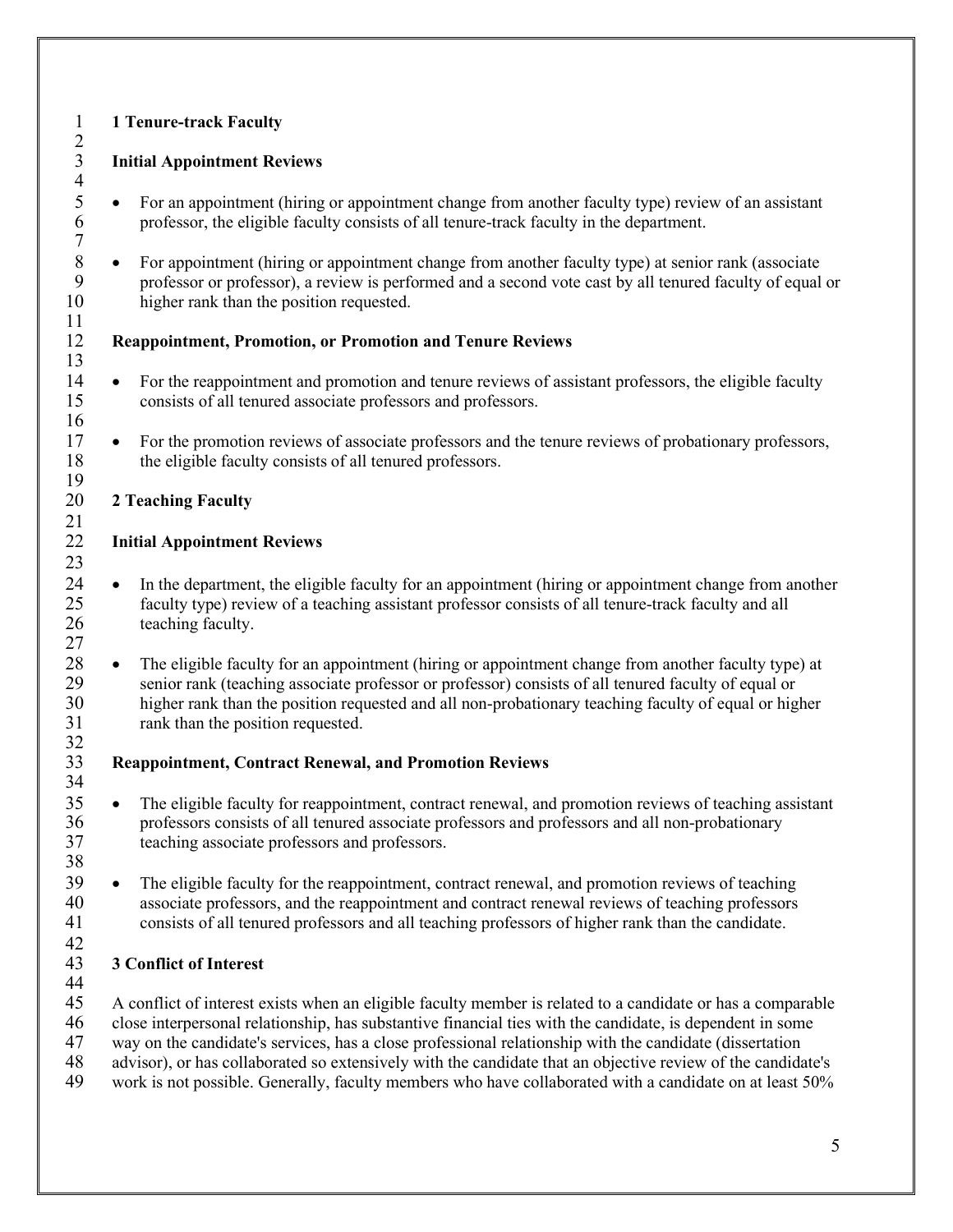1 of the candidate's published work since the last promotion will be expected to withdraw from a promotion review of that candidate. review of that candidate.  $\frac{3}{4}$ 

### <span id="page-5-0"></span>4 **4 Minimum Composition**

6 In the event that the department does not have at least three eligible faculty members who can undertake a review, the department chair, after consulting with the executive dean or their delegate, will appoint a 7 review, the department chair, after consulting with the executive dean or their delegate, will appoint a faculty member from another department within the college. faculty member from another department within the college.

 $\frac{9}{10}$ 10 When considering cases involving teaching faculty the Committee of Eligible Faculty may be augmented 11 by non-probationary teaching faculty members as defined by unit rules and procedures. by non-probationary teaching faculty members as defined by unit rules and procedures.

### <span id="page-5-1"></span>13 **B Quorum**

 $\frac{14}{15}$ 15 The quorum required to discuss and vote on all personnel decisions is two-thirds of the eligible faculty

16 not on an approved leave of absence. Faculty on approved leave are not considered for quorum unless<br>17 they declare, in advance and in writing, their intent to participate in all proceedings for which they are

17 they declare, in advance and in writing, their intent to participate in all proceedings for which they are<br>18 eligible during the leave. A member of the eligible faculty on Special Assignment may be excluded from

- 18 eligible during the leave. A member of the eligible faculty on Special Assignment may be excluded from<br>19 the count for the purposes of determining quorum only if the department chair has approved an off-
- the count for the purposes of determining quorum only if the department chair has approved an off-20 campus assignment.
- 21

 $\frac{5}{6}$ 

12

22 Faculty members who recuse themselves because of a conflict of interest are not counted when 23 determining quorum.

#### <span id="page-5-2"></span> $\frac{24}{25}$ 25 **C Recommendation from the Committee of the Eligible Faculty**

 $\frac{26}{27}$ 27 In all votes taken on personnel matters only "yes" and "no" votes are counted. Abstentions are not votes.<br>28 Faculty members are strongly encouraged to consider whether they are participating fully in the review 28 Faculty members are strongly encouraged to consider whether they are participating fully in the review process when abstaining from a vote on a personnel matter. process when abstaining from a vote on a personnel matter.

30<br>31 31 Absentee ballots and proxy votes are not permitted, but participating fully in discussions and voting via<br>32 remote two-wav electronic connection are allowed. remote two-way electronic connection are allowed.

#### <span id="page-5-3"></span> $\frac{33}{34}$ 34 **1 Appointment** 35

36 A positive recommendation from the eligible faculty for appointment is secured when two-thirds of the votes cast are positive. votes cast are positive.

#### <span id="page-5-4"></span>38<br>39 39 **2 Reappointment, Promotion and Tenure, Promotion, and Contract Renewal**

40<br>41 41 A positive recommendation from the eligible faculty for reappointment, promotion and tenure, promotion, 42 and contract renewal is secured when two-thirds of the votes cast are positive.

#### <span id="page-5-5"></span>43 44 **IV Appointments**

45

### <span id="page-5-6"></span>46 **A Criteria**

 $\frac{47}{48}$ 

The department is committed to making only faculty appointments that enhance or have strong potential

- 49 to enhance the quality of the department. Important considerations include the individual's record to date
- 50 in teaching, scholarship and service; the potential for professional growth in each of these areas; and the 51 potential for interacting with colleagues and students in a way that will enhance their academic work and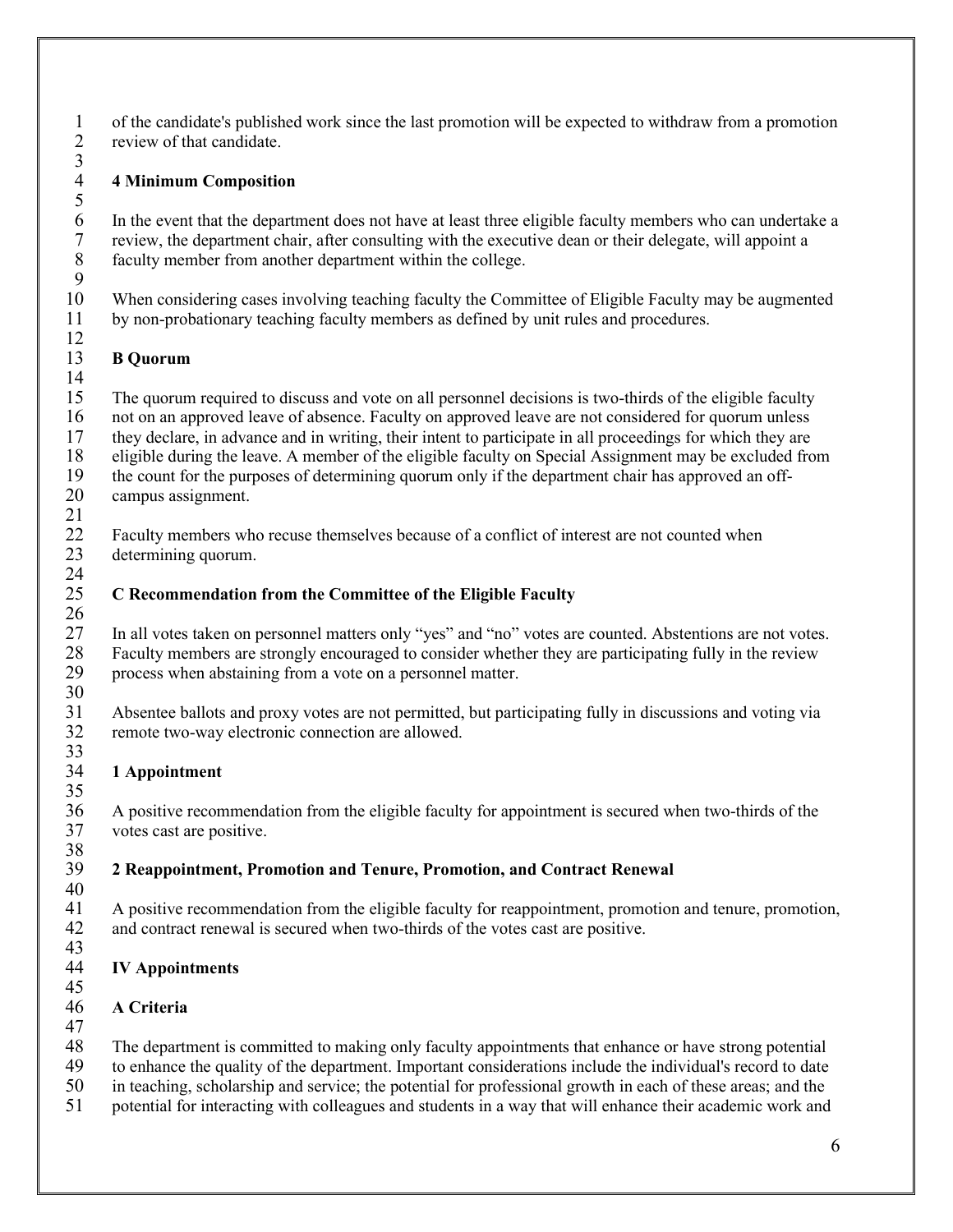1 attract other outstanding faculty and students to the department. No offer will be extended in the event<br>2 that the search process does not yield one or more candidates who would enhance the quality of the 2 that the search process does not yield one or more candidates who would enhance the quality of the department. The search is either cancelled or continued, as appropriate to the circumstances.

department. The search is either cancelled or continued, as appropriate to the circumstances.  $\frac{4}{5}$ 

### <span id="page-6-0"></span>5 **1 Tenure-track Faculty**

 $\frac{6}{7}$ 7 **Instructor**. Appointment at the rank of instructor is made only when the offered appointment is that of assistant professor, but requirements for the terminal degree have not been completed by the candidate a 8 assistant professor, but requirements for the terminal degree have not been completed by the candidate at the time of appointment. The department will make every effort to avoid such appointments. An 9 the time of appointment. The department will make every effort to avoid such appointments. An appointment at the instructor level is limited to three years. When an instructor has not completed 10 appointment at the instructor level is limited to three years. When an instructor has not completed requirements for promotion to the rank of assistant professor by the end of the third year of appoint 11 requirements for promotion to the rank of assistant professor by the end of the third year of appointment, 12 the third year is a terminal year of employment.

 $\frac{13}{14}$ 

Upon promotion to assistant professor, the faculty member may request prior service credit for time spent 15 as an instructor. This request must be approved by the department's eligible faculty, the department chair, 16 the executive dean, and the Office of Academic Affairs. Faculty members should carefully consider whether prior service credit is appropriate since prior service credit cannot be revoked once granted.

17 whether prior service credit is appropriate since prior service credit cannot be revoked once granted. In<br>18 addition all probationary faculty members have the option to be considered for early promotion.

addition all probationary faculty members have the option to be considered for early promotion.

19

20 **Assistant Professor.** An earned terminal degree is the minimum requirement for appointment at the rank<br>21 of assistant professor. Evidence of potential for scholarly productivity, high-quality teaching, and high-21 of assistant professor. Evidence of potential for scholarly productivity, high-quality teaching, and high-22 quality service to the department, the college and the profession is highly desirable. Appointment at the 23 rank of assistant professor is always probationary, with mandatory tenure review occurring in the sixth<br>24 vear of service. For individuals not recommended for promotion and tenure after the mandatory review. 24 year of service. For individuals not recommended for promotion and tenure after the mandatory review,<br>25 the  $7<sup>th</sup>$  year will be the final year of employment. Review for tenure prior to the mandatory review year i 25 the  $7<sup>th</sup>$  year will be the final year of employment. Review for tenure prior to the mandatory review year is possible when the Committee of the Eligible Faculty determines such a review to be appropriate. The 26 possible when the Committee of the Eligible Faculty determines such a review to be appropriate. The granting of prior service credit, which requires approval of the Office of Academic Affairs, may reduc 27 granting of prior service credit, which requires approval of the Office of Academic Affairs, may reduce<br>28 the length of the probationary period, but is strongly discouraged as it cannot be revoked once granted. 28 the length of the probationary period, but is strongly discouraged as it cannot be revoked once granted.

 $\frac{29}{30}$ **30 Associate Professor and Professor.** Appointment offers at the rank of associate professor or professor,<br>31 with or without tenure, and/or offers of prior service credit require prior approval of the Office of 31 with or without tenure, and/or offers of prior service credit require prior approval of the Office of<br>32 Academic Affairs. Appointment at senior rank requires that the individual, at a minimum, meet the

32 Academic Affairs. Appointment at senior rank requires that the individual, at a minimum, meet the department's criteria in teaching, scholarship, and service for promotion to these ranks. Appointment

- 33 department's criteria in teaching, scholarship, and service for promotion to these ranks. Appointment at senior rank normally entails tenure. A probationary appointment at senior rank is appropriate only under
- 34 senior rank normally entails tenure. A probationary appointment at senior rank is appropriate only under<br>35 unusual circumstances, such as when the candidate has limited prior teaching experience or has taught 35 unusual circumstances, such as when the candidate has limited prior teaching experience or has taught

36 only in a foreign country. A probationary period of up to four years is possible, on approval of the Office<br>37 of Academic Affairs, with review for tenure occurring in the final year of the probationary

37 of Academic Affairs, with review for tenure occurring in the final year of the probationary

38 appointment. If tenure is not granted, an additional (terminal) year of employment is offered.

- 39 40 Foreign nationals who lack permanent residency status may be appointed to a senior rank and approved 41 for tenure, if approved by the university will not grant tenure in the absence of permanent residency. for tenure, if appropriate, but the university will not grant tenure in the absence of permanent residency.
- 42 Offers to foreign nationals require prior consultation with the Office of International Affairs.
- 43

#### <span id="page-6-1"></span>44 **2 Tenure-track Faculty—Regional Campus** 45

46 As the mission of the regional campuses emphasizes undergraduate instruction, regional campus criteria<br>47 for appointment at the rank of assistant professor, associate professor, or professor are similar to those fo

47 for appointment at the rank of assistant professor, associate professor, or professor are similar to those for<br>48 Columbus campus faculty, but give relatively greater emphasis at each rank to teaching experience and

48 Columbus campus faculty, but give relatively greater emphasis at each rank to teaching experience and

49 quality.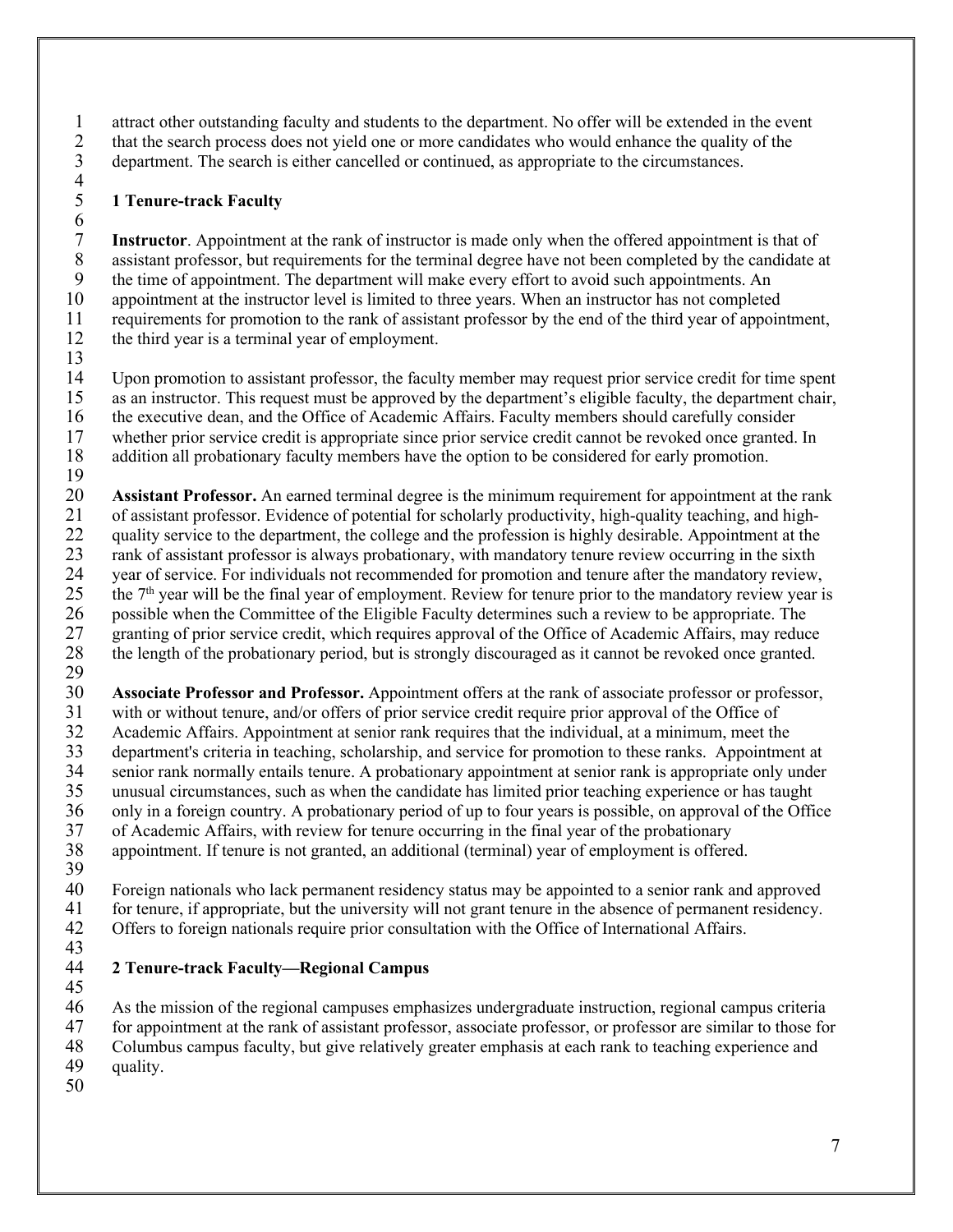### 1 **3 Teaching Faculty**

 $\frac{2}{3}$ 

- 3 The initial contract for teaching faculty must be a five-year appointment. The initial contract is probationary, with reappointment considered annually. There is no presumption that subsequently.
- 4 probationary, with reappointment considered annually. There is no presumption that subsequent<br>5 appointments will be offered, regardless of performance. The terms of a contract may be re-nego appointments will be offered, regardless of performance. The terms of a contract may be re-negotiated at
- 6 the time of reappointment. Assistant and associate teaching faculty members in their second and<br>7 subsequent appointment terms may be reappointed for an additional three, four, or five years at the
- 7 subsequent appointment terms may be reappointed for an additional three, four, or five years at the discretion of the department chair. Teaching professors in their second and subsequent appointment
- 8 discretion of the department chair. Teaching professors in their second and subsequent appointment terms<br>9 may be reappointed for a period of at least three and no more than eight vears at the discretion of the
- 9 may be reappointed for a period of at least three and no more than eight years at the discretion of the department chair. These extended appointments are not probationary, and the individual may only be
- 10 department chair. These extended appointments are not probationary, and the individual may only be<br>11 terminated for cause (see rule 3335-5-04 of the Administrative Code) or financial exigency (see rule 11 terminated for cause (see rule 3335-5-04 of the Administrative Code) or financial exigency (see rule
- 12 3335-5-02.1 of the Administrative Code). GLL will determine the process for reappointment according to
- 13 procedures set forth in the university policy Faculty Annual Review and Reappointment Policy, III, A-G.
- 14 Tenure is not granted to teaching faculty.
- 15 The POA of GLL describes the governance rights extended to its teaching faculty.
- $\frac{16}{17}$

17 **Instructor of Teaching in GLL**. Appointment is normally made at the rank of instructor of teaching when the appointee has not completed the requirements for the terminal degree. when the appointee has not completed the requirements for the terminal degree.

19 An appointment at the instructor level is limited to a two-year contract. If the instructor has not completed

20 requirements for promotion to the rank of assistant professor by the end of the penultimate year of the<br>21 contract period, a new contract will not be considered even if performance is otherwise adequate and the

21 contract period, a new contract will not be considered even if performance is otherwise adequate and the 22 position itself will continue.

 $\frac{23}{24}$ 24 **Assistant Professor of Teaching in GLL**. An earned doctorate or other terminal degree in the relevant field or five years teaching experience at the tertiary level are the minimum requirements for appointment 25 field or five years teaching experience at the tertiary level are the minimum requirements for appointment at the rank of assistant professor teaching. Evidence of ability to teach is highly desirable. 26 at the rank of assistant professor teaching. Evidence of ability to teach is highly desirable. 27

28 **Associate Professor of Teaching in GLL and Professor of Teaching in GLL.** Appointment at the rank 29 of associate professor of teaching or professor of teaching requires that the individual have an earned<br>30 doctorate or other terminal degree in the relevant field or equivalent experience, and meet, at a minim 30 doctorate or other terminal degree in the relevant field or equivalent experience, and meet, at a minimum,<br>31 the department's criteria—in teaching, professional practice and other service—for promotion to the rank 31 the department's criteria—in teaching, professional practice and other service —for promotion to the rank<br>32 (see VI [All4]). Appointment at the rank of professor of teaching requires production and dissemination 32 (see VI [A][4]). Appointment at the rank of professor of teaching requires production and dissemination<br>33 of scholarly materials pertinent to pedagogy and/or professional practice. 33 of scholarly materials pertinent to pedagogy and/or professional practice. 34

### <span id="page-7-0"></span>35 **4 Associated Faculty**

 $\frac{36}{37}$ Associated faculty appointments may be as short as a few weeks to assist with a focused project, a 38 semester to teach one or more courses, or for up to three years when a longer contract is useful for long-<br>39 term planning and retention. Associated faculty may be reappointed. term planning and retention. Associated faculty may be reappointed.

 $\frac{40}{41}$ 41 **Adjunct Assistant Professor, Adjunct Associate Professor, Adjunct Professor.** Adjunct appointments 42 may be compensated or uncompensated. Adjunct faculty appointments are given to individuals who give 43 academic service to the department, such as teaching a course or serving on graduate student committees,<br>44 for which a faculty title is appropriate. Typically the adjunct faculty rank is determined by applying the for which a faculty title is appropriate. Typically the adjunct faculty rank is determined by applying the 45 criteria for appointment of tenure-track faculty. Adjunct faculty members are eligible for promotion (but 46 not tenure) and the relevant criteria are those for promotion of tenure-track faculty.

- 
- 47<br>48 **Lecturer.** Appointment as lecturer requires that the individual have, at a minimum, a Master's degree in a
- 49 field appropriate to the subject matter to be taught. Evidence of ability to provide high-quality instruction
- 50 is desirable. Lecturers are not eligible for tenure, but may be promoted to senior lecturer if they meet the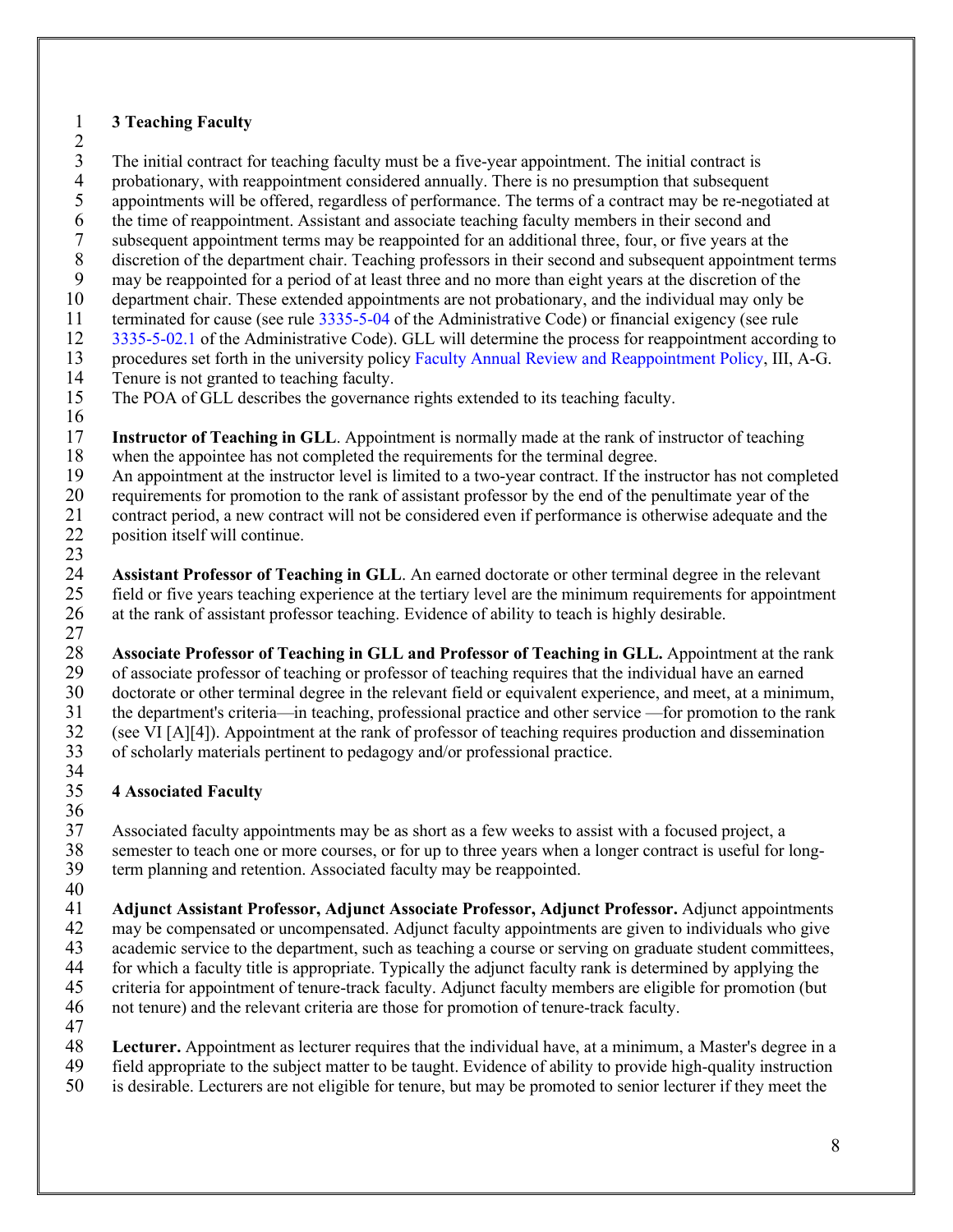1 criteria for appointment at that rank. The initial appointment for a lecturer should generally not exceed<br>2 one year. one year.

 $\frac{3}{4}$ 

 **Senior Lecturer.** Appointment as senior lecturer requires that the individual have, at a minimum, a doctorate in a field appropriate to the subject matter to be taught, along with evidence of ability to pr 5 doctorate in a field appropriate to the subject matter to be taught, along with evidence of ability to provide<br>6 high-quality instruction; or a Master's degree and at least five years of teaching experience with high-quality instruction; or a Master's degree and at least five years of teaching experience with documentation of high quality. Senior lecturers are not eligible for tenure or promotion. The initial

appointment for a senior lecturer should generally not exceed one year.

 $\frac{9}{10}$ 10 **Assistant Professor, Associate Professor, Professor with FTE below 50%.** Appointment at tenure-<br>11 track titles is for individuals at 49% FTE or below, either compensated (1 – 49% FTE) or uncompensa track titles is for individuals at 49% FTE or below, either compensated  $(1 - 49\%$  FTE) or uncompensated 12 (0% FTE). The rank of associated faculty with tenure-track titles is determined by applying the criteria for

13 appointment of tenure-track faculty. Associated faculty members with tenure-track titles are eligible for<br>14 promotion (but not tenure) and the relevant criteria are those for promotion of tenure-track faculty. 14 promotion (but not tenure) and the relevant criteria are those for promotion of tenure-track faculty.

15

# 16 **Visiting Instructor, Visiting Assistant Professor, Visiting Associate Professor, Visiting Professor.**

17 Visiting faculty appointments may either be compensated or not compensated. Visiting faculty members 18 on leave from an academic appointment at another institution are appointed at the rank held in that 18 on leave from an academic appointment at another institution are appointed at the rank held in that position. The rank at which other (non-faculty) individuals are appointed is determined by applying 19 position. The rank at which other (non-faculty) individuals are appointed is determined by applying the 20 criteria for appointment of tenure-track faculty. Visiting faculty members are not eligible for tenure or promotion. They may not be reappointed for more than three years at 100% FTE.

promotion. They may not be reappointed for more than three years at 100% FTE. 22

### <span id="page-8-0"></span>23 **5 Emeritus Faculty**

 $\frac{24}{25}$ 25 Emeritus faculty status is an honor given in recognition of sustained academic contributions to the<br>26 university as described in Faculty Rule 3335-5-36. Full-time tenure track, clinical/teaching/practice 26 university as described in Faculty Rule  $3335-5-36$ . Full-time tenure track, clinical/teaching/practice,<br>27 research, or associated faculty may request emeritus status upon retirement or resignation at the age 27 research, or associated faculty may request emeritus status upon retirement or resignation at the age of sixty or older with ten or more years of service or at any age with twenty-five or more years of service.

sixty or older with ten or more years of service or at any age with twenty-five or more years of service. 29<br>30

30 Faculty will send a request for emeritus faculty status to the department chair (regional campus dean for<br>31 associated faculty on regional campuses) outlining academic performance and citizenship. The

associated faculty on regional campuses) outlining academic performance and citizenship. The

32 Committee of Eligible faculty (tenured associate professors and professors) will review the application<br>33 and make a recommendation to the department chair. The department chair will decide upon the

33 and make a recommendation to the department chair. The department chair will decide upon the request, and if appropriate submit it to the executive dean. If the faculty member requesting emer

34 request, and if appropriate submit it to the executive dean. If the faculty member requesting emeritus status has in the 10 years prior to the application engaged in serious dishonorable conduct in violation

35 status has in the 10 years prior to the application engaged in serious dishonorable conduct in violation<br>36 of law, rule, or policy and/or caused harm to the university's reputation or is retiring pending a

36 of law, rule, or policy and/or caused harm to the university's reputation or is retiring pending a procedure according to Faculty Rule 3335-05-04, emeritus status will not be considered. 37 procedure according to Faculty Rule [3335-05-04,](https://trustees.osu.edu/university-faculty-rules/3335-5) emeritus status will not be considered.

38

39 See the OAA *[Policies and Procedures Handbook](https://oaa.osu.edu/policies-and-procedures-handbook)* Volume 1, Chapter 1, for information about the types of perquisites that may be offered to emeritus faculty, provided resources are available. 40 of perquisites that may be offered to emeritus faculty, provided resources are available. 41

42 Emeritus faculty may not vote at any level of governance and may not participate in promotion and tenure matters. tenure matters.

#### 44<br>45 45 **6 Courtesy Appointments for Faculty**

<span id="page-8-1"></span>

46<br>47 47 Occasionally the active academic involvement in this department by a tenure-track, clinical, or research

48 faculty member from another department at Ohio State warrants the offer of a 0% FTE (courtesy)

- 49 appointment in this department. Appropriate active involvement includes research collaboration, graduate<br>50 student advising, teaching some or all of a course from time to time, or a combination of these. A courtesy
- 50 student advising, teaching some or all of a course from time to time, or a combination of these. A courtesy<br>51 appointment is made at the individual's current Ohio State rank, with promotion in rank recognized.
- appointment is made at the individual's current Ohio State rank, with promotion in rank recognized.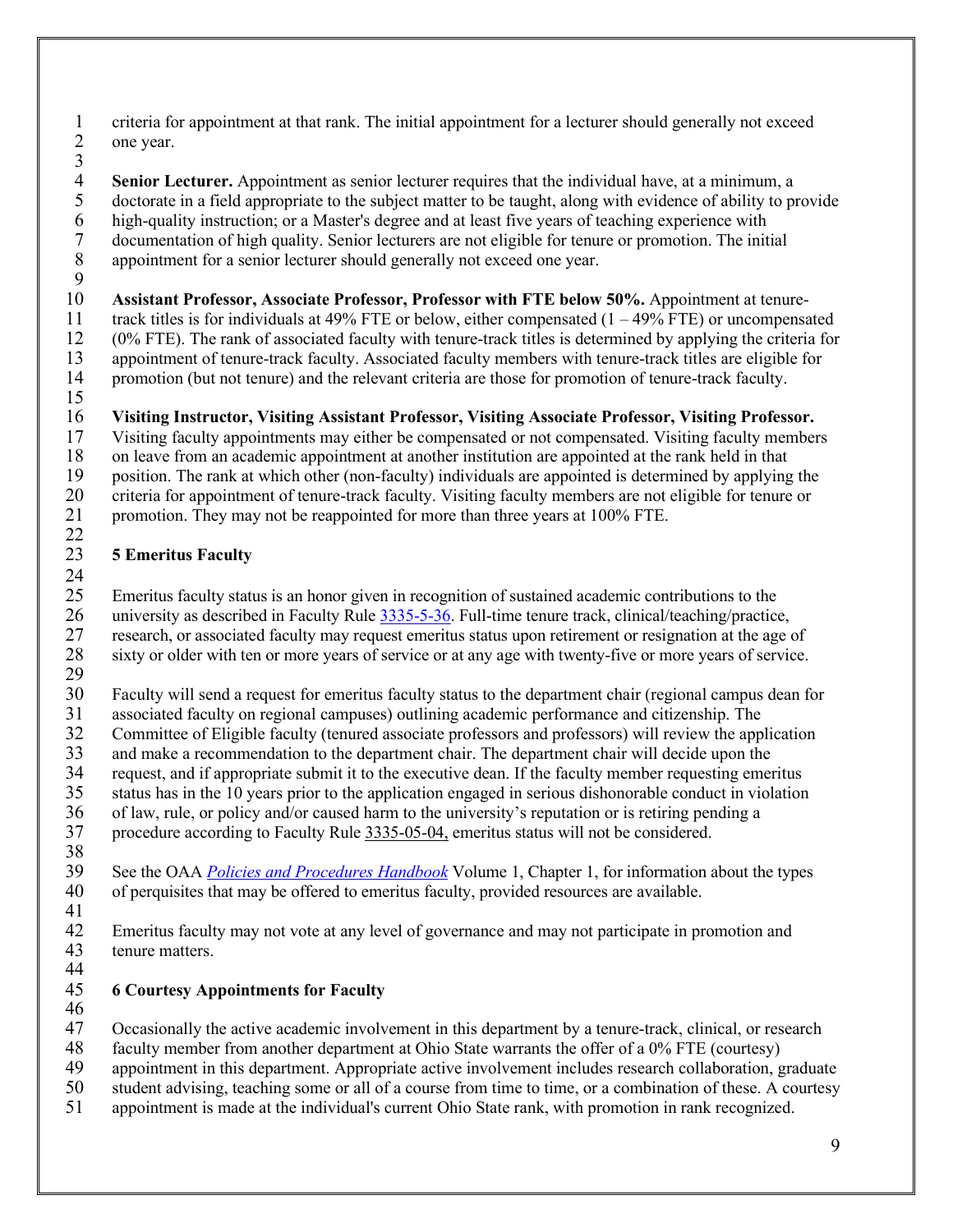#### <span id="page-9-0"></span> $\frac{1}{2}$ 2 **B Procedures**

 $\frac{3}{4}$ 

 $\frac{6}{7}$ 

12

4 See the Policy on Faculty Recruitment and Selection and the Policy on Faculty Appointments in the Office of Academic Affairs Policies and Procedures Handbook for information on the following topi Office of Academic Affairs [Policies and Procedures Handbook](https://oaa.osu.edu/policies-and-procedures-handbook) for information on the following topics:

- recruitment of tenure-track, clinical, and research faculty
- 8 appointments at senior rank or with prior service credit<br>9 hiring faculty from other institutions after April 30
	- hiring faculty from other institutions after April 30
- 10 appointment of foreign nationals
- 11 letters of offer

### <span id="page-9-1"></span>13 **1 Tenure-track Faculty**

 $\frac{14}{15}$ 15 A national search is required to ensure a diverse pool of highly qualified candidates for all tenure-track 16 positions. Exceptions to this policy must be approved by the college and the Office of Academic Affairs 17 in advance. Search procedures must entail substantial faculty involvement and be consistent with the OAA Policy on Faculty Recruitment and Selection. OAA [Policy on Faculty Recruitment and Selection.](http://oaa.osu.edu/sites/default/files/links_files/facultyrecruitment.pdf)

 $\frac{19}{20}$ Searches for tenure-track faculty proceed as follows:

 $\frac{21}{22}$ The Executive Dean of the college or their delegate provides approval for the department to commence a 23 search process. This approval may or may not be accompanied by constraints with regard to salary, rank, 24 and field of expertise.

 $\frac{25}{26}$ 26 The department chair appoints a search committee consisting of three or more faculty who reflect the field<br>27 of expertise that is the focus of the search (if relevant) as well as other fields within the department. At 27 of expertise that is the focus of the search (if relevant) as well as other fields within the department. At least one student will also be appointed to the search committee. least one student will also be appointed to the search committee. 29

30 Prior to any search, members of all search committees must undergo inclusive hiring practices training<br>31 available through the college with resources from the Office of Diversity and Inclusion. Implicit bias 31 available through the college with resources from the [Office of Diversity and Inclusion.](https://odi.osu.edu/) Implicit bias<br>32 training, also strongly encouraged, is available through the Kirwan Institute for the Study of Race and training, also strongly encouraged, is available through the Kirwan Institute for the Study of Race and 33 [Ethnicity.](https://kirwaninstitute.osu.edu/) 34<br>35

The search committee:

37 • Appoints a Diversity Advocate who is responsible for providing leadership in assuring that 38 vigorous efforts are made to achieve a diverse pool of qualified applicants.

39

47

36

- 40 Develops a search announcement for internal posting in the University Personnel Postings 41 through the [Office of Human Resources](https://hr.osu.edu/) and external advertising, subject to the department 42 chair's approval. The announcement will be no more specific than is necessary to accomplish the 43 goals of the search, since an offer cannot be made that is contrary to the content of the 44 announcement with respect to rank, field, credentials, salary. In addition, timing for the receipt of 45 applications will be stated as a preferred date, not a precise closing date, in order to allow 46 consideration of any applications that arrive before the conclusion of the search.
- 48 Develops and implements a plan for external advertising and direct solicitation of nominations 49 and applications. If there is any likelihood that the applicant pool will include qualified foreign<br>50 contractionals the search committee must advertise using at least one 30-day online ad in a national nationals, the search committee must advertise using at least one 30-day online ad in a national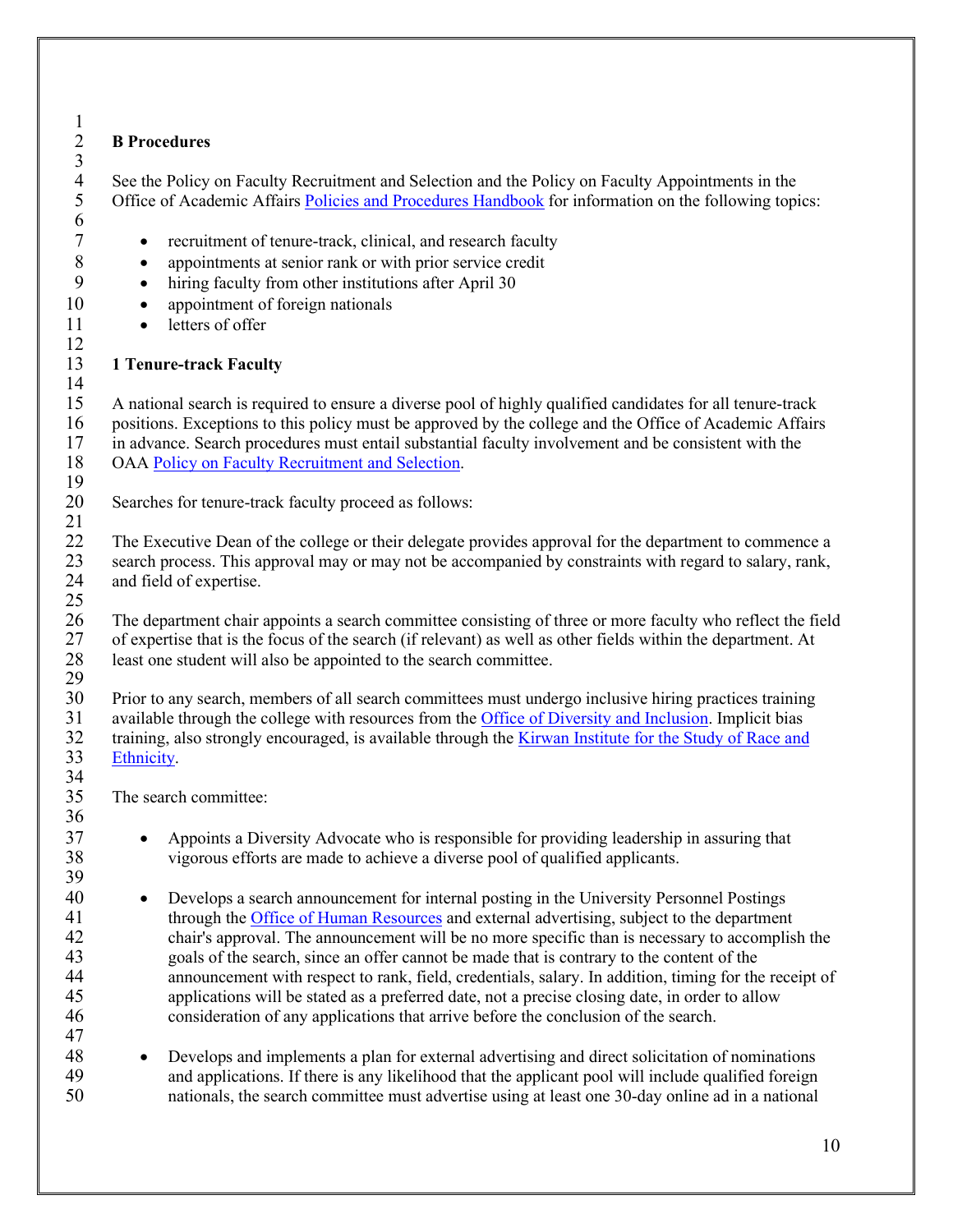| $\mathbf{1}$<br>$\overline{2}$<br>3<br>$\overline{4}$<br>5<br>6 | professional journal. The university does not grant tenure in the absence of permanent residency<br>("green card"), and strict U.S. Department of Labor guidelines do not permit sponsorship of<br>foreign nationals for permanent residency unless the search process resulting in their appointment<br>to a tenure-track position included an advertisement in a field-specific nationally circulated<br>professional journal.                                                                                                                                                                                            |
|-----------------------------------------------------------------|-----------------------------------------------------------------------------------------------------------------------------------------------------------------------------------------------------------------------------------------------------------------------------------------------------------------------------------------------------------------------------------------------------------------------------------------------------------------------------------------------------------------------------------------------------------------------------------------------------------------------------|
| $\overline{7}$<br>$\,8\,$<br>9<br>10<br>11<br>12<br>13          | Screens applications and letters of recommendation and presents to the full faculty a summary of<br>$\bullet$<br>those applicants (usually three to five) judged worthy of interview. If the faculty agrees with this<br>judgment, on-campus interviews are arranged by the search committee chair, assisted by the<br>department office. If the faculty does not agree, the department chair in consultation with the<br>faculty determines the appropriate next steps (solicit new applications, review other applications<br>already received, cancel the search for the time being).                                    |
| 14<br>15<br>16<br>17<br>18<br>19                                | On-campus interviews with candidates must include opportunities for interaction with faculty groups,<br>including the search committee; graduate students; the department chair; and the executive dean or their<br>delegate. In most cases candidates will make a presentation to the faculty and graduate students on their<br>scholarship, and teach a class. The latter could be an actual class or a mock instructional situation. All<br>candidates interviewing for a particular position must follow the same interview format.                                                                                     |
| 20<br>21<br>22<br>23                                            | Following completion of on-campus interviews, the eligible faculty meet to discuss perceptions and<br>preferences, and to vote on each candidate. The eligible faculty reports a recommendation on each<br>candidate to the department chair.                                                                                                                                                                                                                                                                                                                                                                               |
| 24<br>25<br>26<br>$27\,$<br>$28\,$<br>29<br>30                  | If the offer involves senior rank, the eligible faculty members vote also on the appropriateness of the<br>proposed rank. If the offer may involve prior service credit, the eligible faculty members vote on the<br>appropriateness of such credit. The eligible faculty reports a recommendation on the appropriateness of<br>the proposed rank or the appropriateness of prior service credit to the department chair. Appointment<br>offers at the rank of associate professor or professor, with or without tenure, and/or offers of prior service<br>credit require prior approval of the Office of Academic Affairs. |
| 31<br>32<br>33<br>34                                            | In the event that more than one candidate achieves the level of support required to extend an offer, the<br>department chair decides which candidate to approach first. The details of the offer, including<br>compensation, are determined by the department chair.                                                                                                                                                                                                                                                                                                                                                        |
| 35<br>36<br>37<br>38<br>39                                      | Potential appointment of a foreign national who lacks permanent residency must be discussed with the<br>Office of International Affairs. The university does not grant tenure in the absence of permanent<br>residency status. The department will therefore be cautious in making such appointments and vigilant in<br>assuring that the appointee seeks residency status promptly and diligently.                                                                                                                                                                                                                         |
| 40<br>41                                                        | 2 Tenure-track Faculty-Regional Campus                                                                                                                                                                                                                                                                                                                                                                                                                                                                                                                                                                                      |
| 42<br>43<br>44<br>45<br>46                                      | The regional campus has primary responsibility for determining the position description for a tenure-track<br>faculty search, but the dean/director or designee consults with the department chair to reach agreement on<br>the description before the search begins. The regional campus search committee must include at least one<br>representative from the department.                                                                                                                                                                                                                                                 |
| 47<br>48<br>49                                                  | Candidates are interviewed by, at a minimum, the regional campus dean, department chair, department<br>eligible faculty, and regional campus search committee. The regional campus may have additional<br>requirements for the search not specified in this document. A decision to make an offer requires                                                                                                                                                                                                                                                                                                                  |

<span id="page-10-0"></span>agreement by the department chair and regional campus dean. Until agreement is reached, negotiations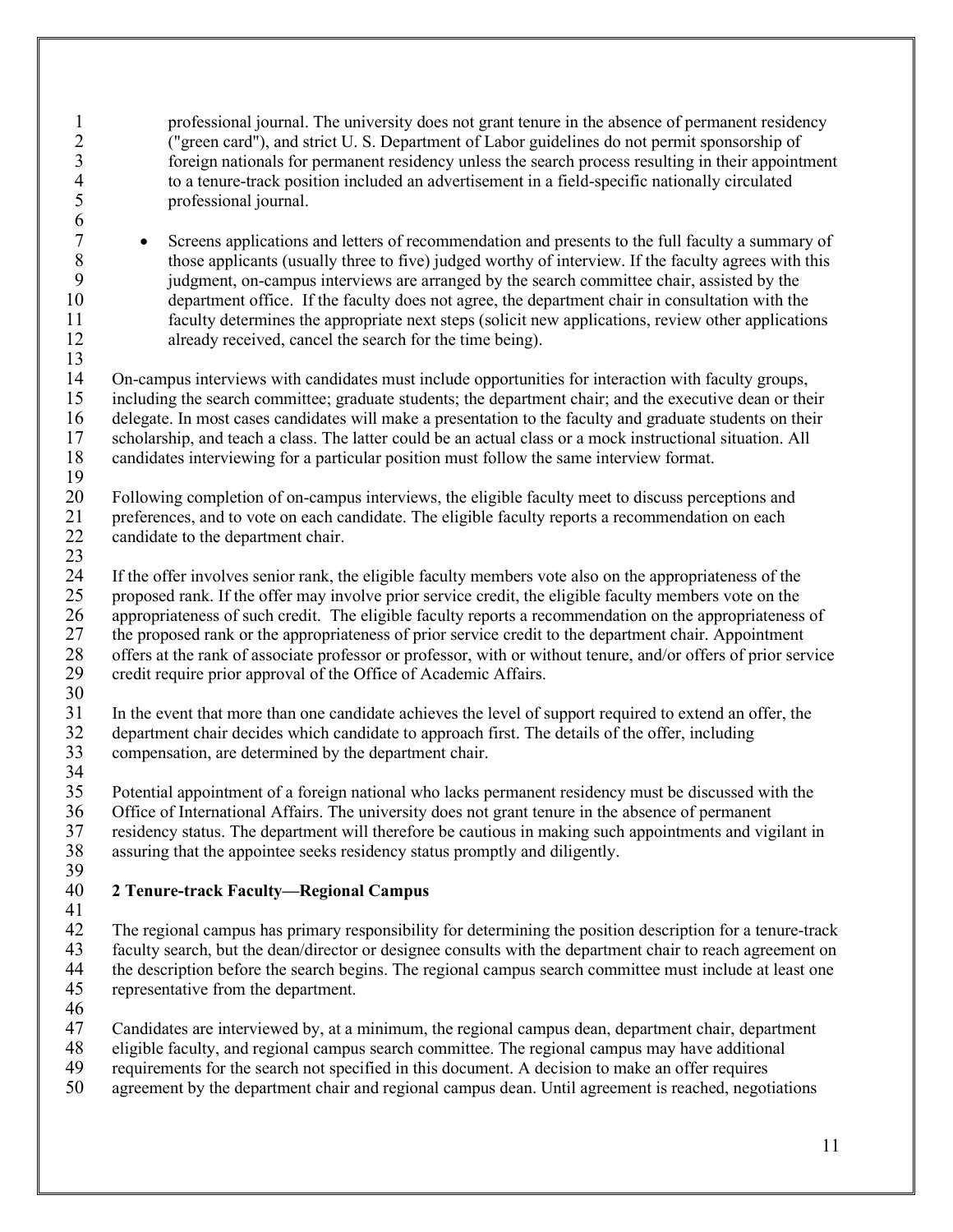1 with the candidate may not begin, and the letter of offer must be signed by the department chair and the regional campus dean. regional campus dean.  $\frac{3}{4}$ 

### <span id="page-11-0"></span>4 **3 Teaching Faculty**

 $\frac{5}{6}$ 6 Searches for teaching faculty generally proceed identically as for tenure-track faculty, with the exception that the candidate's presentation during the on-campus interview will address issues in teaching or 7 that the candidate's presentation during the on-campus interview will address issues in teaching or professional teaching practice rather than scholarship, and exceptions to a national search require 8 professional teaching practice rather than scholarship, and exceptions to a national search require<br>9 approval only by the executive dean of the college. approval only by the executive dean of the college.

#### $\frac{10}{11}$ 11 **4 Associated Faculty** 12

13 The appointment, review, and reappointment of all compensated associated faculty are decided by the department chair in consultation with the department Executive Committee. 14 department chair in consultation with the department Executive Committee. 15

16 Appointment and reappointment of uncompensated adjunct or visiting faculty may be proposed by any<br>17 faculty member in the department and is decided by the department chair in consultation with the 17 faculty member in the department and is decided by the department chair in consultation with the<br>18 department Executive Committee. department Executive Committee.

19

20 Compensated associated appointments are generally made for a period of one year, unless a shorter or 21 Ionger period is appropriate to the circumstances. Teaching faculty members will be appointed for an longer period is appropriate to the circumstances. Teaching faculty members will be appointed for an

- 22 initial term of three, four or five years on a probationary basis, and then can be reappointed for a three,
- 23 four, or five year term. All associated appointments expire at the end of the appointment term and must be  $24$  formally renewed to be continued. Visiting appointments may be made for one term of up to three years 24 formally renewed to be continued. Visiting appointments may be made for one term of up to three years<br>25 or on an annual basis for up to three consecutive years.
- or on an annual basis for up to three consecutive years.
- $\frac{26}{27}$

27 Lecturer and senior lecturer appointments are usually made on a semester by semester or annual basis.<br>28 After the initial appointment, and if the department's curricular needs warrant it, a multiple vear

- 28 After the initial appointment, and if the department's curricular needs warrant it, a multiple year<br>29 appointment may be offered. appointment may be offered.
- $\frac{30}{31}$

31 Associated faculty for whom promotion is a possibility follow the promotion guidelines and procedures<br>32 for tenure-track faculty (see Promotion and Tenure and Promotion Reviews below), with the exception

32 for tenure-track faculty (see Promotion and Tenure and Promotion Reviews below), with the exception<br>33 that the review does not proceed to the college level if the department chair's recommendation is negatively 33 that the review does not proceed to the college level if the department chair's recommendation is negative,<br>34 and does not proceed to the university level if the recommendation of the Executive Dean or their 34 and does not proceed to the university level if the recommendation of the Executive Dean or their<br>35 delegate is negative. delegate is negative.

 $\frac{36}{37}$ 

### <span id="page-11-1"></span>37 **5 Courtesy Appointments for Faculty**

38<br>39

39 Any department faculty member may propose a 0% FTE (courtesy) appointment for a tenure-track,<br>40 clinical, or research faculty member from another Ohio State department. A proposal that describes

40 clinical, or research faculty member from another Ohio State department. A proposal that describes the uncompensated academic service to this department iustifying the appointment is considered at a regula

41 uncompensated academic service to this department justifying the appointment is considered at a regular

42 faculty meeting. If the proposal is approved by the eligible faculty, the department chair extends an offer

43 of appointment. The department chair reviews all courtesy appointments every three years to determine<br>44 whether they continue to be justified, and takes recommendations for nonrenewal before the faculty for

44 whether they continue to be justified, and takes recommendations for nonrenewal before the faculty for a<br>45 vote at a regular meeting.

- vote at a regular meeting.
- 46<br>47

# 47 **6 Transfer**

Tenure track faculty may transfer to teaching faculty if appropriate circumstances exist. Tenure is lost

49 upon transfer. Transfers must be approved by the department chair, the Executive Dean, and the

50 Executive Vice President and Provost.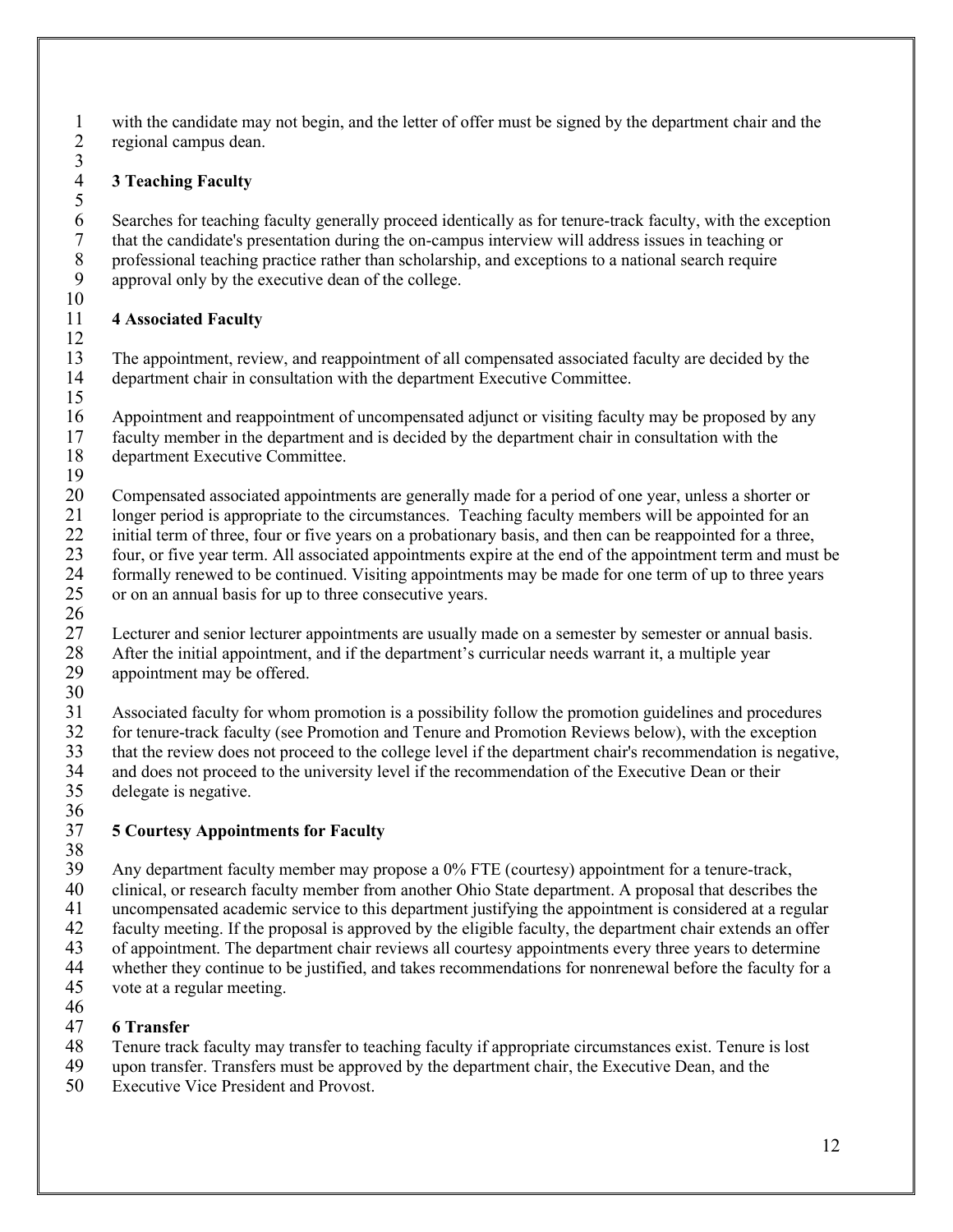- 1 The request for transfer must be initiated by the faculty member in writing and must state clearly how the individual's career goals and activities have changed.
- 
- 2 individual's career goals and activities have changed.<br>3 Transfers from the teaching faculty to the tenure track 3 Transfers from the teaching faculty to the tenure track are not permitted. Teaching faculty members and may apply for tenure track positions and compete in regular national searches for such positions. 4 may apply for tenure track positions and compete in regular national searches for such positions. 5

### <span id="page-12-0"></span>7 **V Annual Performance and Merit Review**

- 9 The department follows the requirements for annual reviews as set forth in the [Faculty Annual Review](http://oaa.osu.edu/assets/files/documents/annualreview.pdf)  10 [Policy,](http://oaa.osu.edu/assets/files/documents/annualreview.pdf) which stipulates that such reviews must include a scheduled opportunity for a face-to-face 11 meeting as well as a written assessment. According to the policy, the purposes of the review are to:
- 12

 $\frac{6}{7}$ 

8

- <sup>13</sup> Assist faculty in improving professional productivity through candid and constructive feedback<br>14 and through the establishment of professional development plans;
- 15 Establish the goals against which a faculty member's performance will be assessed in the 16 foreseeable future; and
- 17 Document faculty performance in the achievement of stated goals in order to determine salary 18 increases and other resource allocations, progress toward promotion, and, in the event of poor 19 performance, the need for remedialsteps.

 $\frac{20}{21}$ 21 The annual performance and merit reviews of every faculty member are based on expected performance<br>22 in teaching, scholarship, and service as set forth in the department's guidelines on faculty duties and 22 in teaching, scholarship, and service as set forth in the department's guidelines on faculty duties and<br>23 responsibilities; on any additional assignments and goals specific to the individual; and on progress 23 responsibilities; on any additional assignments and goals specific to the individual; and on progress toward promotion where relevant. Meritorious performance in teaching, scholarship, and service is toward promotion where relevant. Meritorious performance in teaching, scholarship, and service is 25 assessed in accordance with the same criteria that form the basis for promotion decisions.

- $\frac{26}{27}$ 27 It must be recognized that in the Department of Germanic Languages and Literatures some faculty<br>28 members are primarily engaged in language instruction, others in the teaching of literature, culture, 28 members are primarily engaged in language instruction, others in the teaching of literature, culture,<br>29 linguistics, civilization, or film. The nature of teaching, and particularly, of research and service wi 29 linguistics, civilization, or film. The nature of teaching, and particularly, of research and service will thus<br>30 vary. Care, reasonable flexibility, and attention to the standards and conventions of these disciplines 30 vary. Care, reasonable flexibility, and attention to the standards and conventions of these disciplines or sub-disciplines must be exercised in evaluating candidates with varied commitments and responsibilities
- sub-disciplines must be exercised in evaluating candidates with varied commitments and responsibilities.
- $\frac{32}{33}$ 33 The department chair is required (per Faculty Rule  $\frac{3335-3-35}{3}$ ) to include a reminder in the annual review<br>34 Letter that all faculty have the right (per Faculty Rule 3335-5-04) to view their primary personnel fil letter that all faculty have the right (per Faculty Rule [3335-5-04\)](https://trustees.osu.edu/bylaws-and-rules/3335-5) to view their primary personnel file and 35 to provide written comment on any material therein for inclusion in the file.

#### <span id="page-12-1"></span> $\frac{36}{37}$ 37 **A Documentation** 38

39 For their annual performance and merit review, faculty members must submit the following documents to<br>40 the department chair no later than January 15: the department chair no later than January 15:

- 41
- 42 Office of Academic Affairs dossier outline, *[Policies and Procedures Handbook](https://oaa.osu.edu/policies-and-procedures-handbook)*, Volume 3 (*required*  43 *for probationary faculty and recommended for associate professors*) or updated Department of 44 Germanic Languages and Literatures Annual Faculty Report (*non-probationary faculty; see Appendix*  45 *A*)
- 46 updated CV, which will be made available to all faculty in an accessible place (*all faculty*) 47

48 Other documentation for the annual performance and merit review will be the same as that for<br>49 consideration for promotion and/or tenure. That documentation is described in Section VI of th

49 consideration for promotion and/or tenure. That documentation is described in Section VI of this

50 document.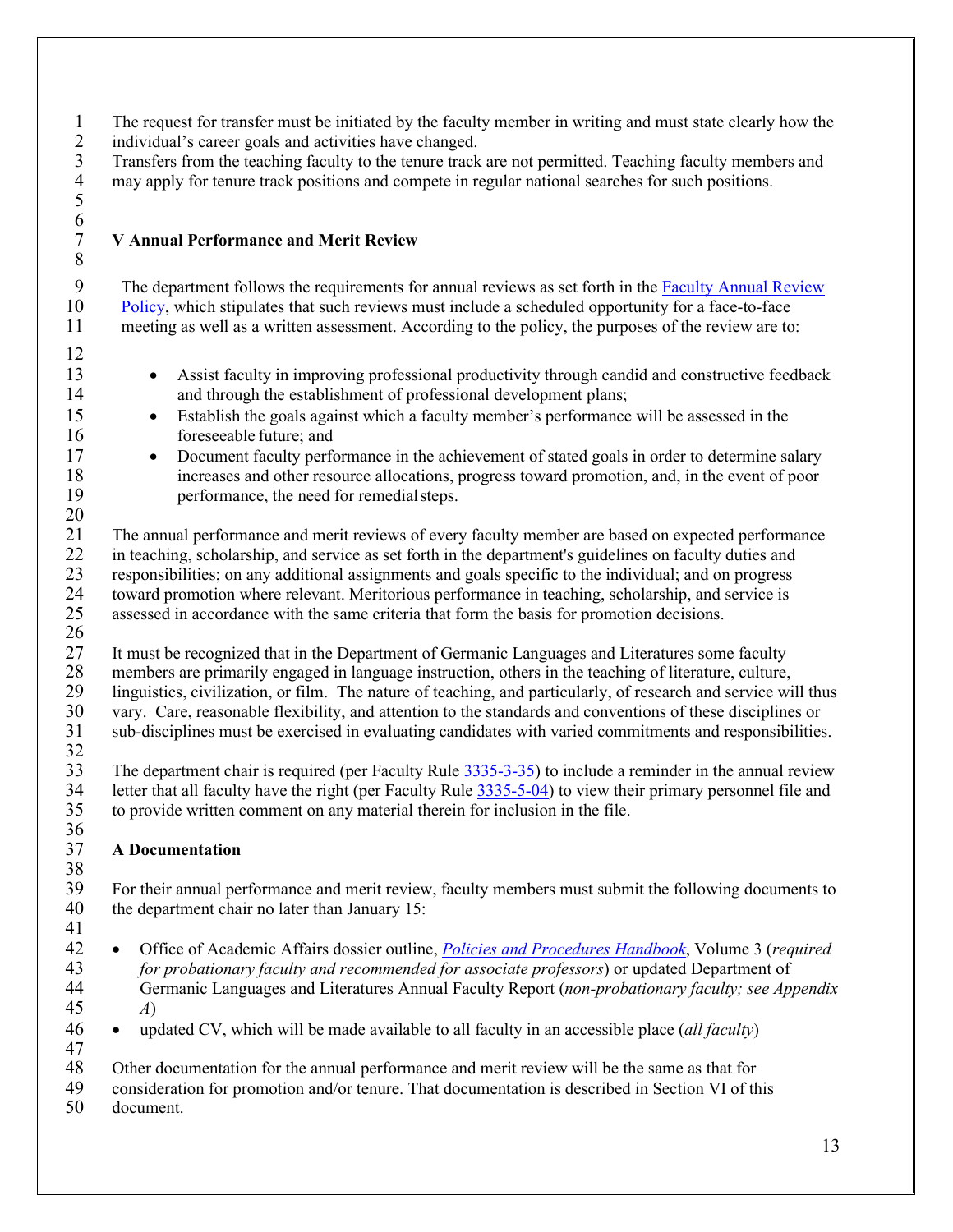$\frac{1}{2}$ 2 Under no circumstances should faculty solicit evaluations from any party for purposes of the annual<br>3 performance and merit review, as such solicitation places its recipient in an awkward position and 3 performance and merit review, as such solicitation places its recipient in an awkward position and produces a result that is unlikely to be candid. produces a result that is unlikely to be candid.

#### <span id="page-13-0"></span> $\frac{5}{6}$ 6 **B Probationary Tenure-track Faculty**

 $7 \over 8$ 8 During the Spring Semester of each year the Committee of the Eligible Faculty will conduct a review of each probationary faculty member. This annual review will encompass the candidate's performance in 9 each probationary faculty member. This annual review will encompass the candidate's performance in teaching, scholarship, and service, as well as evidence of continuing development. External evaluations 10 teaching, scholarship, and service, as well as evidence of continuing development. External evaluations 11 of the faculty member's work, required for tenure and promotion reviews, may be obtained for any annual of the faculty member's work, required for tenure and promotion reviews, may be obtained for any annual 12 review if judged appropriate by the Committee or the Chair of the Department. This may occur when the 13 candidate's scholarship is in an emergent field, is interdisciplinary, or the eligible faculty do not feel<br>14 otherwise capable of evaluating the scholarship without outside input. If the candidate is affiliated w 14 otherwise capable of evaluating the scholarship without outside input. If the candidate is affiliated with a 15 center in the College or the University, the Department Chair should ask the center's director (or his/her 16 representative) to provide a written evaluation of the candidate's contribution to the mission of the center.<br>17 Upon the request of the Committee, directors or their representatives may also become part of the 17 Upon the request of the Committee, directors or their representatives may also become part of the 18 Committee in cases involving one of their affiliates. Committee in cases involving one of their affiliates.

19

20 The Chair of the Department or the Chair of the Committee will inform probationary faculty members, at the initial appointment and each vear thereafter, when the annual review will take place and provide a 21 the initial appointment and each year thereafter, when the annual review will take place and provide a 22 copy of the Office of Academic Affairs dossier outline to be completed by the faculty member in 23 reporting accomplishments to date. In accordance with the outline, candidates will then provide<br>24 appropriate professional materials for review to the Chair, who will make them available to the 24 appropriate professional materials for review to the Chair, who will make them available to the<br>25 Committee. The Committee may also seek such additional information as necessary and consul 25 Committee. The Committee may also seek such additional information as necessary and consult with<br>26 colleagues as necessary for a fair and thorough review. colleagues as necessary for a fair and thorough review.

27

28 Annual reviews should be both constructive and candid. Accordingly, the Department commits itself to using the review process as a means to be supportive and helpful to untenured faculty as well as to 29 using the review process as a means to be supportive and helpful to untenured faculty as well as to<br>30 communicate, candidly and clearly, aspects of performance that need improvement if the candidate 30 communicate, candidly and clearly, aspects of performance that need improvement if the candidate is to<br>31 make acceptable progress. If an annual review makes it apparent that a candidate is unlikely to meet make acceptable progress. If an annual review makes it apparent that a candidate is unlikely to meet 32 expectations for promotion and tenure, the Department will not renew the probationary appointment.<br>33 Probationary appointments may be terminated during any probationary year because of inadequate 33 Probationary appointments may be terminated during any probationary year because of inadequate<br>34 performance or inadequate professional development.

performance or inadequate professional development.

 $\frac{35}{36}$ 36 During the fourth- and sixth-year reviews a vote by the Committee of the Eligible Faculty is mandatory.<br>37 Votes cast as abstentions are not included in the final computation. However, the number of votes cast as Votes cast as abstentions are not included in the final computation. However, the number of votes cast as 38 abstentions will be recorded and reported. The Chair of the Department takes part in the Committee's

- 39 deliberations at all levels, but does not vote. All votes will be by written, confidential ballot.
- $\frac{40}{41}$

41 Following each annual review, the Chair of the Committee will summarize the Committee's deliberations 42 and, after due consultation with the Committee, send the summary to the Chair of the Department. The candidate must be given a copy. Once the Department Chair and the candidate have had a chance to 43 candidate must be given a copy. Once the Department Chair and the candidate have had a chance to<br>44 study the memorandum, they will meet iointly with the Chair of the Committee. Sometime after this study the memorandum, they will meet jointly with the Chair of the Committee. Sometime after this 45 meeting the Department Chair will provide the candidate and the divisional dean with a formal written

- 46 assessment of the faculty member's performance and professional development. The Chair's letter,<br>47 drawing on both the Committee's and his or her own judgment, will address the candidate's strength
- 47 drawing on both the Committee's and his or her own judgment, will address the candidate's strengths and
- 48 weaknesses, as appropriate, and indicate whether the faculty member will be reappointed for another year.
- 49 It will also remind the faculty member of the right to inspect his or her personnel file, as indicated in<br>50 Faculty Rule 3335-5-04. Should the Committee's judgment differ from that of the Department Chair
- 50 Faculty Rule  $\frac{3335-5-04}{2}$ . Should the Committee's judgment differ from that of the Department Chair, the S1 Chair's letter must explain the reason(s) for the differing assessments. The Chair's annual review letter
- 51 Chair's letter must explain the reason(s) for the differing assessments. The Chair's annual review letter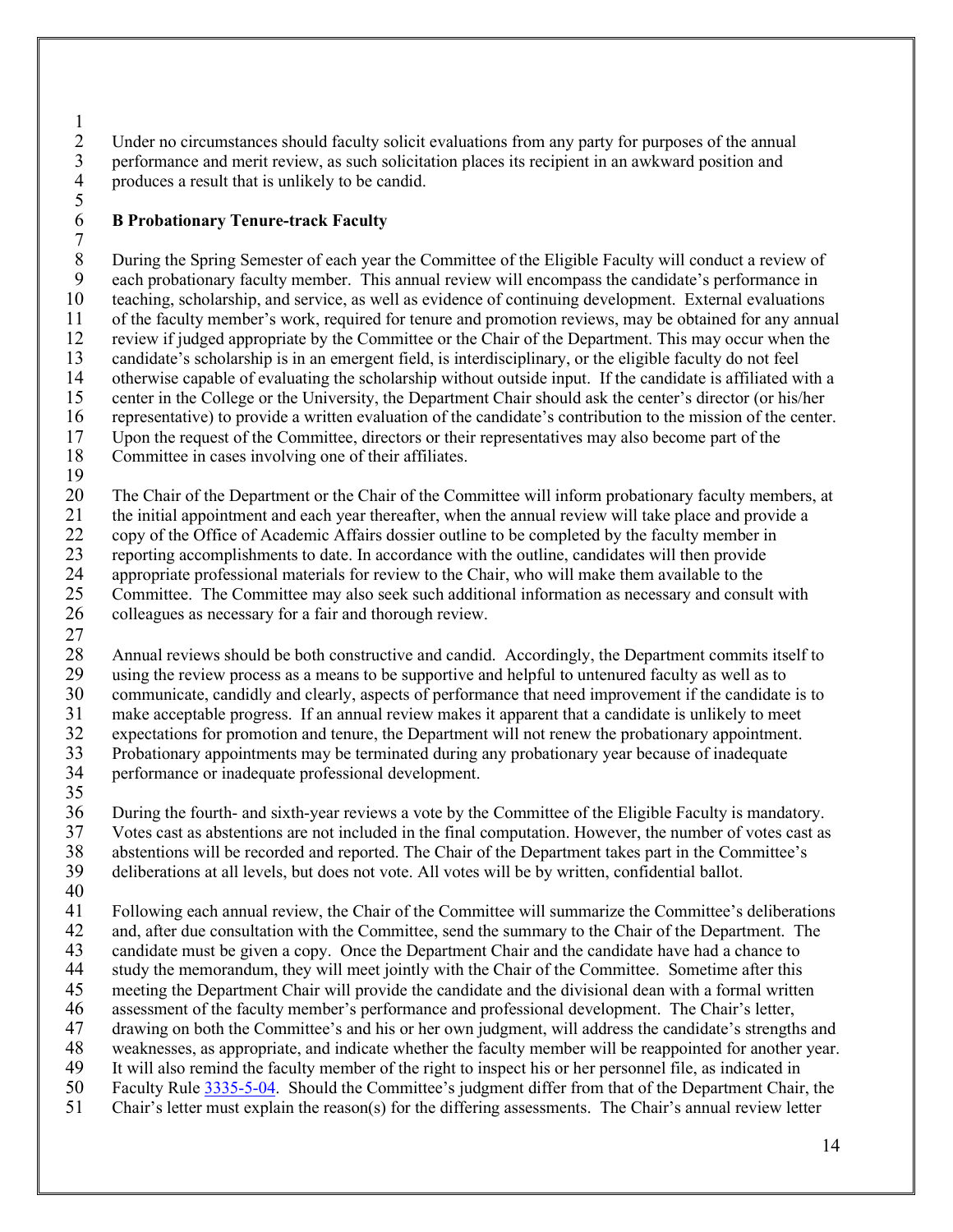1 and the Committee Chair's summary will become part of a faculty member's dossier for subsequent<br>2 annual reviews during the probationary period, including the review for promotion and tenure.

2 annual reviews during the probationary period, including the review for promotion and tenure.<br>3 Candidates may respond to the Chair's letter in writing and include the response in their promo

3 Candidates may respond to the Chair's letter in writing and include the response in their promotion and tenure dossiers.

- tenure dossiers.
- 5

6 If the department chair recommends renewal of the appointment, this recommendation is final. If the department chair recommends nonrenewal, the Fourth-Year Review process, per Faculty Rule 3335-6

- 7 department chair recommends nonrenewal, the Fourth-Year Review process, per Faculty Rule  $\frac{3335-6-03}{8}$  is invoked. Following completion of the comments process, the complete dossier is forwarded to the
- 8 is invoked. Following completion of the comments process, the complete dossier is forwarded to the college for review and the executive dean makes the final decision on renewal or nonrenewal of the 9 college for review and the executive dean makes the final decision on renewal or nonrenewal of the probationary appointment.
- probationary appointment.
- 11

### <span id="page-14-0"></span>12 **1 Regional Campus Faculty**

 $\frac{13}{14}$ 14 Annual performance and merit review of the probationary faculty member is first conducted on the<br>15 regional campus, with a focus on teaching and service. The review then moves to the department an

15 regional campus, with a focus on teaching and service. The review then moves to the department and

- 16 proceeds as described above. In the event of divergence in performance assessment between the regional campus and the department, the Department Chair discusses the matter with the regional campus
- 17 campus and the department, the Department Chair discusses the matter with the regional campus<br>18 Dean/Director in an effort to clarify and reconcile the divergence, so that the faculty member rece 18 Dean/Director in an effort to clarify and reconcile the divergence, so that the faculty member receives consistent assessment and advice.
- consistent assessment and advice.
- $\frac{20}{21}$

21 In the event that the regional campus Dean/Director recommends renewal and the Department Chair

22 recommends nonrenewal, the case shall be reviewed by the Executive Dean of the College or their

23 delegate. The disagreement shall be considered during that review, with the Executive Dean of the College or their delegate's judgment prevailing. If the Executive Dean of the College or their deleg 24 College or their delegate's judgment prevailing. If the Executive Dean of the College or their delegate<br>25 recommends nonrenewal and the Department Chair recommends renewal, the Executive Dean of the

- 25 recommends nonrenewal and the Department Chair recommends renewal, the Executive Dean of the 26 College or their delegate's judgment shall prevail.
- College or their delegate's judgment shall prevail.

### $\frac{27}{28}$ 28 **2 Fourth-Year Review**

<span id="page-14-1"></span> $\frac{29}{30}$ 

30 During the fourth year of the probationary period the annual review follows the same procedures as the mandatory tenure review, with the exception that external evaluations are optional and the Executive

31 mandatory tenure review, with the exception that external evaluations are optional and the Executive<br>32 Dean of the College or their delegate (not the Department Chair) makes the final decision regarding

32 Dean of the College or their delegate (not the Department Chair) makes the final decision regarding<br>33 renewal or nonrenewal of the probationary appointment. renewal or nonrenewal of the probationary appointment.

34

35 External evaluations are only solicited when either the Department Chair or the eligible faculty determine

- 36 that they are necessary to conduct the Fourth-Year Review. This may occur when the candidate's<br>37 scholarship is in an emergent field, is interdisciplinary, or the eligible faculty do not feel otherwise
- scholarship is in an emergent field, is interdisciplinary, or the eligible faculty do not feel otherwise
- 38 capable of evaluating the scholarship without outside input.
- 39<br>40 40 The eligible faculty conducts a review of the candidate. On completion of the review, the eligible faculty votes by written ballot on whether to renew the probationary appointment. votes by written ballot on whether to renew the probationary appointment.
- 42
- 43 The eligible faculty forwards a record of the vote and a written performance review to the department<br>44 chair. The department chair conducts an independent assessment of performance and prepares a writte
- 44 chair. The department chair conducts an independent assessment of performance and prepares a written<br>45 evaluation that includes a recommendation on whether to renew the probationary appointment. At the
- evaluation that includes a recommendation on whether to renew the probationary appointment. At the
- 46 conclusion of the department review, the formal comments process (per Faculty Rule  $\frac{3335-6-04}{3}$ ) is followed and the case is forwarded to the college for review, regardless of whether the department c
- 47 followed and the case is forwarded to the college for review, regardless of whether the department chair<br>48 recommends renewal or nonrenewal. recommends renewal or nonrenewal.
- 
- 49

### <span id="page-14-2"></span>50 **3 Exclusion of Time from Probationary Period**

51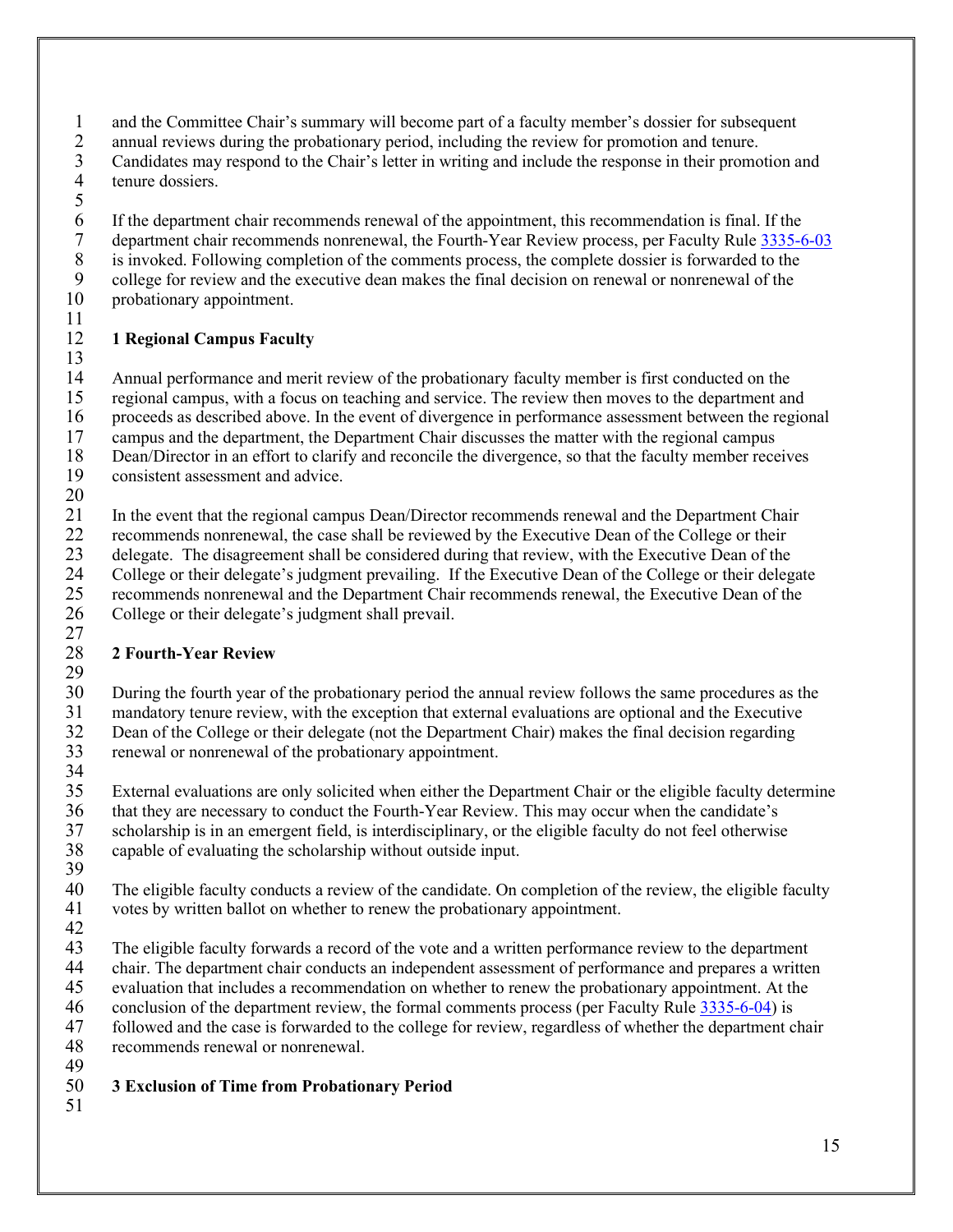1 Faculty Rule  $\frac{3335-6-03}{2}$  (D) sets forth the conditions under which a probationary tenure-track faculty<br>2 member may exclude time from the probationary period. Additional procedures and guidelines can be 2 member may exclude time from the probationary period. Additional procedures and guidelines can be<br>3 found in the Office of Academic Affairs Policies and Procedures Handbook. found in the Office of Academic Affairs [Policies and Procedures](https://oaa.osu.edu/policies-and-procedures-handbook) Handbook.  $\frac{4}{5}$ 

### <span id="page-15-0"></span>5 **C Tenured Faculty**

 $\frac{6}{7}$ 7 Associate Professors are reviewed annually by the Department Chair. The Department Chair meets with<br>8 the faculty member to discuss his or her performance and future plans and goals, and prepares a written 8 the faculty member to discuss his or her performance and future plans and goals, and prepares a written<br>9 evaluation on these topics. The faculty member may provide written comments on the review. evaluation on these topics. The faculty member may provide written comments on the review.

 $\frac{10}{11}$ 

22

11 Professors are also reviewed annually by the department chair, who meets with the faculty member to 12 discuss his or her performance and future plans and goals. The annual review of professors is based on 13 their having achieved sustained excellence in the discovery and dissemination of new knowledge relevant<br>14 to the mission of the tenure initiating unit, as demonstrated by national and international recognition of 14 to the mission of the tenure initiating unit, as demonstrated by national and international recognition of 15 their scholarship; ongoing excellence in teaching, including their leadership in graduate education in both 16 teaching and mentoring students; and outstanding service to the department, the college, the university,<br>17 and their profession, including their support for the professional development of assistant and associate 17 and their profession, including their support for the professional development of assistant and associate<br>18 professors. Professors are expected to be role models in their academic work, interaction with colleagues 18 professors. Professors are expected to be role models in their academic work, interaction with colleagues and students, and in the recruitment and retention of junior colleagues. As the highest-ranking members and students, and in the recruitment and retention of junior colleagues. As the highest-ranking members 20 of the faculty, the expectations for academic leadership and mentoring for professors exceed those for all other members of the faculty. other members of the faculty.

23 If a professor has an administrative role, the impact of that role and other assignments will be considered<br>24 in the annual review. The department chair prepares a written evaluation of performance against these 24 in the annual review. The department chair prepares a written evaluation of performance against these<br>25 expectations. The faculty member may provide written comments on the review. expectations. The faculty member may provide written comments on the review.

#### <span id="page-15-1"></span> $\frac{26}{27}$ 27 **D Tenured Faculty—Regional Campus**

 $\frac{28}{29}$ 29 Annual performance and merit review of the tenured faculty member is first conducted on the regional campus, with a focus on teaching and service. The review then moves to the department and proceeds a 30 campus, with a focus on teaching and service. The review then moves to the department and proceeds as described above. In the event of divergence in performance assessment between the regional campus and 31 described above. In the event of divergence in performance assessment between the regional campus and<br>32 the department, the department chair discusses the matter with the regional campus dean/director in an 32 the department, the department chair discusses the matter with the regional campus dean/director in an effort to clarify and reconcile the divergence, so that the faculty member receives consistent assessment 33 effort to clarify and reconcile the divergence, so that the faculty member receives consistent assessment<br>34 and advice. and advice. 35

### 36 **E Teaching Faculty**

37

38 The annual performance and merit review process for teaching probationary and non- probationary<br>39 faculty is identical to that for tenure-track probationary and tenured faculty respectively, except that

39 faculty is identical to that for tenure-track probationary and tenured faculty respectively, except that non-<br>40 probationary teaching faculty may participate in the review of teaching faculty of lower rank.

40 probationary teaching faculty may participate in the review of teaching faculty of lower rank.<br>41 In the penultimate contract vear of a teaching faculty member's appointment, the chair of GLL In the penultimate contract year of a teaching faculty member's appointment, the chair of GLL shall

42 determine whether the position held by the faculty member will continue. If the position will not continue,

43 the faculty member is informed that the final contract year will be a terminal year of employment. The standards of notice set forth in Faculty Rule 3335-6-08 must be observed.

44 standards of notice set forth in Faculty Rule 3335-6-08 must be observed.<br>45 If the position will continue, a formal performance review for reappointment

- If the position will continue, a formal performance review for reappointment is necessary in the
- 46 penultimate contract year to determine whether the faculty member will be offered a new contract. This<br>47 version proceeds in the same manner as the Fourth-Year Review procedures for tenure track faculty. The

47 review proceeds in the same manner as the Fourth-Year Review procedures for tenure track faculty. There is no presumption of renewal of contract.

is no presumption of renewal of contract.

49

### <span id="page-15-2"></span>50 **F Associated Faculty**

51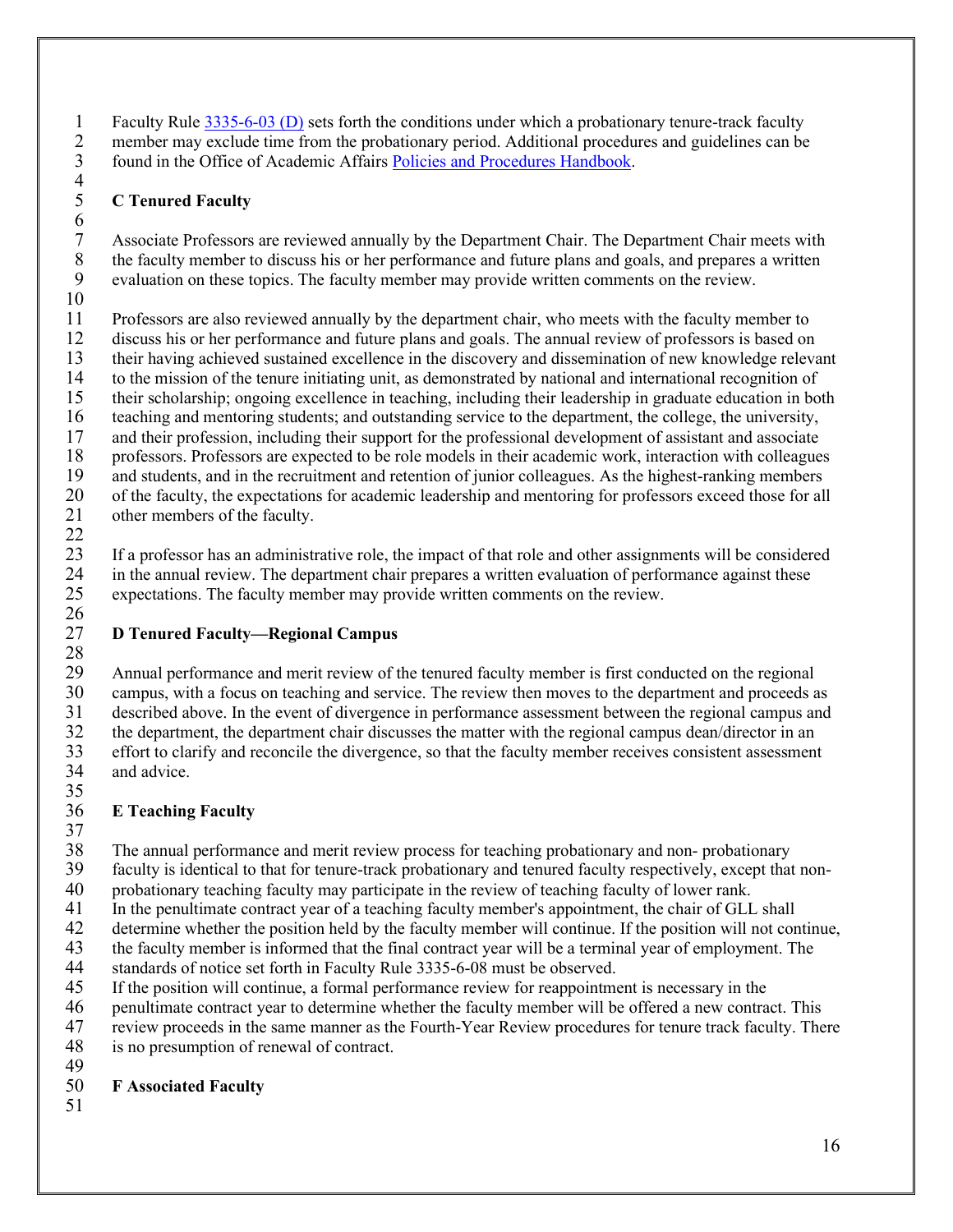- 1 Compensated associated faculty members, who are not teaching faculty, in their initial appointment must<br>2 be reviewed before reappointment. The department chair, or designee, will add a letter of evaluation to 2 be reviewed before reappointment. The department chair, or designee, will add a letter of evaluation to each affiliated faculty member's file based on:
- each affiliated faculty member's file based on:
- 4 SEIs & SRTs for the previous calendar year and a cumulative report of SEIs;
- 5 A brief (1-2 page) self-evaluation by the faculty member of classes from which SEIs and 6 SRTs are drawn, as well as of other contributions to the department and profession;
- 7 A peer evaluation of teaching;
- 8 A conversation with the faculty member regarding her, his or their performance, future 9 plans, and goals.

10 The department chair's recommendation on renewal of the appointment is final. If the recommendation is 11 to renew, the department chair may extend a multiple year appointment.

12

13 Compensated associated faculty members, who are not teaching faculty, beyond their initial appointment<br>14 vear or on a multiple-year appointment are reviewed annually by the department chair, or designee. The 14 year or on a multiple-year appointment are reviewed annually by the department chair, or designee. The department chair, or designee, prepares a written evaluation based on the procedure outlined in the

15 department chair, or designee, prepares a written evaluation based on the procedure outlined in the previous paragraph with the exception that the peer evaluation of teaching need only be repeated bi-16 previous paragraph with the exception that the peer evaluation of teaching need only be repeated bi-

- 
- 17 annually. Requests from associated faculty members for more frequent observations will be honored. No<br>18 later than October 15 of the final vear of the appointment, the chair will decide whether or not to 18 later than October 15 of the final year of the appointment, the chair will decide whether or not to<br>19 reappoint. The department chair's recommendation on reappointment is final.
- reappoint. The department chair's recommendation on reappointment is final.
- 20 21

### <span id="page-16-0"></span>22 **G Salary Recommendations**

 $\frac{23}{24}$ 

24 The Department Chair recommends annual salary increases and other performance rewards to the 25 divisional dean, who may modify these recommendations. The recommendations are based on the current

26 annual performance and merit review as well as on the performance and merit reviews of the preceding 27 24 months. In formulating recommendations, the department chair consults with the department 27 24 months. In formulating recommendations, the department chair consults with the department<br>28 Executive Committee. Salary increases are formulated in dollar amounts rather than percentage in

Executive Committee. Salary increases are formulated in dollar amounts rather than percentage increases,

29 with the goal of distributing available funds in a manner that achieves the optimal distribution of salaries.<br>20 As a general approach to formulating salary recommendations, the department chair divides faculty into

30 As a general approach to formulating salary recommendations, the department chair divides faculty into<br>31 at least four groups based on continuing productivity (high, average, low, and unsatisfactory) and

at least four groups based on continuing productivity (high, average, low, and unsatisfactory) and 32 considers market and internal equity issues as appropriate.

33<br>34 34 Faculty members who wish to discuss dissatisfaction with their salary increase with the department chair<br>35 should be prepared to explain how their salary (rather than the increase) is inappropriately low, since 35 should be prepared to explain how their salary (rather than the increase) is inappropriately low, since increases are solely a means to the end of an optimal distribution of salaries.

- increases are solely a means to the end of an optimal distribution of salaries.
- 37

38 Faculty who fail to submit the required documentation (see Section V-A above) for an annual

39 performance and merit review at the required time will receive no salary increase in the year for which<br>40 documentation was not provided, except in extenuating circumstances, and may not expect to recoup the

40 documentation was not provided, except in extenuating circumstances, and may not expect to recoup the<br>41 foregone raise at a later time. (See also updated Department of Germanic Languages and Literatures

- 41 foregone raise at a later time. (See also updated Department of Germanic Languages and Literatures Annual Faculty Report in Appendix A.)
- 43

#### <span id="page-16-1"></span>44 **VI Promotion and Tenure and Promotion Reviews** 45

<span id="page-16-2"></span>46 **A Criteria** 47

48 Faculty Rule [3335-6-02](https://trustees.osu.edu/bylaws-and-rules/3335-6) provides the following context for promotion and tenure and promotion reviews: 49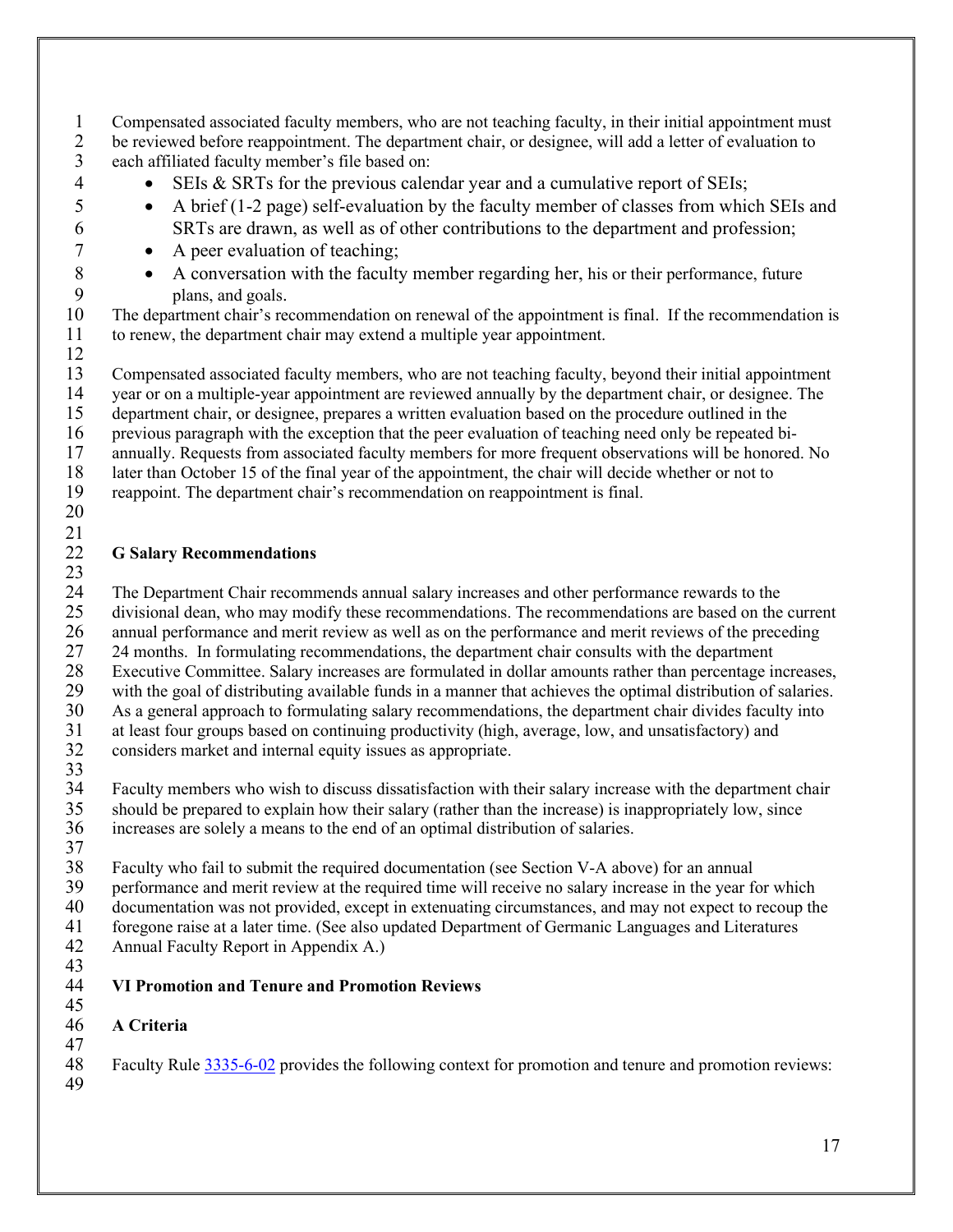<span id="page-17-0"></span>1 *In evaluating the candidate's qualifications in teaching, scholarship, and service, reasonable*  2 *flexibility shall be exercised, balancing, where the case requires, heavier commitments and*  3 *responsibilities in one area against lighter commitments and responsibilities in another. In*  4 *addition, as the university enters new fields of endeavor, including interdisciplinary endeavors,*  5 *and places new emphases on its continuing activities, instances will arise in which the proper*  6 *work of faculty members may depart from established academic patterns. In such cases care must*  7 *be taken to apply the criteria with sufficient flexibility. In all instances superior intellectual*  8 *attainment, in accordance with the criteria set forth in these rules, is an essential qualification for*  9 *promotion to tenured positions. Clearly, insistence upon this standard for continuing members of*  10 *the faculty is necessary for maintenance and enhancement of the quality of the university as an*  institution dedicated to the discovery and transmission of knowledge. 12 13 **1 Promotion to Associate Professor with Tenure**  $\frac{14}{15}$ 15 Faculty Rule [3335-6-02](https://trustees.osu.edu/bylaws-and-rules/3335-6) provides the following general criteria for promotion to associate professor with 16 tenure:  $\frac{17}{18}$ 18 *The awarding of tenure and promotion to the rank of associate professor must be based on*  19 *convincing evidence that the faculty member has achieved excellence as a teacher, as a scholar,*  20 *and as one who provides effective service; and can be expected to continue a program of high-*21 *quality teaching, scholarship, and service relevant to the mission of the academic unit(s) to which*  22 *the faculty member is assigned and to the university.*  $\frac{23}{24}$ Tenure is not awarded below the rank of associate professor at The Ohio State University.  $\frac{25}{26}$ 26 The award of tenure is a commitment of lifetime employment. It is therefore essential to evaluate and<br>27 judge the probability that faculty, once tenured, will continue to develop professionally and contribute 27 judge the probability that faculty, once tenured, will continue to develop professionally and contribute to<br>28 the department's academic mission at a high level for the duration of their time at the university. 28 the department's academic mission at a high level for the duration of their time at the university.  $\frac{29}{30}$ 30 Every candidate is held to a high standard of excellence in all aspects of performance. Accepting 31 weakness in any aspect of performance in making a tenure decision is tantamount to deliberately<br>32 handicapping the department's ability to perform and to progress academically. Above all, candid 32 handicapping the department's ability to perform and to progress academically. Above all, candidates are<br>33 held to a very high standard of excellence in the areas central to their responsibilities. If a candidate's 33 held to a very high standard of excellence in the areas central to their responsibilities. If a candidate's<br>34 primary teaching role is and will continue to be undergraduate teaching, then excellence in undergrad 34 primary teaching role is and will continue to be undergraduate teaching, then excellence in undergraduate teaching is required. A mediocre performance in this area would not be adequately counterbalanced by 35 teaching is required. A mediocre performance in this area would not be adequately counterbalanced by 36 excellent performance in another aspect of teaching that is a significantly smaller part of the individual's responsibilities. 38<br>39 39 Excellence in teaching, scholarship, and service is moreover defined to include professional ethical<br>40 conduct in each area of responsibility, consistent with the American Association of University Profe 40 conduct in each area of responsibility, consistent with the American Association of University Professors'<br>41 Statement on Professional Ethics. [Statement on Professional Ethics.](https://www.aaup.org/report/statement-professional-ethics) 42 43 The accomplishments listed below in the areas of teaching, scholarship, and service are expected of faculty for promotion to associate professor with tenure. In the evaluation of untenured associate 44 faculty for promotion to associate professor with tenure. In the evaluation of untenured associate<br>45 professors for tenure, the same criteria apply, along with any others established in writing at the t 45 professors for tenure, the same criteria apply, along with any others established in writing at the time a 46 senior rank appointment without tenure was offered.  $\frac{47}{48}$ 48 **Teaching** 49 50 Effective teaching will be judged according to the following criteria: command of a subject; continuous 51 growth in the candidate's fields of expertise; ability to organize material and to present it with logic and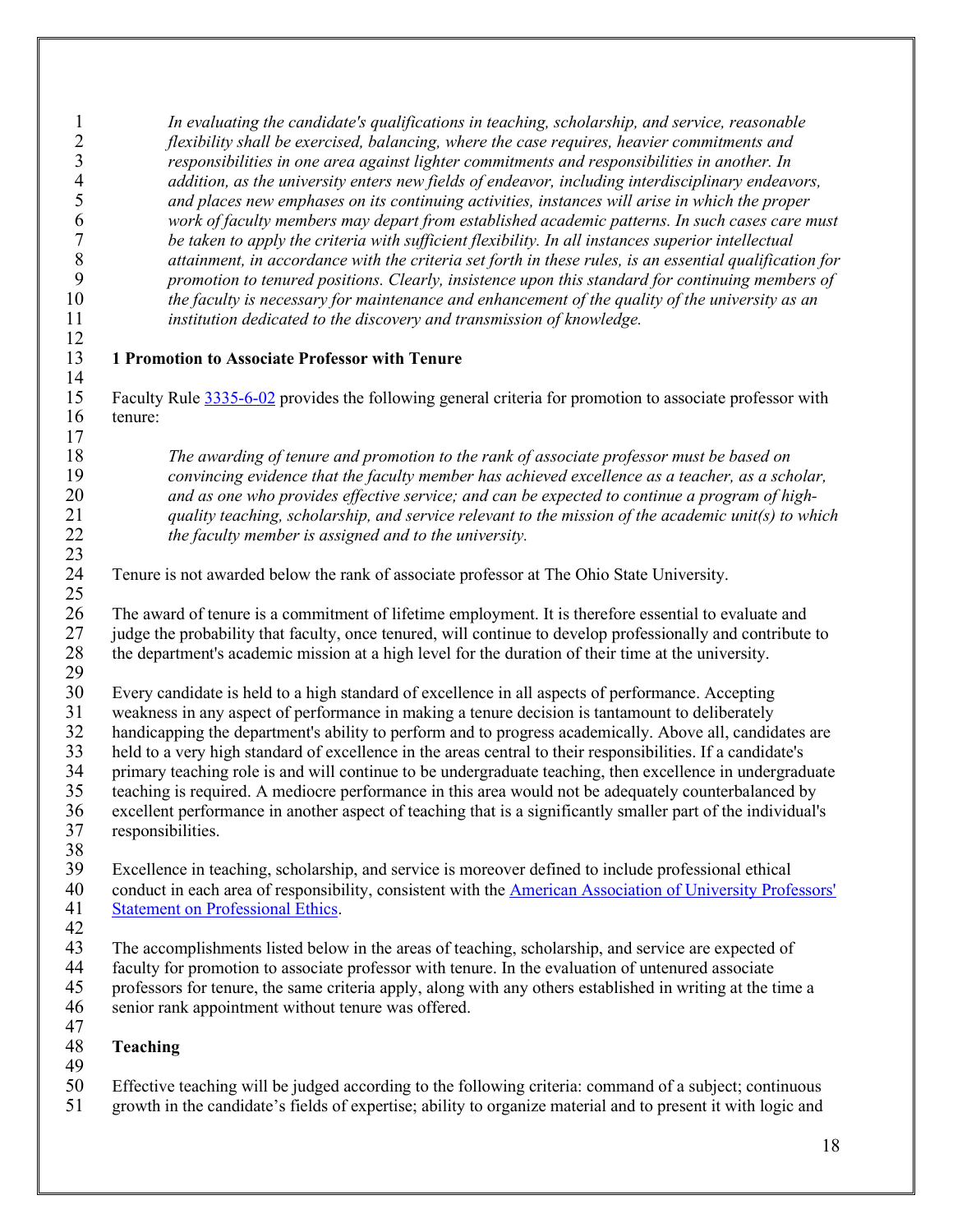- 1 conviction at both the undergraduate and graduate levels; objectivity, tolerance, and appreciation of diversity; professional interest in students, both in and outside the classroom; development of new c 2 diversity; professional interest in students, both in and outside the classroom; development of new courses or curricula; advising students, supervising theses and dissertations, and serving as a member of 3 or curricula; advising students, supervising theses and dissertations, and serving as a member of candidacy and doctoral examination committees. The Committee will also consider any evidence 4 candidacy and doctoral examination committees. The Committee will also consider any evidence that<br>5 indicates the faculty member's ability to awaken in students an awareness of the relationship of their
- 5 indicates the faculty member's ability to awaken in students an awareness of the relationship of their<br>6 subject(s) to other fields of knowledge, as well as the ability to arouse curiosity in students.  $subject(s)$  to other fields of knowledge, as well as the ability to arouse curiosity in students.
	-

 $7 \over 8$ 8 Teaching excellence is to be measured primarily by means of the Department's Student Reports on<br>9 Teaching (SRT) forms, the tabulated results of the Student Evaluation of Instructor (SEI) forms and

9 Teaching (SRT) forms, the tabulated results of the Student Evaluation of Instructor (SEI) forms and peer<br>10 evaluations. In accordance with Department and College policies, all courses taught by faculty at all rank

10 evaluations. In accordance with Department and College policies, all courses taught by faculty at all ranks<br>11 must be evaluated by means of the SRT and SEI instruments, which are to be administered by someone must be evaluated by means of the SRT and SEI instruments, which are to be administered by someone

12 other than the instructor.

 $\frac{13}{14}$ 14 The Chair of the Committee of the Eligible Faculty will be responsible for selecting peer reviewers for the candidate. candidate.

 $\frac{16}{17}$ 17 The Chair and those charged with conducting the annual and promotion-and-tenure reviews will have<br>18 access to these documents and to any additional documentation (e.g., a statement on teaching philosop 18 access to these documents and to any additional documentation (e.g., a statement on teaching philosophy and objectives) that may be helpful in conducting the review. and objectives) that may be helpful in conducting the review.

 $\frac{20}{21}$  Faculty members will be responsible for making any discursive student evaluations that they use available to the Department. Such instruments will be retained in the departmental files for use in annual reviews and promotion-and-tenure deliberations.

### $\frac{24}{25}$ **Scholarship**

 $\frac{26}{27}$ 27 Scholarship is central to the mission of the Department: it leads to better teaching, to innovation in the<br>28 continuing review of the curriculum, and to the professional growth of the faculty. Accordingly, any 28 continuing review of the curriculum, and to the professional growth of the faculty. Accordingly, any<br>29 departmental recommendations for the promotion of a candidate to the rank of Associate Professor w 29 departmental recommendations for the promotion of a candidate to the rank of Associate Professor with<br>30 tenure must be based on convincing evidence that the candidate has achieved excellence and recognition 30 tenure must be based on convincing evidence that the candidate has achieved excellence and recognition<br>31 in this area, as is appropriate to faculty at a major research institution; that the candidate has taken an 31 in this area, as is appropriate to faculty at a major research institution; that the candidate has taken an active role in the community of scholars by publications, regular conference participation, and other 32 active role in the community of scholars by publications, regular conference participation, and other<br>33 professional activities; and that the candidate can be expected to continue to develop a program of hi 33 professional activities; and that the candidate can be expected to continue to develop a program of high-<br>34 quality scholarship relevant to the mission of the Department. quality scholarship relevant to the mission of the Department. 35

- 36 Scholarship may take various forms, but all of them should have a clear relation to the Department's<br>37 mission. Some scholarship may emphasize the generation or reinterpretation of knowledge; other mission. Some scholarship may emphasize the generation or reinterpretation of knowledge; other
- 38 scholarship may introduce new approaches or apply existing approaches to a new body of material; still<br>39 other scholarship may emphasize more pedagogical concerns and incorporate theoretical advances in 39 other scholarship may emphasize more pedagogical concerns and incorporate theoretical advances in<br>40 methods of teaching and/or language acquisition or apply technology in innovative and creative ways
- methods of teaching and/or language acquisition or apply technology in innovative and creative ways.
- 41

42 In evaluating scholarly and creative work, the kind, scope, and quality of each publication will be

43 considered. In general, monographic and comprehensive works (books, monographs, articles, etc.) based<br>44 on original research will be attributed the highest value when published in high-quality venues, especially 44 on original research will be attributed the highest value when published in high-quality venues, especially<br>45 when peer-reviewed. The Committee recognizes that publications in our field will frequently be written in

when peer-reviewed. The Committee recognizes that publications in our field will frequently be written in

- 46 languages other than English and printed in journals or by presses outside the USA. Here as elsewhere,<br>47 the quality of the journal, series, press, or volume in which the work is published will be carefully
- 47 the quality of the journal, series, press, or volume in which the work is published will be carefully assessed. assessed.
- 49
- 50 In recommending Assistant Professors in the fields of literature and cultural studies for promotion and
- 51 tenure, the typical expectation is a book (either published or under board-approved contract and in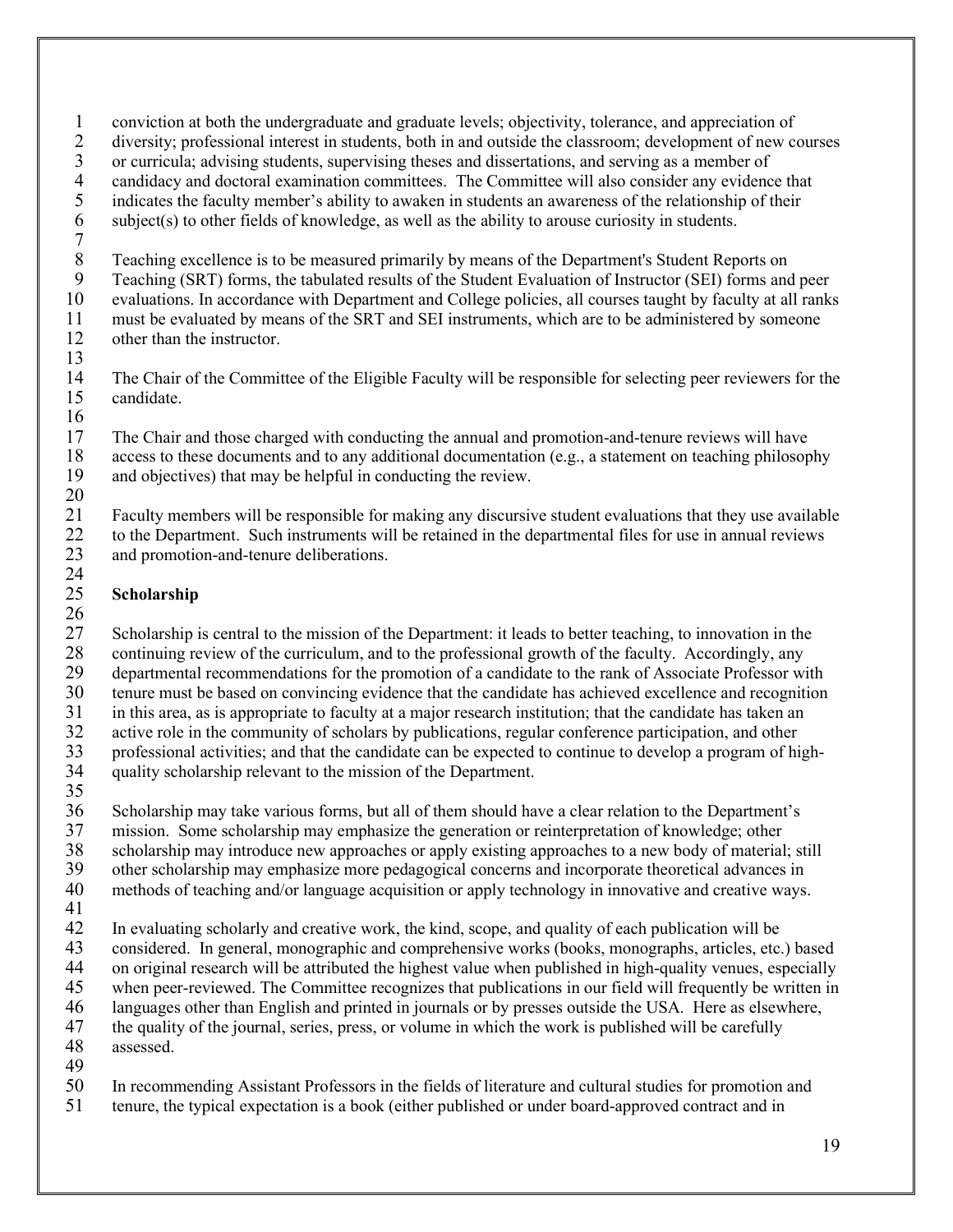1 production), as well as other evidence of scholarly productivity in the form of refereed journal articles<br>2 and/or book chapters and conference papers. In the other fields, similar evidence of scholarly

- 2 and/or book chapters and conference papers. In the other fields, similar evidence of scholarly<br>3 productivity is expected, and the publication of a book is highly desirable. However, for candi
- 3 productivity is expected, and the publication of a book is highly desirable. However, for candidates in linguistics, the publication of a series of substantive refereed articles may be judged to represent work a
- 4 linguistics, the publication of a series of substantive refereed articles may be judged to represent work and<br>5 accomplishment comparable to the publication of a book in other fields. The same is true in language
- 5 accomplishment comparable to the publication of a book in other fields. The same is true in language methodology/ pedagogy, where the publication of innovative textbooks or instructional software that
- 6 methodology/ pedagogy, where the publication of innovative textbooks or instructional software that<br>7 incorporate or present theoretical ideas or advances in methods of teaching may be judged to be
- 7 incorporate or present theoretical ideas or advances in methods of teaching may be judged to be 8 equivalent to monographic works when accompanied by theoretical articles published in high-quality<br>9 refereed iournals: and in philology, where the publication of editions of texts with critical apparatus m
- 9 refereed journals; and in philology, where the publication of editions of texts with critical apparatus may<br>10 be given considerable weight as evidence of scholarly productivity.
- be given considerable weight as evidence of scholarly productivity.
- 11

12 By themselves, edited journals and other collections, translations with scholarly apparatus, bibliographies, 13 and reviews, notes and other short pieces are normally insufficient to constitute grounds for promotion to<br>14 associate professor with tenure, although such works in combination with original research may provide associate professor with tenure, although such works in combination with original research may provide 15 evidence of scholarly excellence, as may the winning of grants in national and international competitions.

 $\frac{23}{24}$ 

 $\frac{25}{26}$ 

27

31

33<br>34

 $\frac{35}{36}$ 

 $\frac{16}{17}$ 17 In evaluating scholarly achievement, the Department will consider both quality and quantity. The principal measure of scholarly productivity will be works that have already been published or that 18 principal measure of scholarly productivity will be works that have already been published or that are

19 under final, board-approved contract and in production. There must also be evidence that the Assistant

20 Professor will continue to make original and significant scholarly contributions in the future. Typically,<br>21 this is provided by a consistent record of productivity beyond the Ph.D. dissertation and a well-articulate 21 this is provided by a consistent record of productivity beyond the Ph.D. dissertation and a well-articulated 22 research agenda.

### **Service**

26 For promotion to associate professor with tenure, a faculty member is expected to have:

- 28 made substantive contributions to the governance of the department in a manner that facilitates 29 positive contributions by others
- 30 demonstrated the potential for useful contributions to the profession

## 32 **2 Promotion to Professor**

<span id="page-19-0"></span>Faculty Rule [3335-6-02](https://trustees.osu.edu/bylaws-and-rules/3335-6) establishes the following general criteria for promotion to the rank of professor:

36 *Promotion to the rank of professor must be based on convincing evidence that the faculty member*  37 *has a sustained record of excellence in teaching; has produced a significant body of scholarship*  38 *that is recognized nationally or internationally; and has demonstrated leadership in service.*

39<br>40 40 Promotion to professor in the Department of Germanic Languages and Literatures takes the pursuit of scholarly excellence as its core value. The Department also recognizes that a career may consist of scholarly excellence as its core value. The Department also recognizes that a career may consist of

- 42 various phases in which a concentration on scholarly activity, teaching, or administrative/professional<br>43 service creates a composite professional life. Promotion to professor typically requires excellence in service creates a composite professional life. Promotion to professor typically requires excellence in
- 44 scholarship. Where a candidate has made truly extraordinary contributions in the areas of teaching or 45 service, that record may warrant promotion in combination with a less extensive, though excellent record
- 
- 46 of continued productivity in scholarship. Excellence in scholarship means attainment of measurable<br>47 national or international recognition based on an appropriate amount and rate of high quality publish
- 47 national or international recognition based on an appropriate amount and rate of high quality published<br>48 research and/or other relevant creative endeavors. A successful candidate will have achieved national research and/or other relevant creative endeavors. A successful candidate will have achieved national
- 49 distinction as a scholar and have an emerging international reputation. Excellence in teaching means the
- 50 provision to all students of the opportunity to realize their full capabilities for learning and, to the most
- 51 capable and motivated students, an enhanced learning experience. It can be measured by the attainment of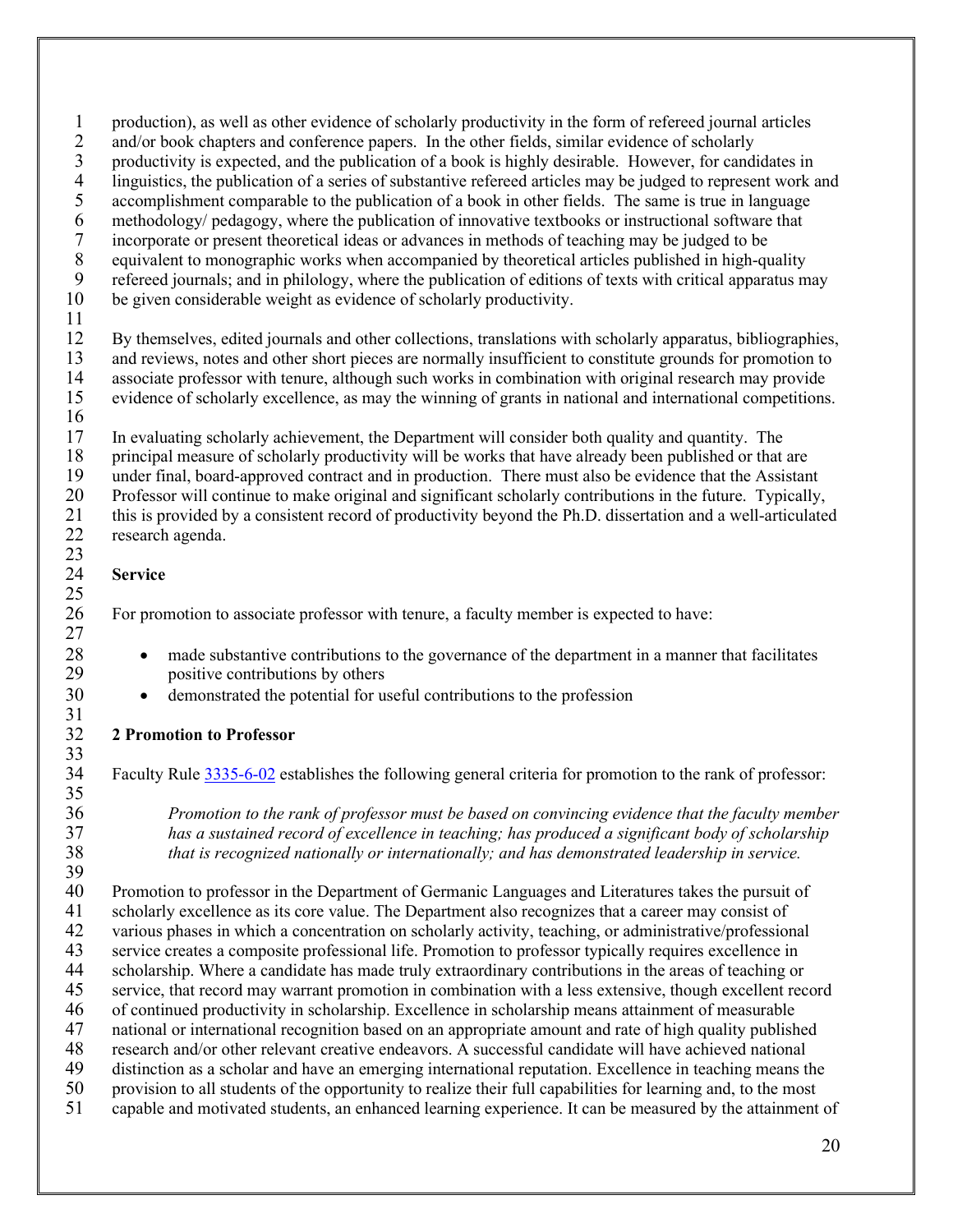1 national or international recognition, as evidenced by pedagogical publications, awards, honors, and/or critical student outcomes. Excellence in service means the provision of a high level of professional

2 critical student outcomes. Excellence in service means the provision of a high level of professional<br>3 expertise and experience to one or more publics – including the university, the Columbus communi

3 expertise and experience to one or more publics – including the university, the Columbus community, the State of Ohio, the nation, and professional organizations. External hires at the associate professor or

4 State of Ohio, the nation, and professional organizations. External hires at the associate professor or<br>5 professor level with tenure will demonstrate the same accomplishments in scholarship, teaching and 5 professor level with tenure will demonstrate the same accomplishments in scholarship, teaching and

6 service as persons promoted within the university. For all, the substantial probability that a high rate of quality scholarship and/or excellence in teaching and service will continue needs to be established. The

- 7 quality scholarship and/or excellence in teaching and service will continue needs to be established. The claim that retention of the candidate will improve the overall quality and standing of the unit needs to be 8 claim that retention of the candidate will improve the overall quality and standing of the unit needs to be supported.
- supported.
- $\frac{10}{11}$

Excellence in teaching may be demonstrated through success in developing student interests in the subject 12 area(s), effectiveness in conveying to students the essentials of the subject(s) taught, and a willingness to 13 demand of students clear evidence of intellectual growth. Wherever appropriate and in accord with<br>14 teaching assignments, attention should be given not only to a faculty member's involvement in grad 14 teaching assignments, attention should be given not only to a faculty member's involvement in graduate 15 students' M.A. or Ph.D. examinations or preparation of theses or dissertations and undergraduate honors

16 theses, but also to his/her availability and effectiveness as a formal or informal advisor. To the extent possible and feasible, the Department should also attach importance to the determinable progress and

17 possible and feasible, the Department should also attach importance to the determinable progress and<br>18 success of students under a faculty member's guidance and direction—both during and following their success of students under a faculty member's guidance and direction—both during and following their

- 19 graduate careers—to evaluate the faculty member's contribution (as mentor, advisor, recommender,
- 20 advocate, etc.) to that progress and success.
- 21

22 A candidate for promotion to the rank of Professor is expected to present substantial publication beyond

23 that which earned promotion to the rank of Associate Professor. In the fields of literature and cultural<br>24 studies, this will typically mean that the candidate has a second book published or under final board-

24 studies, this will typically mean that the candidate has a second book published or under final board-<br>25 approved contract and in production, or an extensive and sustained body of writing on a specific topic

25 approved contract and in production, or an extensive and sustained body of writing on a specific topic or area. A candidate must have articles, book chapters, edited work, and conference papers beyond those

26 area. A candidate must have articles, book chapters, edited work, and conference papers beyond those<br>27 considered for promotion to the rank of Associate Professor. A comparable level of accomplishment v considered for promotion to the rank of Associate Professor. A comparable level of accomplishment will

28 be expected of candidates in linguistics, language methodology/ pedagogy, and philology; however, in these fields an additional series of substantive articles may be weighed as an equivalent of the book 29 these fields an additional series of substantive articles may be weighed as an equivalent of the book<br>30 expected in other fields. Candidates must continue to show other evidence of additional scholarly

30 expected in other fields. Candidates must continue to show other evidence of additional scholarly<br>31 productivity in the form of articles in major refereed journals, presentations at scholarly meetings,

31 productivity in the form of articles in major refereed journals, presentations at scholarly meetings, and the gaining of or efforts to gain outside funding for research.

- gaining of or efforts to gain outside funding for research.
- $\frac{33}{34}$

34 A candidate for promotion to Professor must also demonstrate leadership in service appropriate to the 35 rank of Professor at a major research institution. This includes guidance of student research, effective

36 service on departmental committees, service on College and University committees, and service beyond<br>37 the University–such as work with professional organizations in the candidate's field; professional 37 the University–such as work with professional organizations in the candidate's field; professional

38 consultantships for foundations, universities, scholarly organizations and publishers; and service as an external reviewer for faculty members at other universities.

- external reviewer for faculty members at other universities.
- $\frac{40}{41}$

When assessing a candidate's national and international reputation in the field, a national and

42 international reputation for the scholarship of teaching may be counted as either teaching or scholarship.

43

In addition, as further specified by Faculty Rule [3335-6-02,](https://trustees.osu.edu/bylaws-and-rules/3335-6) assessment is in relation to specific assigned

45 responsibilities with reasonable flexibility being exercised in order to balance, where the case requires,

46 heavier responsibilities and commitment in one area against lighter ones in another. Promotion should<br>47 effect the reality that (a) not all faculty members have the same distribution of assignments (b) not all

47 reflect the reality that (a) not all faculty members have the same distribution of assignments (b) not all<br>48 faculty members will be able to contribute excellence equally in all evaluation dimensions; and (c) then

faculty members will be able to contribute excellence equally in all evaluation dimensions; and (c) there

49 is a multi-faceted institutional responsibility that must be achieved by the skills of the faculty collectively.

50 Promotion to professor should be awarded not only to those faculty who have demonstrated impact in 51 their scholarship of research and creative inquiry, teaching and learning, and service, but also to those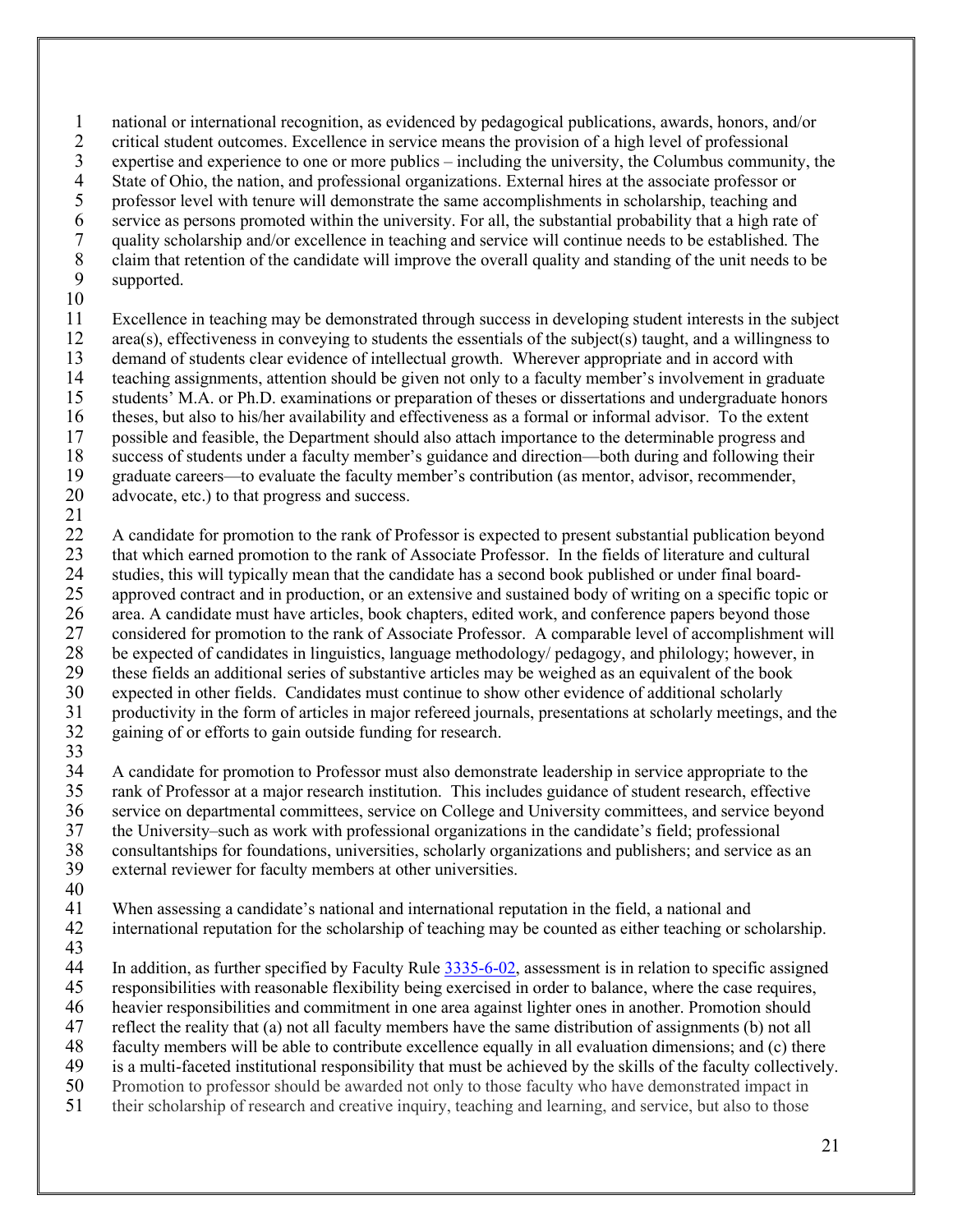1 who have exhibited excellence in the scholarship of leadership to make visible and demonstrable impact<br>2 upon the mission of the department, college, and university. upon the mission of the department, college, and university.  $\frac{3}{4}$ 

4 In the evaluation of untenured professors for tenure, the same criteria apply, along with any others established in writing at the time a senior rank appointment without tenure was offered. 5 established in writing at the time a senior rank appointment without tenure was offered.

### <span id="page-21-0"></span>7 **3 Regional Campus Faculty**

8 9 The primary function of the regional campuses is to provide high-quality undergraduate instruction and to<br>10 serve the academic needs of their communities. With this consideration in mind, in evaluating regional 10 serve the academic needs of their communities. With this consideration in mind, in evaluating regional campus faculty for promotion and tenure or promotion, the department will give greater emphasis to the campus faculty for promotion and tenure or promotion, the department will give greater emphasis to the 12 quality of teaching and service relative to scholarship. Recognizing that the character and quantity of 13 scholarship by regional campus faculty may differ from that of Columbus campus faculty, due to the<br>14 weight of other responsibilities and lack of access to comparable resources, the department neverthele weight of other responsibilities and lack of access to comparable resources, the department nevertheless 15 expects regional campus faculty to establish a program of high-quality scholarly activity.

#### $\frac{16}{17}$ 17 **4 Teaching Faculty**

 $\frac{18}{19}$ 19 **a) Promotion to assistant professor of teaching GLL** requires that a faculty member has completed 20 their doctoral or other terminal degree in the relevant field or five years of teaching at the tertiary level<br>21 and be performing satisfactorily in teaching, professional practice, and service. and be performing satisfactorily in teaching, professional practice, and service.

22 **b) Promotion to associate professor of teaching GLL** requires that a faculty member hold a doctoral or 23 other terminal degree in the relevant field or equivalent experience in teaching at the tertiary level, have a<br>24 documented high level of competence in professional practice; and display the potential for continuing a 24 documented high level of competence in professional practice; and display the potential for continuing a<br>25 program of high-quality teaching and service relevant to the mission of the department of GLL. Specific 25 program of high-quality teaching and service relevant to the mission of the department of GLL. Specific<br>26 criteria in teaching and service for promotion to associate professor of teaching are similar to those for 26 criteria in teaching and service for promotion to associate professor of teaching are similar to those for<br>27 promotion to associate professor with tenure.

promotion to associate professor with tenure.

28 **c) Promotion to professor of teaching GLL** requires that a faculty member have a record of continuing professional growth and increasing quality of contributions, including a sustained record of excellence in 29 professional growth and increasing quality of contributions, including a sustained record of excellence in<br>30 teaching and/or practicum supervision and professional practice; leadership in service to GLL and to the 30 teaching and/or practicum supervision and professional practice; leadership in service to GLL and to the profession; and production and dissemination of scholarly materials pertinent to pedagogy and/or 31 profession; and production and dissemination of scholarly materials pertinent to pedagogy and/or professional practice.

- professional practice.
- 33

 $\frac{6}{7}$ 

#### <span id="page-21-1"></span>34<br>35 35 **B Procedures**

 $\frac{36}{37}$ 

The department's procedures for promotion and tenure and promotion reviews are fully consistent with 38 those set forth in Faculty Rul[e 3335-6-04](https://trustees.osu.edu/bylaws-and-rules/3335-6) and the Office Academic Affairs annually updated procedural<br>39 guidelines for promotion and tenure reviews found in Volume 3 of the Policies and Procedures

39 guidelines for promotion and tenure reviews found in Volume 3 of the Policies and Procedures<br>40 Handbook. The following sections, which state the responsibilities of each party to the review r

- 40 [Handbook.](https://oaa.osu.edu/policies-and-procedures-handbook) The following sections, which state the responsibilities of each party to the review process, 41 apply to all faculty members in the department. apply to all faculty members in the department.
- 42

### <span id="page-21-2"></span>43 **1 Candidate Responsibilities**

44<br>45

45 Candidates are responsible for submitting a complete, accurate dossier fully consistent with Office of

46 Academic Affairs guidelines. Candidates should not sign the Office of Academic Affairs Candidate<br>47 Checklist without ascertaining that they have fully met the requirements set forth in the Office of

47 Checklist without ascertaining that they have fully met the requirements set forth in the Office of Academic Affairs core dossier outline including, but not limited to, those highlighted on the check

- 48 Academic Affairs core dossier outline including, but not limited to, those highlighted on the checklist.
- 49

50 Candidates must submit a copy of the APT document under which they wish to be reviewed. Candidates

51 may submit the department's current APT document; or, alternatively, they may elect to be reviewed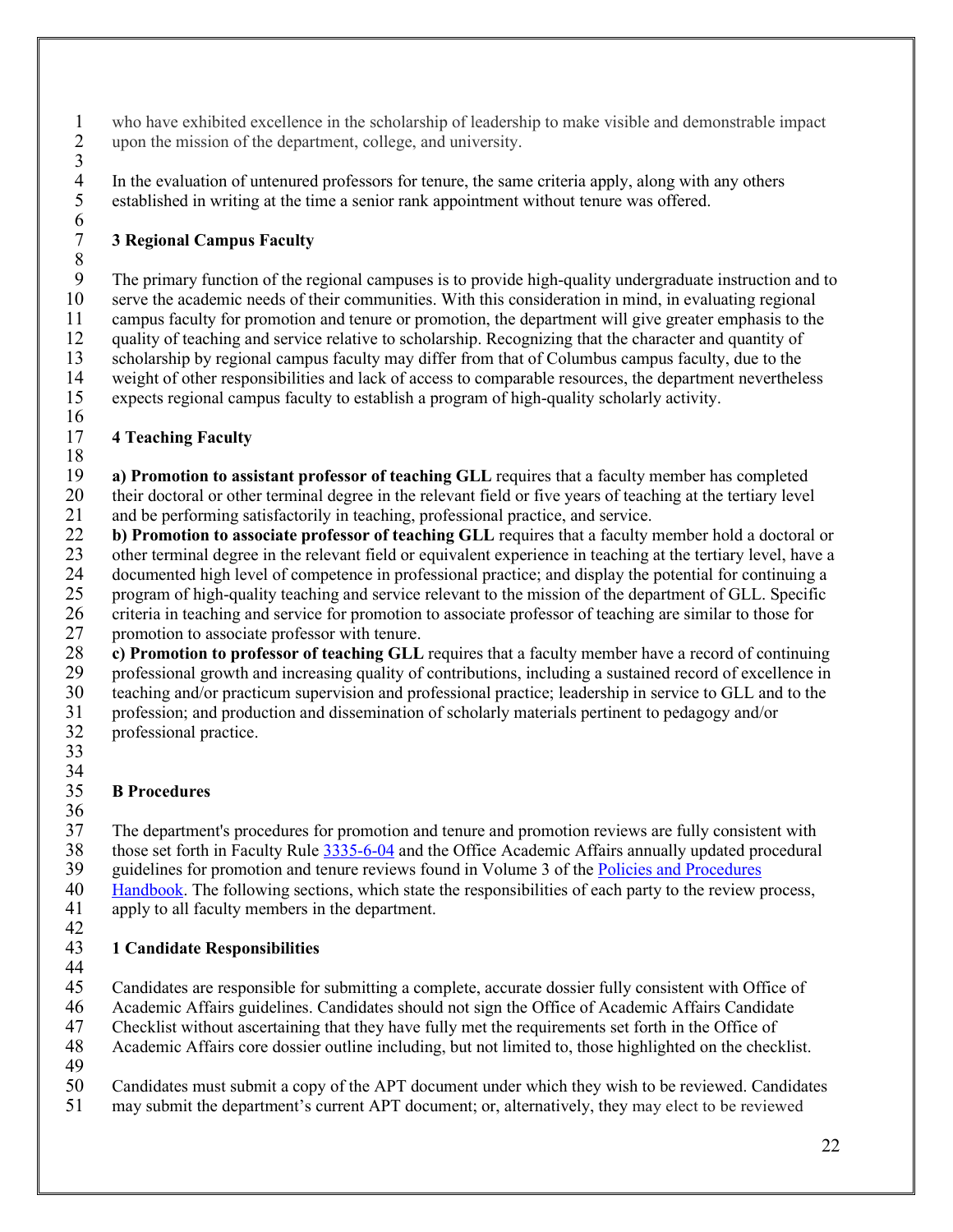1 under either (a) the APT document that was in effect on their start date, or (b) the APT document that<br>2 was in effect on the date of their last promotion, whichever of these two latter documents is the more

2 was in effect on the date of their last promotion, whichever of these two latter documents is the more recent. However, the current APT document must be used if the letter of offer or last promotion,

3 recent. However, the current APT document must be used if the letter of offer or last promotion, whichever is more recent, was more than 10 years before April 1 of the review year. The APT document

 $\begin{array}{c} 4 \\ 5 \\ 6 \\ 7 \end{array}$ 

must be submitted when the dossier is submitted to the department.

7 If external evaluations are required, candidates are responsible for reviewing the list of potential external 8 evaluators developed by the department chair and the Committee of the Eligible Faculty. The candidate may neguest the Solutional names, but is not required to do so. The candidate may request the solutional names were st 9 may add no more than three additional names, but is not required to do so. The candidate may request the removal of no more than two names, providing the reasons for the request. The department chair decides 10 removal of no more than two names, providing the reasons for the request. The department chair decides 11 whether removal is justified. (Also see External Evaluations below.)

#### $\frac{12}{13}$ 13 **2 Committee of the Eligible Faculty Responsibilities**

 $\frac{14}{15}$ 

16

18

24

30

 $\frac{36}{37}$ 

44<br>45

48

51

<span id="page-22-0"></span>The responsibilities of the Committee of the Eligible Faculty are as follows:

- 17 To review this document annually and to recommend proposed revisions to the faculty.
- 19 To consider annually, in spring semester, requests from faculty members seeking a non-<br>20 **•** To consider annually, in spring semester, requests from faculty members seeking a non-<br>20 20 mandatory review in the following academic year and to decide whether it is appropriate for such<br>21 a review to take place. Only professors on the committee may consider promotion review 21 a review to take place. Only professors on the committee may consider promotion review<br>22 requests to the rank of professor. A two-thirds majority of those eligible to vote on a requ 22 requests to the rank of professor. A two-thirds majority of those eligible to vote on a request 23 must vote affirmatively for the review to proceed.
- 25 o The committee bases its decision on assessment of the record as presented in the faculty<br>26 member's CV and on a determination of the availability of all required documentation fo 26 member's CV and on a determination of the availability of all required documentation for 27 a full review (student and peer evaluations of teaching). Lack of the required 28 documentation is necessary and sufficient grounds on which to deny a non-mandatory<br>29 review.
- 31 o A tenured faculty member may only be denied a formal promotion review under Faculty<br>32 Rule 3335-6-04 for one vear. If the denial is based on lack of required documentation and 32 Rule [3335-6-04](https://trustees.osu.edu/bylaws-and-rules/3335-6) for one year. If the denial is based on lack of required documentation and 33 the faculty member insists that the review go forward in the following year despite<br>34 incomplete documentation, the individual should be advised that such a review is incomplete documentation, the individual should be advised that such a review is 35 unlikely to be successful.
- 37 consistent with Office of Academic Affairs policy, only faculty members who are<br>38 citizens or permanent residents of the United States may be considered for non-38 citizens or permanent residents of the United States may be considered for non-39 mandatory tenure review. The committee must confirm with the department chair that an untenured faculty member seeking non-mandatory tenure review is a U.S. citizen or untenured faculty member seeking non-mandatory tenure review is a U.S. citizen or 41 permanent resident (has a "green card"). Faculty members not eligible for tenure due to 42 lack of citizenship or permanent residency are moreover not considered for promotion by 43 this department.
- 45 o A decision by the committee to permit a review to take place in no way commits the eligible faculty, the department chair, or any other party to the review to making a eligible faculty, the department chair, or any other party to the review to making a 47 positive recommendation during the review itself.
- 49 Annually, in late spring through early autumn semester, to provide administrative support for the 50 promotion and tenure review process as described below.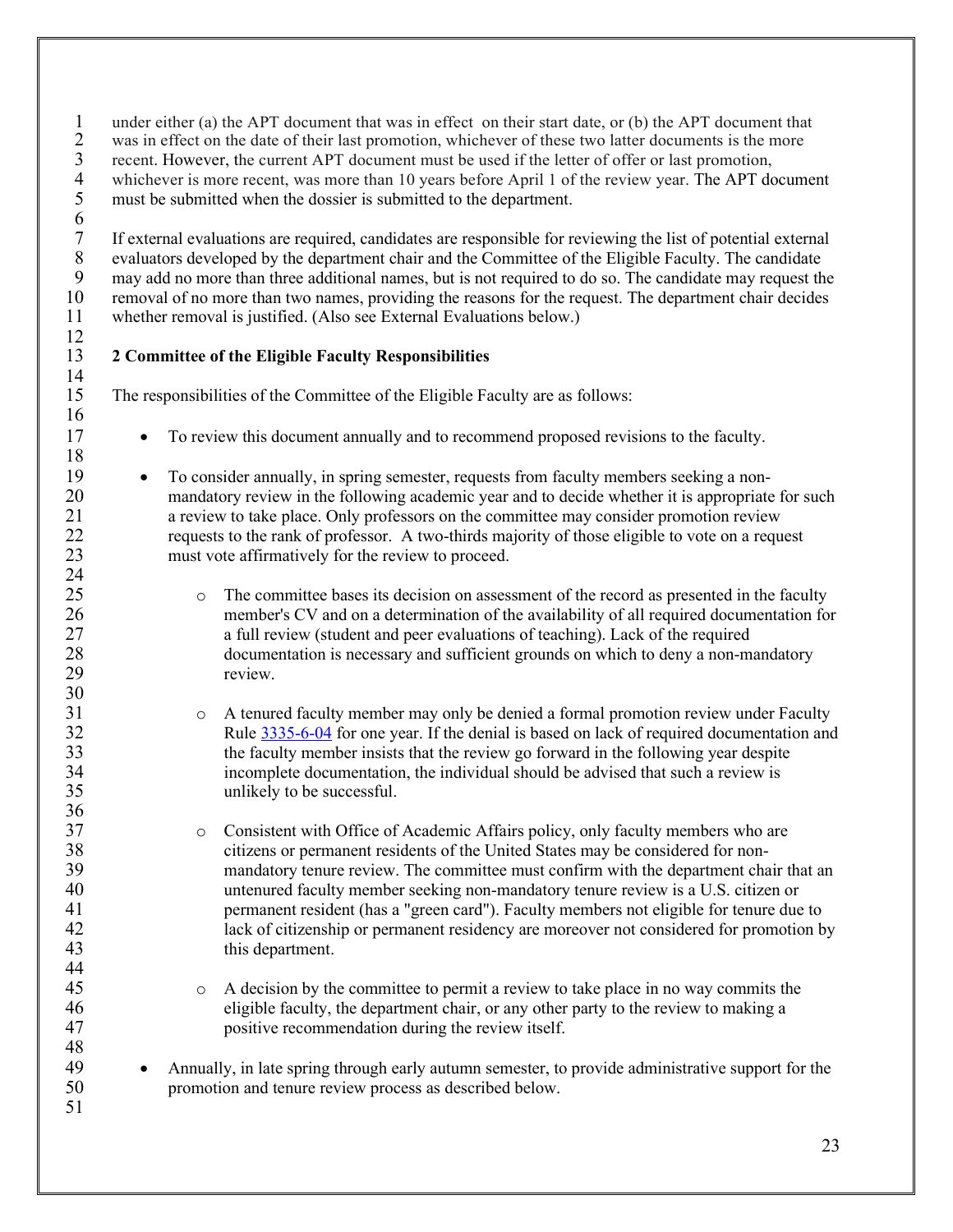<span id="page-23-0"></span>

| $\mathbf{1}$<br>$\overline{2}$<br>$\overline{\mathbf{3}}$<br>$\overline{4}$<br>5<br>6 |           | $\circ$ | <b>Late Spring:</b> Select from among its members a Procedures Oversight Designee who will<br>serve in this role for the following year. The Procedures Oversight Designee cannot be<br>the same individual who chairs the committee. The Procedures Oversight Designee's<br>responsibilities are described in the Office of Academic Affairs annual procedural<br>guidelines.                                |
|---------------------------------------------------------------------------------------|-----------|---------|---------------------------------------------------------------------------------------------------------------------------------------------------------------------------------------------------------------------------------------------------------------------------------------------------------------------------------------------------------------------------------------------------------------|
| $\overline{7}$<br>8                                                                   |           | $\circ$ | Late Spring: Suggest names of external evaluators to the department chair.                                                                                                                                                                                                                                                                                                                                    |
| 9<br>10<br>11<br>12<br>13                                                             |           | $\circ$ | Early Autumn: Review candidates' dossiers for completeness, accuracy (including<br>citations), and consistency with Office of Academic Affairs requirements; and work with<br>candidates to assure that needed revisions are made in the dossier before the formal<br>review process begins.                                                                                                                  |
| 14<br>15<br>16<br>17                                                                  |           | $\circ$ | Meet with each candidate for clarification as necessary and to provide the candidate an<br>opportunity to comment on his or her dossier. This meeting is not an occasion to debate<br>the candidate's record.                                                                                                                                                                                                 |
| 18<br>19<br>20<br>21<br>22                                                            |           | $\circ$ | Draft an analysis of the candidate's performance in teaching, scholarship and service to<br>provide to the full eligible faculty with the dossier; and seek to clarify any inconsistent<br>evidence in the case, where possible. The committee neither votes on cases nor takes a<br>position in presenting its analysis of the record.                                                                       |
| 23<br>24<br>25<br>26                                                                  |           | $\circ$ | Revise the draft analysis of each case following the faculty meeting, to include the<br>faculty vote and a summary of the faculty perspectives expressed during the meeting; and<br>forward the completed written evaluation and recommendation to the department chair.                                                                                                                                      |
| 27<br>28                                                                              |           | $\circ$ | Provide a written response, on behalf of the eligible faculty, to any candidate comments<br>that warrant response, for inclusion in the dossier.                                                                                                                                                                                                                                                              |
| 29<br>30<br>31<br>32<br>33<br>34<br>35                                                |           | $\circ$ | Provide a written evaluation and recommendation to the department chair in the case of<br>joint appointees whose tenure-initiating unit is another department. The full eligible<br>faculty does not vote on these cases since the department's recommendation must be<br>provided to the other tenure-initiating unit substantially earlier than the committee begins<br>meeting on this department's cases. |
| 36<br>37<br>38                                                                        |           |         | To review thoroughly and objectively every candidate's dossier in advance of the meeting at<br>which the candidate's case will be discussed.                                                                                                                                                                                                                                                                  |
| 39<br>40<br>41                                                                        | $\bullet$ |         | To attend all eligible faculty meetings except when circumstances beyond one's control prevent<br>attendance; to participate in discussion of every case; and to vote.                                                                                                                                                                                                                                        |
| 42<br>43                                                                              |           |         | <b>3 Department Chair Responsibilities</b>                                                                                                                                                                                                                                                                                                                                                                    |
| 44<br>45                                                                              |           |         | The responsibilities of the department chair are as follows:                                                                                                                                                                                                                                                                                                                                                  |
| 46<br>47<br>48                                                                        |           |         | To charge each member of the Committee of the Eligible Faculty to conduct reviews free of bias<br>and based on criteria.                                                                                                                                                                                                                                                                                      |
| 49<br>50                                                                              | $\bullet$ |         | Where relevant, to verify the prospective candidate's residency status. Faculty members who are<br>neither citizens nor permanent residents of the United States may not undergo a non-mandatory                                                                                                                                                                                                              |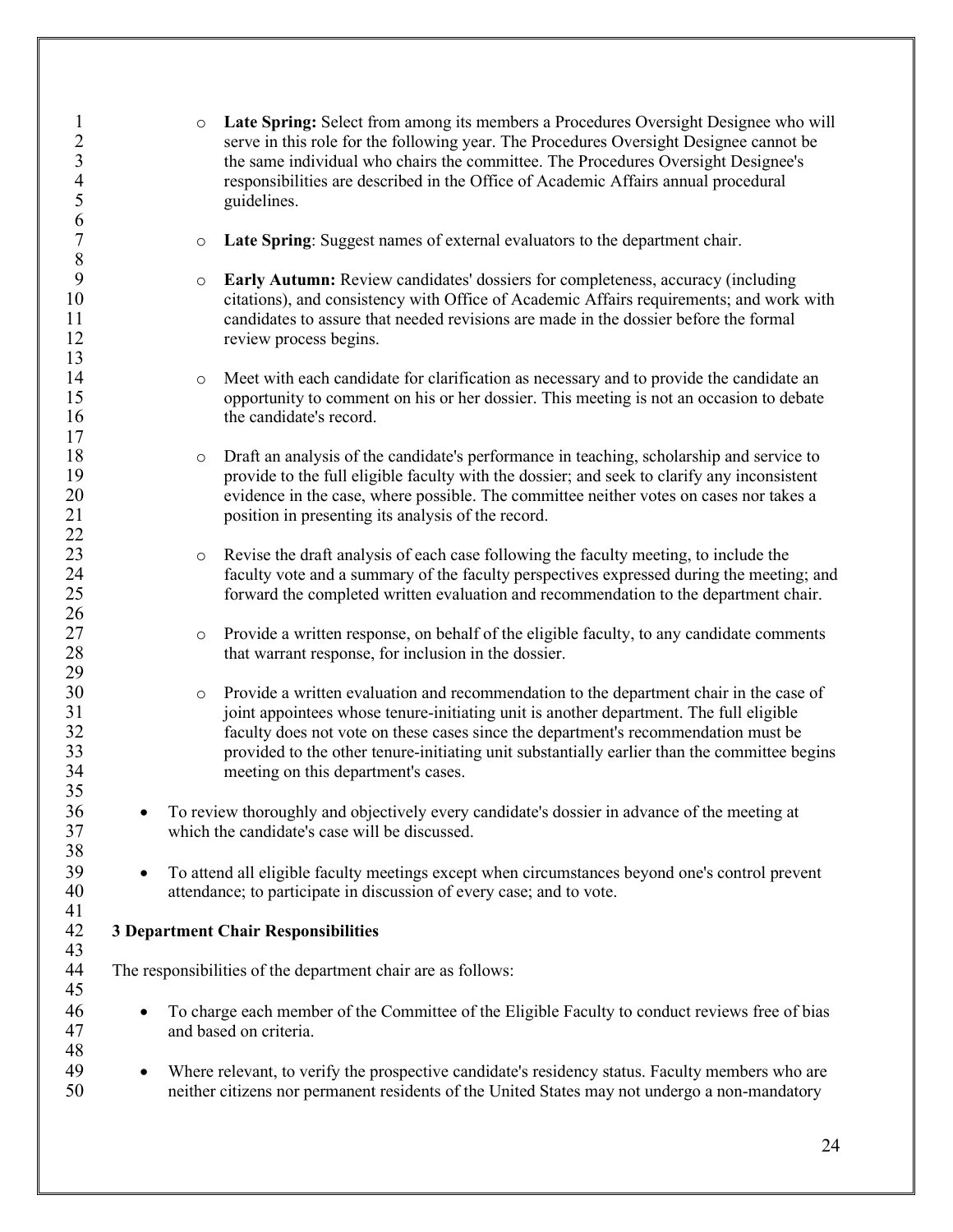1 review for tenure, and tenure will not be awarded as the result of a mandatory review until<br>2 remains residency status is established. Faculty members not eligible for tenure due to la 2 permanent residency status is established. Faculty members not eligible for tenure due to lack of citizenship or permanent residency are moreover not considered for promotion by this 3 citizenship or permanent residency are moreover not considered for promotion by this department. 5 **6 • Late Spring Semester**: To solicit external evaluations from a list including names suggested by the Committee of the Eligible Faculty, the chair and the candidate. (Also see External 7 the Committee of the Eligible Faculty, the chair and the candidate. (Also see External Evaluations below.) Evaluations below.) 9 10 • To solicit an evaluation from a TIU head of any TIU in which the candidate has a joint 11 appointment. 12 13 • To make adequate copies of each candidate's dossier available in an accessible place for review 14 by the eligible faculty at least two weeks before the meeting at which specific cases are to be 15 discussed and voted. 16 <sup>17</sup> • To remove any member of the eligible faculty from the review of a candidate when the member has a conflict of interest but does not voluntarily withdraw from the review. has a conflict of interest but does not voluntarily withdraw from the review. 19 20 • To attend the meetings of the eligible faculty at which promotion and tenure matters are discussed<br>21 **•** and respond to questions raised during the meeting. The department chair will leave the meeting 21 and respond to questions raised during the meeting. The department chair will leave the meeting<br>22 to allow open discussion among the eligible faculty members. to allow open discussion among the eligible faculty members. 23 24 • **Mid-Autumn Semester:** To provide an independent written evaluation and recommendation for 25 each candidate, following receipt of the eligible faculty's completed evaluation and 26 recommendation. 27 28 • To meet with the eligible faculty to explain any recommendations contrary to the 29 recommendation of the committee. 30 31 • To inform each candidate in writing after completion of the department review process: 32<br>33  $\circ$  of the recommendations by the eligible faculty and department chair  $\frac{34}{35}$ 35 o of the availability for review of the written evaluations by the eligible faculty and department chair department chair 37 <sup>38</sup> o of the opportunity to submit written comments on the above material, within ten days<br><sup>39</sup> from receipt of the letter from the department chair, for inclusion in the dossier. The le 39 from receipt of the letter from the department chair, for inclusion in the dossier. The letter<br>40 is accompanied by a form that the candidate returns to the department chair, indicating is accompanied by a form that the candidate returns to the department chair, indicating 41 whether or not he or she expects to submit comments. 42 43 • To provide a written response to any candidate comments that warrants response for inclusion in the dossier. 45 46 • To forward the completed dossier to the college office by that office's deadline, except in the case 47 of associated faculty for whom the department chair recommends against promotion. A negative 48 recommendation by the department chair is final in such cases. 49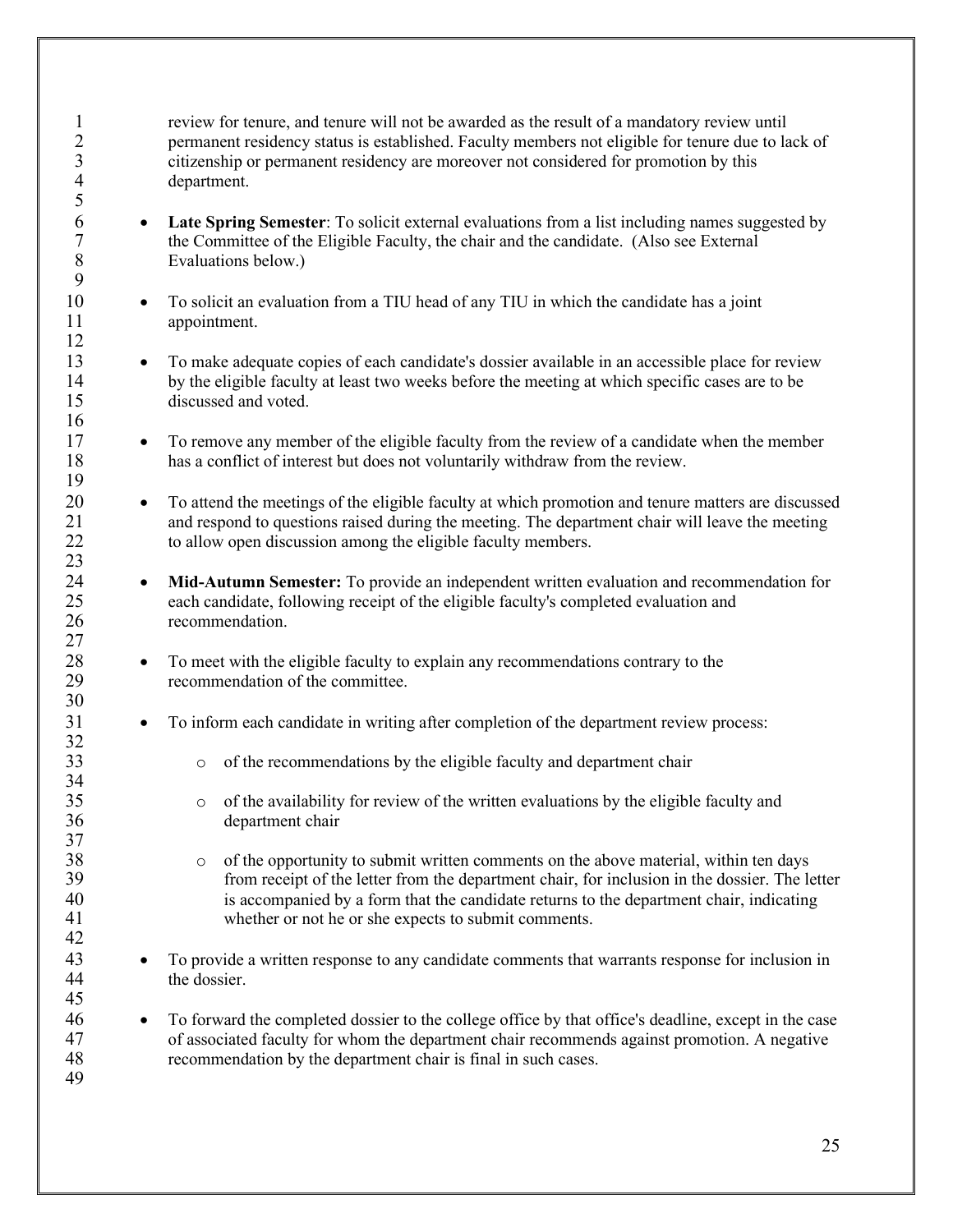• To receive the Committee of the Eligible Faculty's written evaluation and recommendation of candidates who are joint appointees from other tenure-initiating units, and to forward this 2 candidates who are joint appointees from other tenure-initiating units, and to forward this material, along with the department chair's independent written evaluation and recommen 3 material, along with the department chair's independent written evaluation and recommendation,<br>4 to the department chair of the other tenure-initiating unit by the date requested. to the department chair of the other tenure-initiating unit by the date requested.

### <span id="page-25-0"></span>6 **4 Procedures for Regional Campus Faculty**

8 Regional campus faculty are first reviewed by the regional campus faculty according to the process<br>9 established on that campus and then by the regional campus dean/director. The regional campus rev 9 established on that campus and then by the regional campus dean/director. The regional campus review 10 focuses on teaching and service. focuses on teaching and service.

 $\frac{11}{12}$ 12 The regional campus dean/director forwards the written evaluation and recommendation of the regional campus review to the department chair, from which point the review follows the procedures described for 13 campus review to the department chair, from which point the review follows the procedures described for the Columbus campus faculty. the Columbus campus faculty. 15

### <span id="page-25-1"></span>16 **5 External Evaluations**

 $\frac{5}{6}$ 

 $\begin{array}{c} 7 \\ 8 \end{array}$ 

28

37

 $\frac{17}{18}$ 18 External evaluations of scholarly activity and research are obtained for all promotion reviews in which<br>19 scholarship must be assessed. These include all tenure-track promotion and tenure or promotion review 19 scholarship must be assessed. These include all tenure-track promotion and tenure or promotion reviews 20 and all adjunct faculty promotion reviews. and all adjunct faculty promotion reviews. 21

22 External evaluations of research and scholarly activity are not obtained for teaching faculty members<br>23 unless the faculty member has been involved in a significant amount of research. The decision to seek 23 unless the faculty member has been involved in a significant amount of research. The decision to seek<br>24 external evaluations for a teaching faculty member will be made by the department chair after consulting 24 external evaluations for a teaching faculty member will be made by the department chair after consulting<br>25 with the candidate and the chair of the Committee of Eligible Faculty. with the candidate and the chair of the Committee of Eligible Faculty.  $\frac{26}{27}$ 

27 A minimum of five credible and useful evaluations must be obtained. A credible and useful evaluation:

- 29 Is written by a person highly qualified to judge the candidate's scholarship (or other performance, 30 if relevant) who can give an "arms' length" evaluation of the research record and is not a close 31 personal friend, research collaborator, or former academic advisor or post-doctoral mentor of the 32 candidate. Qualifications are generally judged on the basis of the evaluator's expertise, record of accomplishments, and institutional affiliation. This department will only solicit evaluations from 33 accomplishments, and institutional affiliation. This department will only solicit evaluations from<br>34 compares at institutions comparable to Ohio State. In the case of an assistant professor seeking 34 professors at institutions comparable to Ohio State. In the case of an assistant professor seeking 35 promotion to associate professor with tenure, a minority of the evaluations may come from 36 associate professors.
- <sup>38</sup> Provides sufficient analysis of the candidate's performance to add information to the review. A letter's usefulness is defined as the extent to which the letter is analytical as opposed to 39 letter's usefulness is defined as the extent to which the letter is analytical as opposed to 40 perfunctory. Under no circumstances will "usefulness" be defined by the perspective taken by an evaluator on the merits of the case evaluator on the merits of the case.

 $\frac{42}{43}$ 43 Since the department cannot control who agrees to write and or the usefulness of the letters received,<br>44 more letters are sought than are required, and they are solicited no later than the end of the spring more letters are sought than are required, and they are solicited no later than the end of the spring 45 semester prior to the review year. This timing allows additional letters to be requested should fewer than 46 five useful letters result from the first round of requests. five useful letters result from the first round of requests.

 $\frac{47}{48}$ 48 As described above, a list of potential evaluators is assembled by the Committee of the Eligible Faculty,<br>49 the department chair, and the candidate. If the evaluators suggested by the candidate meet the criteria for the department chair, and the candidate. If the evaluators suggested by the candidate meet the criteria for 50 credibility, a letter is requested from at least one of those persons. Faculty Rule [3335-6-04](https://trustees.osu.edu/bylaws-and-rules/3335-6) requires that 51 no more than half the external evaluation letters in the dossier be written by persons suggested by the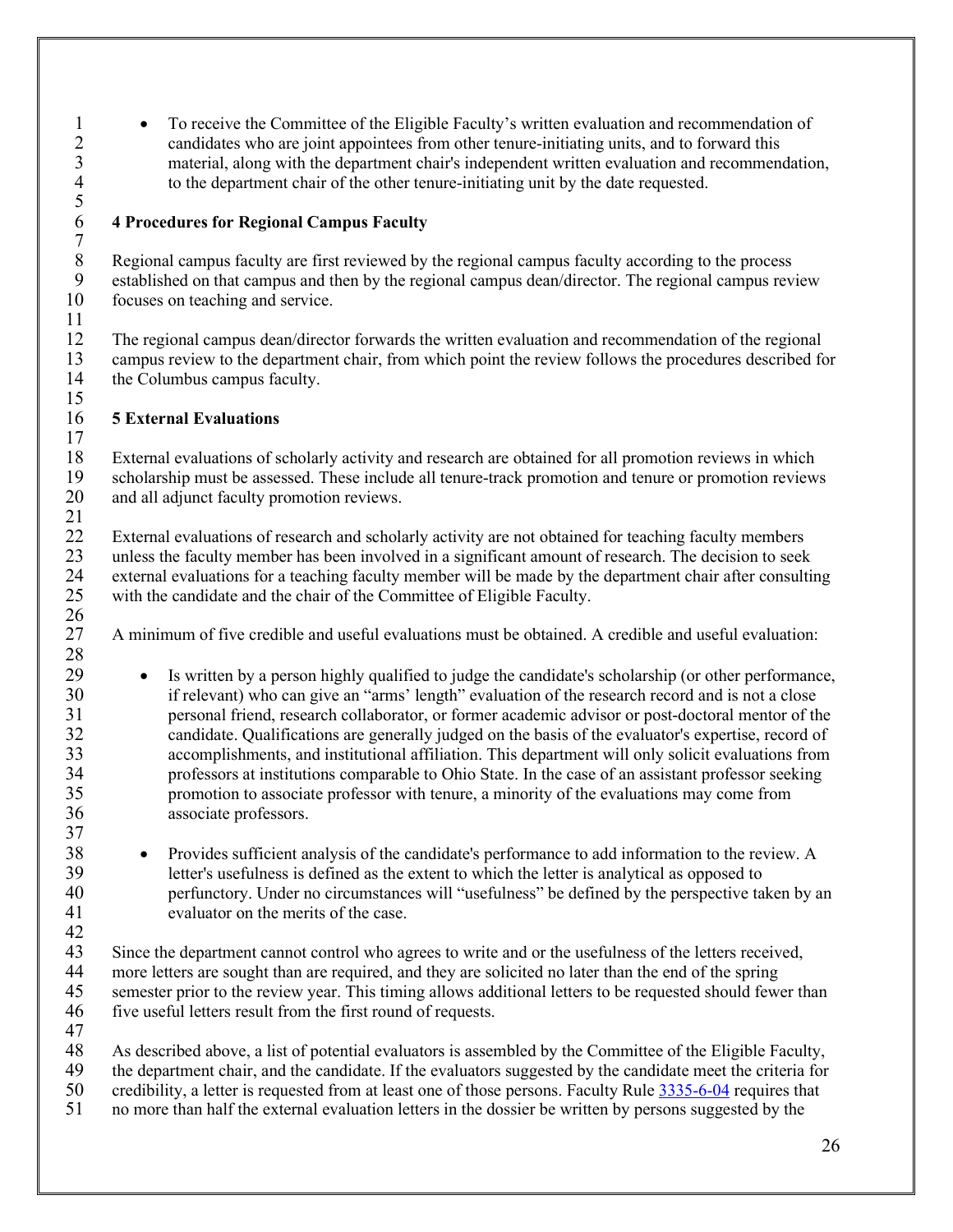- 1 candidate. In the event that the person(s) suggested by the candidate do not agree to write, neither the<br>2 Office of Academic Affairs nor this department requires that the dossier contain letters from evaluator
- 2 Office of Academic Affairs nor this department requires that the dossier contain letters from evaluators<br>3 suggested by the candidate.
- suggested by the candidate.
- $\frac{4}{5}$ 5 The department follows the Office of Academic Affairs suggested <u>format</u> for letters requesting external evaluations. evaluations.
- $7 \over 8$ 8 Under no circumstances may a candidate solicit external evaluations or initiate contact in any way with<br>9 external evaluators for any purpose related to the promotion review. If an external evaluator should
- 9 external evaluators for any purpose related to the promotion review. If an external evaluator should<br>10 initiate contact with the candidate regarding the review, the candidate must inform the evaluator that 10 initiate contact with the candidate regarding the review, the candidate must inform the evaluator that such<br>11 communication is inappropriate and report the occurrence to the department chair, who will decide what.
- communication is inappropriate and report the occurrence to the department chair, who will decide what,
- 12 if any, action is warranted (requesting permission from the Office of Academic Affairs to exclude that
- 13 letter from the dossier). It is in the candidate's self-interest to assure that there is no ethical or procedural lapse, or the appearance of such a lapse, in the course of the review process. lapse, or the appearance of such a lapse, in the course of the review process.
- 15
- 16 All solicited external evaluation letters that are received must be included in the dossier. If concerns arise<br>17 about any of the letters received, these concerns may be addressed in the department's written evaluation 17 about any of the letters received, these concerns may be addressed in the department's written evaluations 18 or brought to the attention of the Office of Academic Affairs for advice. or brought to the attention of the Office of Academic Affairs for advice.
- <span id="page-26-0"></span>19 20 **6 Dossier**
- 21

22 As noted above under Candidate Responsibilities, every candidate must submit a complete and accurate 23 dossier that follows the Office of Academic Affairs dossier outline. While the Committee of the Eligible<br>24 Faculty makes reasonable efforts to check the dossier for accuracy and completeness, the candidate bears 24 Faculty makes reasonable efforts to check the dossier for accuracy and completeness, the candidate bears<br>25 full responsibility for all parts of the dossier that are to be completed by the candidate. 25 full responsibility for all parts of the dossier that are to be completed by the candidate.

- $\frac{26}{27}$ The complete dossier, including the documentation of teaching noted in bold below, is forwarded when 28 the review moves beyond the department. The documentation of scholarship and service noted below is<br>29 for use during the department review only, unless reviewers at the college and university levels 29 for use during the department review only, unless reviewers at the college and university levels 30 specifically request it. specifically request it. 31
- <sup>32</sup> Any published materials presented for consideration should be in the form of reprints,<br>33 bhotocopies of journal articles, or other final form that documents actual publication. 33 photocopies of journal articles, or other final form that documents actual publication. An author's manuscript does not document publication.
- 36 Under no circumstances should faculty solicit evaluations from any party for purposes of the 37 review.

### <span id="page-26-1"></span>38<br>39 39 **1 Teaching**

 $\frac{40}{41}$ The time period for material included in the dossier for probationary faculty is the start date to present. 42 For tenured or non-probationary faculty it is the date of last promotion or the last five years, whichever is<br>43 Iess, to present. Examples of documentation include: less, to present. Examples of documentation include:

44

35

- 45 cumulative eSEI reports (Student Evaluation of Instruction computer-generated summaries 46 prepared by the Office of the University Registrar) for every class
- 47 departmental Student Reports on Teaching (SRT) forms
- 48 peer evaluation of teaching reports
- 49 Copies of pedagogical papers, books or other materials published, or accepted for
- 50 publication. Material accepted for publication but not yet published must be accompanied by a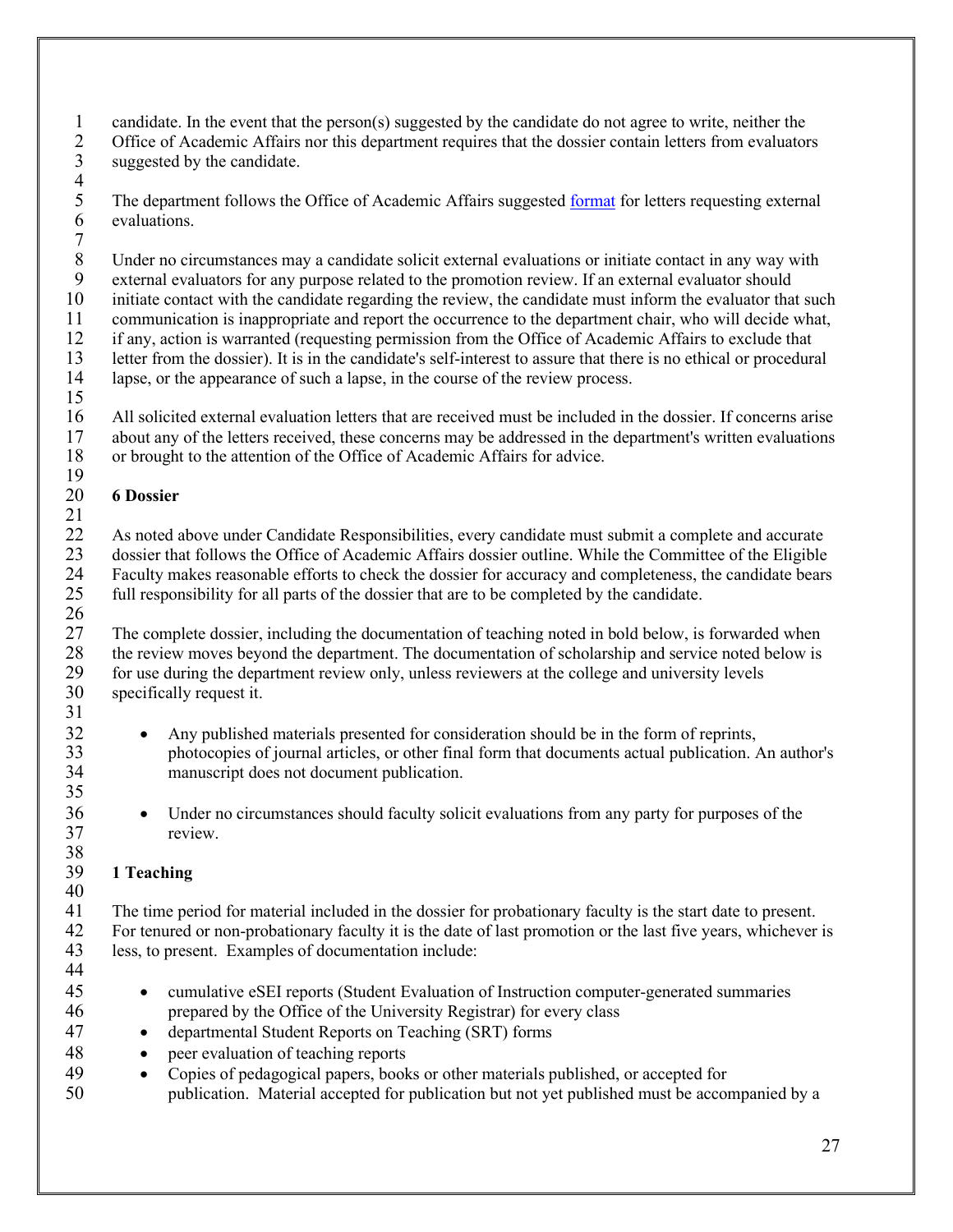<span id="page-27-1"></span><span id="page-27-0"></span>

| 1              | letter from the publisher stating that the work has been unequivocally accepted and is in final                 |
|----------------|-----------------------------------------------------------------------------------------------------------------|
| $\overline{c}$ | form with no further revisions needed.                                                                          |
| 3              | teaching activities as listed in the core dossier including                                                     |
| 4<br>5         | involvement in graduate/professional exams, theses, and dissertations, and undergraduate<br>$\circ$<br>research |
| 6              | mentoring postdoctoral scholars and researchers                                                                 |
| $\overline{7}$ | $\circ$<br>extension and continuing education instruction                                                       |
| 8              | $\circ$                                                                                                         |
|                | involvement in curriculum development<br>$\circ$                                                                |
| 9              | awards and formal recognition of teaching<br>$\circ$                                                            |
| 10             | presentations on pedagogy and teaching at national and international conferences<br>$\circ$                     |
| 11             | adoption of teaching materials at other colleges or universities<br>$\circ$                                     |
| 12<br>13       | other relevant documentation of teaching as appropriate                                                         |
| 14<br>15       | 2 Scholarship                                                                                                   |
| 16             | The time period for material included in the dossier for probationary faculty is the start date to present.     |
| 17             | For tenured or non-probationary faculty it is the date of last promotion to present. Examples of                |
| 18             | documentation include:                                                                                          |
| 19             |                                                                                                                 |
| 20             | Copies of all books, articles, and scholarly papers published or accepted for publication. Papers<br>$\bullet$  |
| 21             | accepted for publication but not yet published must be accompanied by a letter from the publisher               |
| 22             | stating that the paper has been unequivocally accepted and is in final form, with no further                    |
| 23             | revisions needed.                                                                                               |
|                |                                                                                                                 |
| 24             | documentation of grants and contracts received<br>$\bullet$                                                     |
| 25             | other relevant documentation of research as appropriate (published reviews including publications<br>$\bullet$  |
| 26             | where one's work is favorably cited, grants and contract proposals that have been submitted)                    |
| 27             | scholarship activities as listed in the core dossier including<br>$\bullet$                                     |
| 28             | documentation of creative works pertinent to the candidate's professional focus including<br>$\circ$            |
| 29             | artwork, choreography, collections, compositions, curated exhibits, moving images,                              |
| 30             | multimedia, performances, radio, recitals, recordings, television, and websites                                 |
| 31             | documentation of inventions, patents, disclosures, options and commercial licenses<br>$\circ$                   |
| 32             | list of prizes and awards for research, scholarly, or creative work<br>$\circ$                                  |
| 33             |                                                                                                                 |
| 34             | 3 Service                                                                                                       |
| 35             |                                                                                                                 |
| 36             | The time period for material included in the dossier for probationary faculty is the start date to present.     |
| 37             | For tenured or non-probationary faculty it is the date of last promotion to present. Examples of                |
| 38             | documentation include:                                                                                          |
| 39             |                                                                                                                 |
| 40             | service activities as listed in the core dossier including                                                      |
| 41             | involvement with professional journals and professional societies<br>$\circ$                                    |
| 42             | consultation activity with industry, education, or government                                                   |
| 43             | $\circ$<br>clinical services                                                                                    |
| 44             | $\circ$<br>administrative service to department                                                                 |
| 45             | $\circ$                                                                                                         |
|                | administrative service to college<br>$\circ$                                                                    |
| 46             | administrative service to university and Student Life<br>$\circ$                                                |
| 47             | advising to student groups and organizations<br>$\circ$                                                         |
| 48             | awards and prizes for service to profession, university, or department<br>$\circ$                               |
| 49             | any available documentation (e.g. letters from committee chairs) of the quality of service that                 |
| 50             | enhances the list of service activities in the dossier                                                          |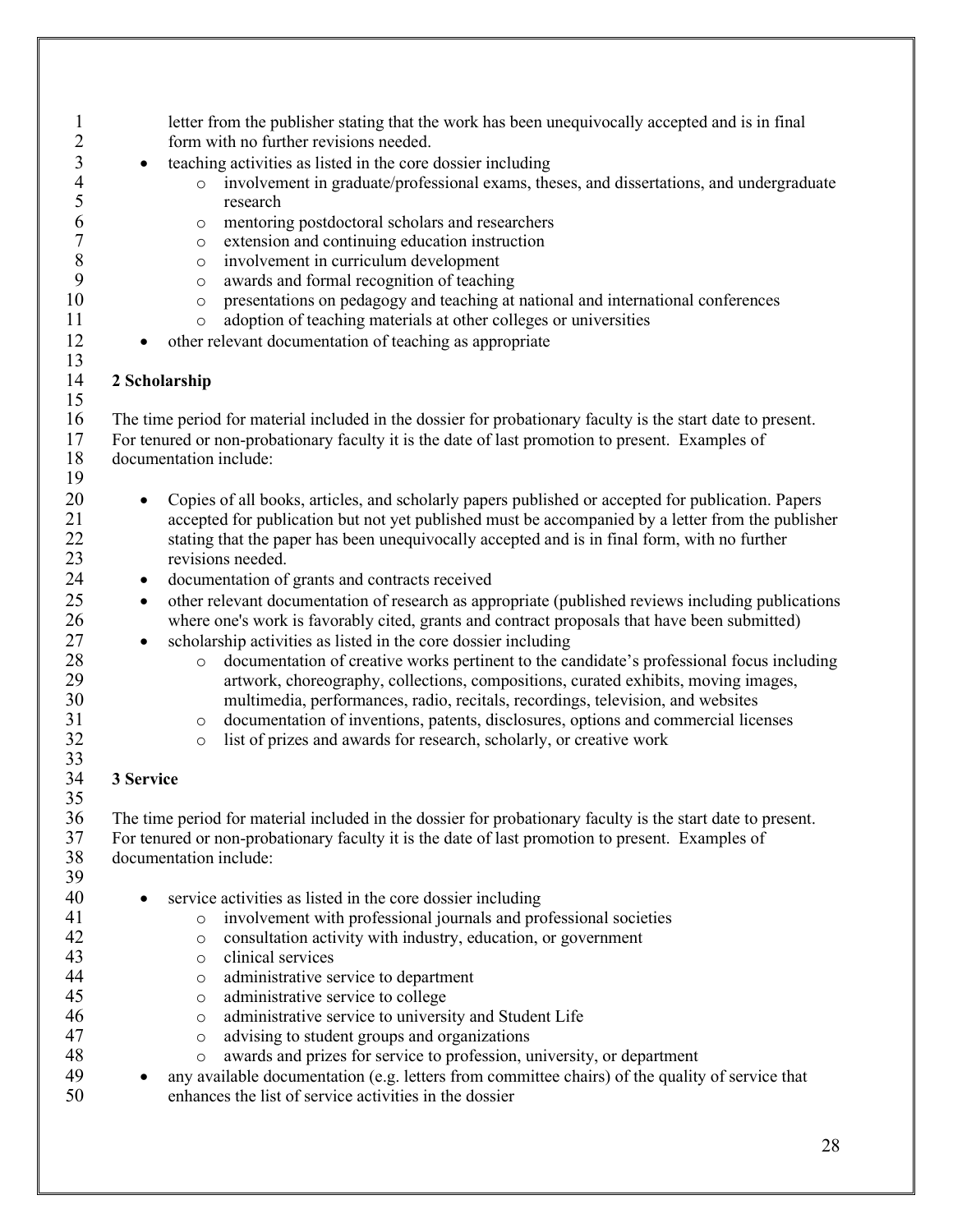#### <span id="page-28-0"></span> $\frac{1}{2}$ 2 **VII Appeals**

12

 $\frac{3}{4}$ 4 Faculty Rule  $\frac{3335-6-05}{3}$  sets forth general criteria for appeals of negative promotion and tenure<br>5 decisions. Appeals alleging improper evaluation are described in Faculty Rule  $\frac{3335-5-05}{3}$ . 5 decisions. Appeals alleging improper evaluation are described in Faculty Rul[e 3335-5-05.](https://trustees.osu.edu/bylaws-and-rules/3335-5)  $\frac{6}{7}$ 

7 Disagreement with a negative decision is not grounds for appeal. In pursuing an appeal, the faculty<br>8 member is required to document the failure of one or more parties to the review process to follow w 8 member is required to document the failure of one or more parties to the review process to follow written<br>9 nolicies and procedures. 9 policies and procedures.

#### <span id="page-28-1"></span> $\frac{10}{11}$ 11 **VIII Seventh-Year Reviews**

13 Faculty Rule  $\frac{3335-6-05}{2}$  sets forth the conditions of and procedures for a Seventh Year Review for a 14 faculty member denied tenure as a result of a sixth year (mandatory tenure) review. faculty member denied tenure as a result of a sixth year (mandatory tenure) review. 15

### <span id="page-28-2"></span>16 **IX Procedures for Student and Peer Evaluation of Teaching**

#### <span id="page-28-3"></span> $\frac{17}{18}$ 18 **A Student Evaluation of Teaching** 19

20 Use of the Student Evaluation of Instruction (eSEI) and the Student Reports on Teaching (SRT) is<br>21 required in every course offered in this department. Faculty members should choose a day late in the 21 required in every course offered in this department. Faculty members should choose a day late in the 22 semester when attendance is likely to be high if s/he is going to provide in-class time for students to 23 complete the evaluation using a mobile application. The faculty member must leave the classroom during<br>24 the time allotted for completing the evaluation. The faculty member should reiterate to students that the 24 the time allotted for completing the evaluation. The faculty member should reiterate to students that the<br>25 feedback provided in the evaluations is used both for performance reviews and to provide feedback that 25 feedback provided in the evaluations is used both for performance reviews and to provide feedback that 26 can be taken into account in future teaching. can be taken into account in future teaching.

#### $\frac{27}{28}$ 28 **B Peer Evaluation of Teaching**

<span id="page-28-4"></span> $\frac{29}{30}$ 30 The Chair of the Committee of the Eligible Faculty oversees the department's peer evaluation of teaching<br>31 process. Reasonable efforts are made to distribute service among the tenured faculty in order to support 31 process. Reasonable efforts are made to distribute service among the tenured faculty in order to support and encourage attention to the quality of teaching in the department. Although there is no presumption 32 and encourage attention to the quality of teaching in the department. Although there is no presumption<br>33 that a peer reviewer must be of equal or higher rank than the faculty member being reviewed, such a 33 that a peer reviewer must be of equal or higher rank than the faculty member being reviewed, such a model will be followed to the extent possible. model will be followed to the extent possible. 35

36 The responsibilities of the Committee with regard to peer evaluation of teaching are as follows: 37

- 38 to review the teaching of probationary tenure-track and probationary teaching faculty at least 39 once per year during the first two years of service, and at least twice more during the remainder<br>40 of the probationary period, with the goal of assessing teaching at all the levels of instruction to of the probationary period, with the goal of assessing teaching at all the levels of instruction to 41 which the faculty member is assigned
- 43 to review the teaching of tenured associate professors and teaching associate professors at least 44 once per year, with the goal of assessing teaching at all the levels of instruction to which the 45 faculty member is assigned over a three year period
- <sup>47</sup> to review the teaching of tenured professors and teaching professors at least once every four years with the goal of assessing teaching at all the levels of instruction to which the faculty member is 48 with the goal of assessing teaching at all the levels of instruction to which the faculty member is assigned during the vear of the review assigned during the year of the review

50

42

46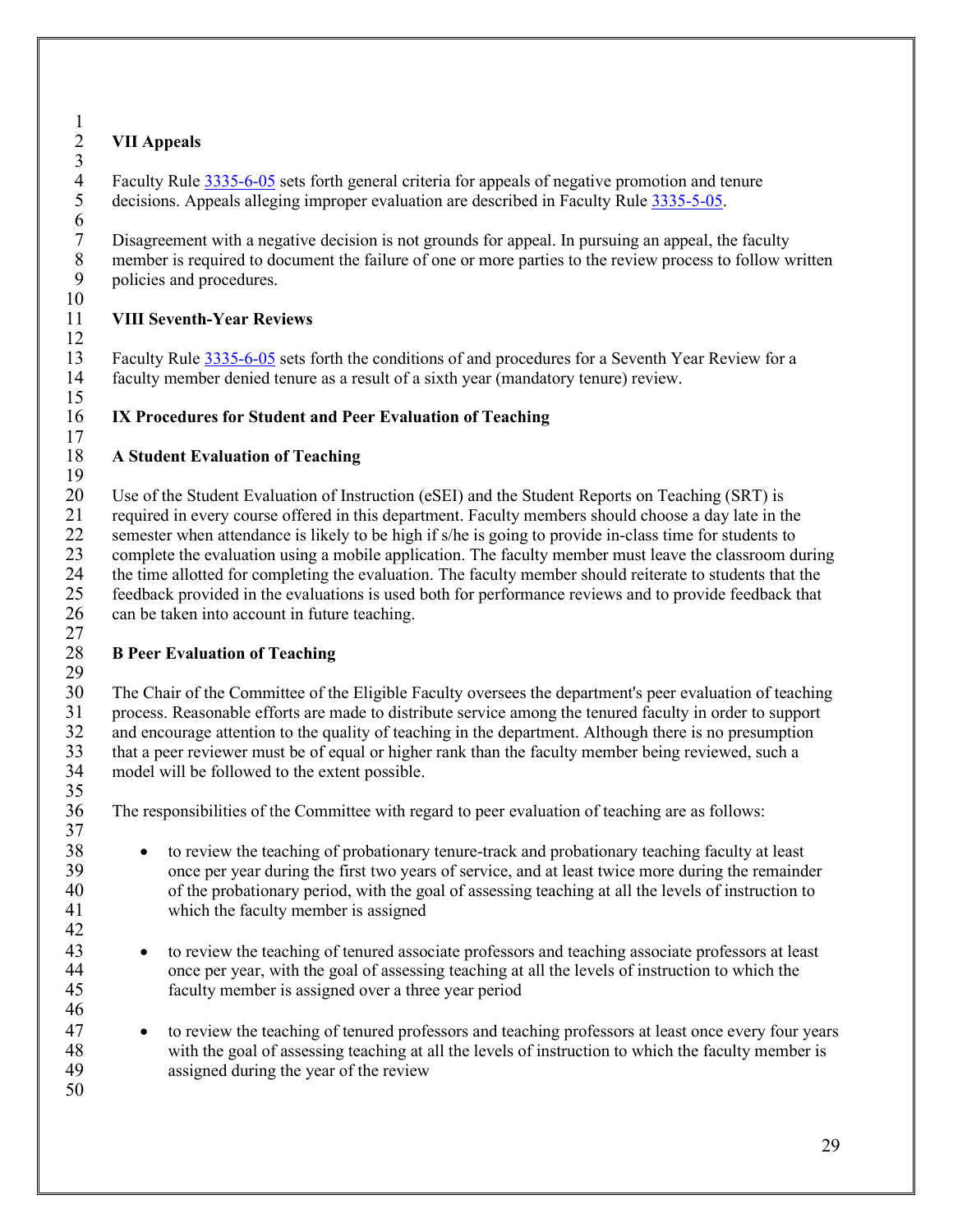- 1 To review, upon the department chair's request, the teaching of any faculty member not currently 2 scheduled for review. Such reviews are normally triggered by low or declining student<br>3 evaluations or other evidence of the need for providing assistance in improving teaching evaluations or other evidence of the need for providing assistance in improving teaching.
- 5 To review the teaching of a faculty member not currently scheduled for review, upon that individual's request, to the extent that time permits. Reviews conducted at the request of the 6 individual's request, to the extent that time permits. Reviews conducted at the request of the 7 faculty member are considered formative only. The department chair is informed that the review<br>8 took place, but the report is given only to the faculty member who requested the review. Faculty 8 took place, but the report is given only to the faculty member who requested the review. Faculty<br>9 seeking formative reviews should also seek the services of the Drake Institute for Teaching and 9 seeking formative reviews should also seek the services of the <u>Drake Institute for Teaching and</u> 10 [Learning.](https://drakeinstitute.osu.edu/)

12 Reviews conducted upon the request of the department chair or the faculty member focus on the specific<br>13 aspects of instruction requested by the chair or faculty member and may or may not include class 13 aspects of instruction requested by the chair or faculty member and may or may not include class<br>14 visitations visitations

15

11

 $\frac{4}{5}$ 

16 Regularly scheduled peer teaching evaluations (the first three situations listed above) are comprehensive

- 17 and should include, in addition to class visitation, review of course syllabi and related instruction 18 materials. In the case of peer review for the purposes of promotion and tenure reviews, the class v
- 18 materials. In the case of peer review for the purposes of promotion and tenure reviews, the class visitation is conducted by one or more senior peers whom the promotion and tenure chair has identified in
- 19 is conducted by one or more senior peers whom the promotion and tenure chair has identified in<br>20 consultation with the candidate. The peer reviewer should meet with the candidate to establish a t

20 consultation with the candidate. The peer reviewer should meet with the candidate to establish a time for<br>21 the visit and to understand the goals of the course and the candidate's teaching philosophy. If possible, the 21 the visit and to understand the goals of the course and the candidate's teaching philosophy. If possible, the

22 peer reviewer should attend two different class sessions over the course of the semester.

 $\frac{23}{24}$ 24 In observing the course and reviewing the syllabus and other materials, the peer reviewer should focus on such issues as the appropriateness of the course design given the goals and level of the course, the quality

25 such issues as the appropriateness of the course design given the goals and level of the course, the quality<br>26 and effectiveness of the instructional materials and assessment tools, and the appropriateness of the

26 and effectiveness of the instructional materials and assessment tools, and the appropriateness of the approach relative to current disciplinary knowledge. At the conclusion of the class visits, the review 27 approach relative to current disciplinary knowledge. At the conclusion of the class visits, the reviewer

28 meets with the candidate to give feedback and also submits a written report to the department chair,

- 29 copied to the candidate. The candidate may provide written comments on this report and the reviewer
- 30 may respond if he/she wishes. The reports are included in the candidate's promotion and tenure dossier.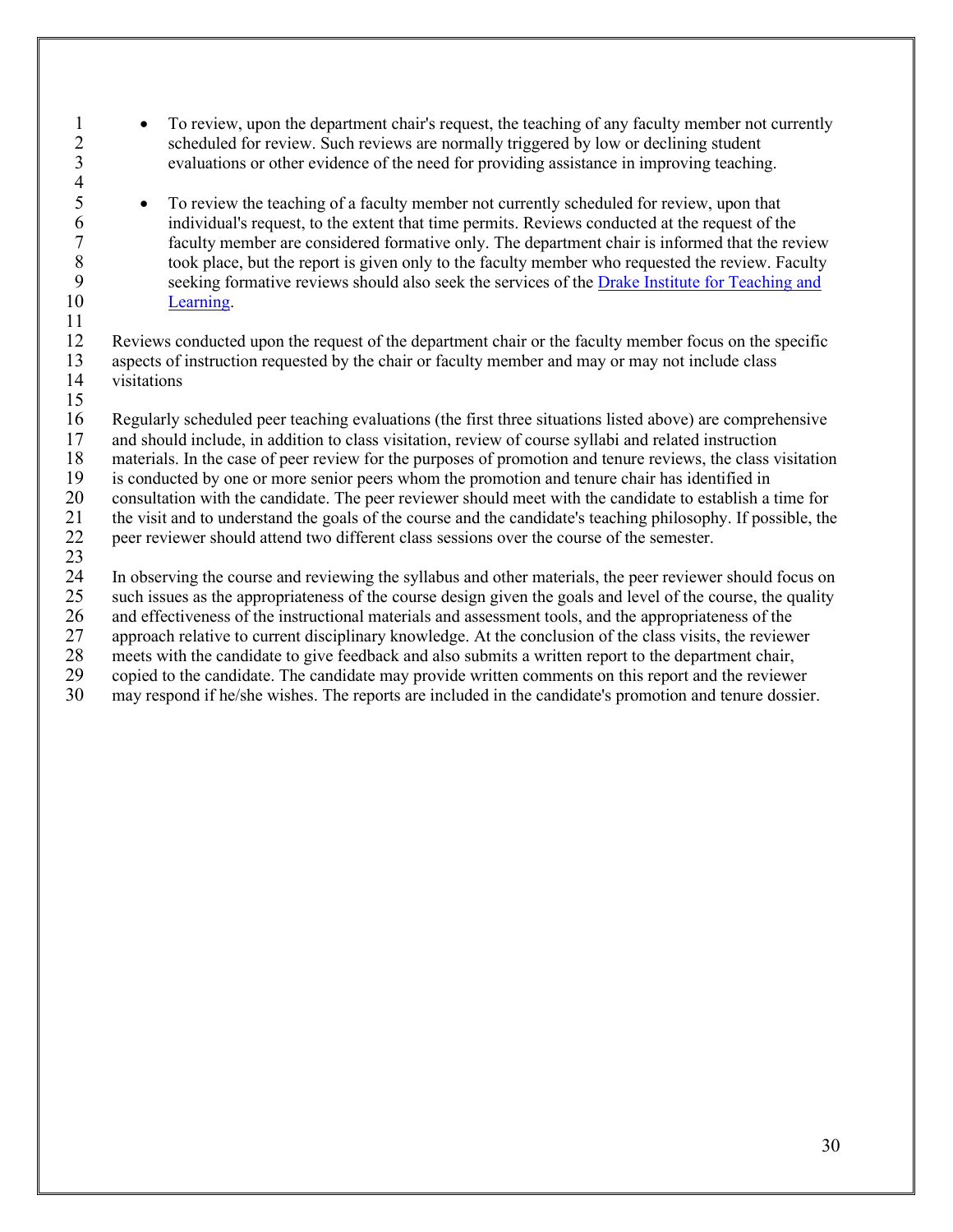### **Appendix A**

### **Department of Germanic Languages and Literatures Annual Faculty Report**

Name **Calendar Year**

#### **I. Courses Taught**

|                            | Course number, title and number of students |
|----------------------------|---------------------------------------------|
| $\ensuremath{\mathrm{SP}}$ |                                             |
|                            |                                             |
|                            |                                             |
|                            |                                             |
| SU                         |                                             |
|                            |                                             |
| AU                         |                                             |
|                            |                                             |
|                            |                                             |
|                            |                                             |

Comments:

- **II. Scholarship** (Please give complete bibliographical details; attach additional pages(s) if necessary; include items officially accepted for publication in the calendar year that have not yet appeared; with the one exception of category K, list only work that appeared, was accepted, or was undertaken in the year previous to the calendar year of this report).
	- A. Books:
	- B. Edited Volumes:
	- C. Journals Edited:
	- D. Articles and Essays: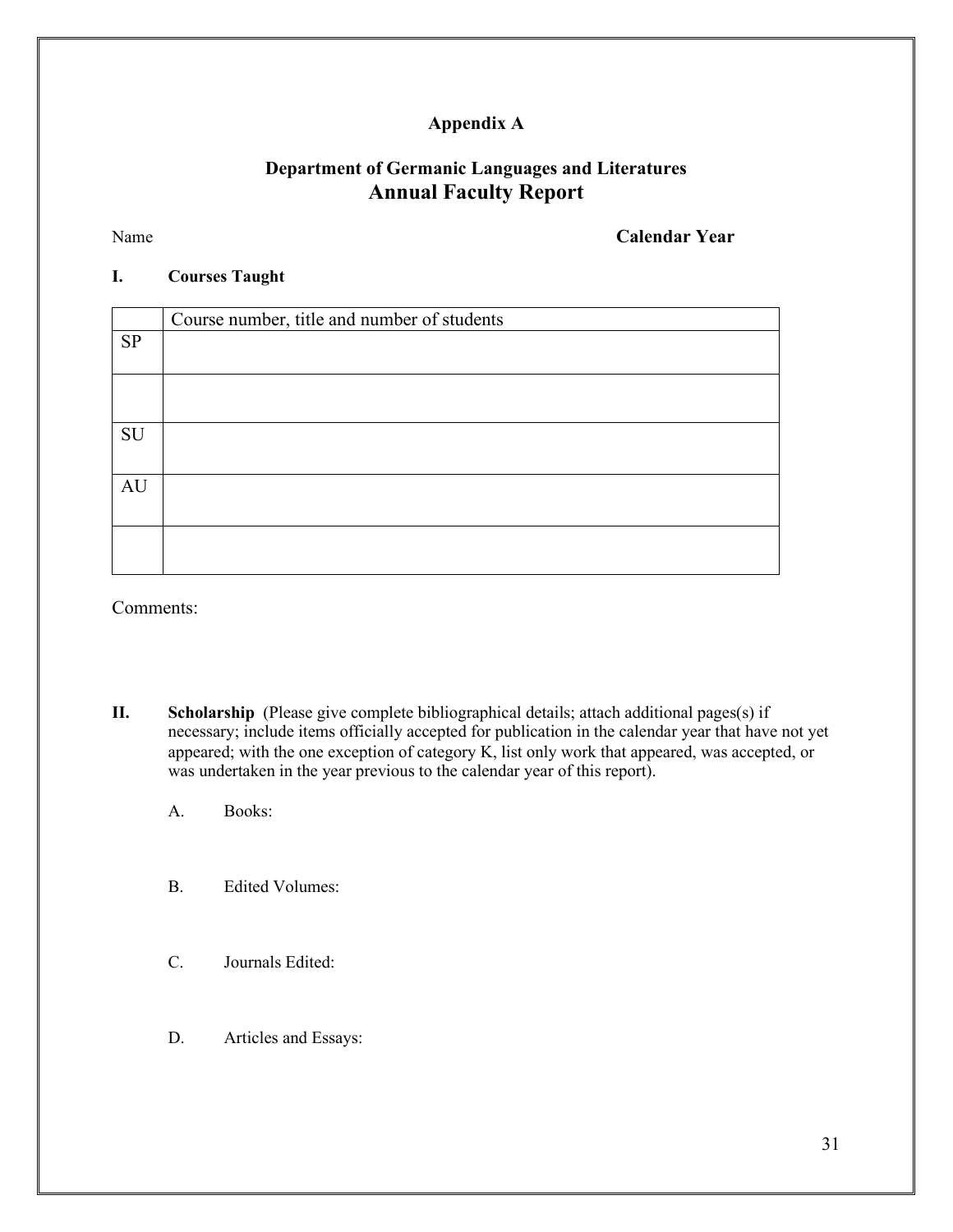- E. Book Reviews:
- F. Invited Lectures:
- G. Panels and Papers (give title of panel or paper, sponsoring organization, location of meeting, and month):
- H. Research in Progress (be as specific as necessary to convey the theme, nature, and envisioned result of your work; what precisely was accomplished in the calendar year):
- I. Evaluation of Scholarship (reading scholarly manuscripts; contributing editor, editorial board, external P&T reader):
- J. Other:
- K. List here books that appeared in the year previous to the calendar year of this report:

Comments:

#### **III. Involvement with Graduate Students and Undergraduate Honors Students**

- A. Dissertation Advising
	- (1) Completed (give name of student, title, and month of completion):
	- (2) In Progress (give name of student and topic or title):

#### B. Dissertation Committees

(1) Completed (give name of student, title, and month of completion):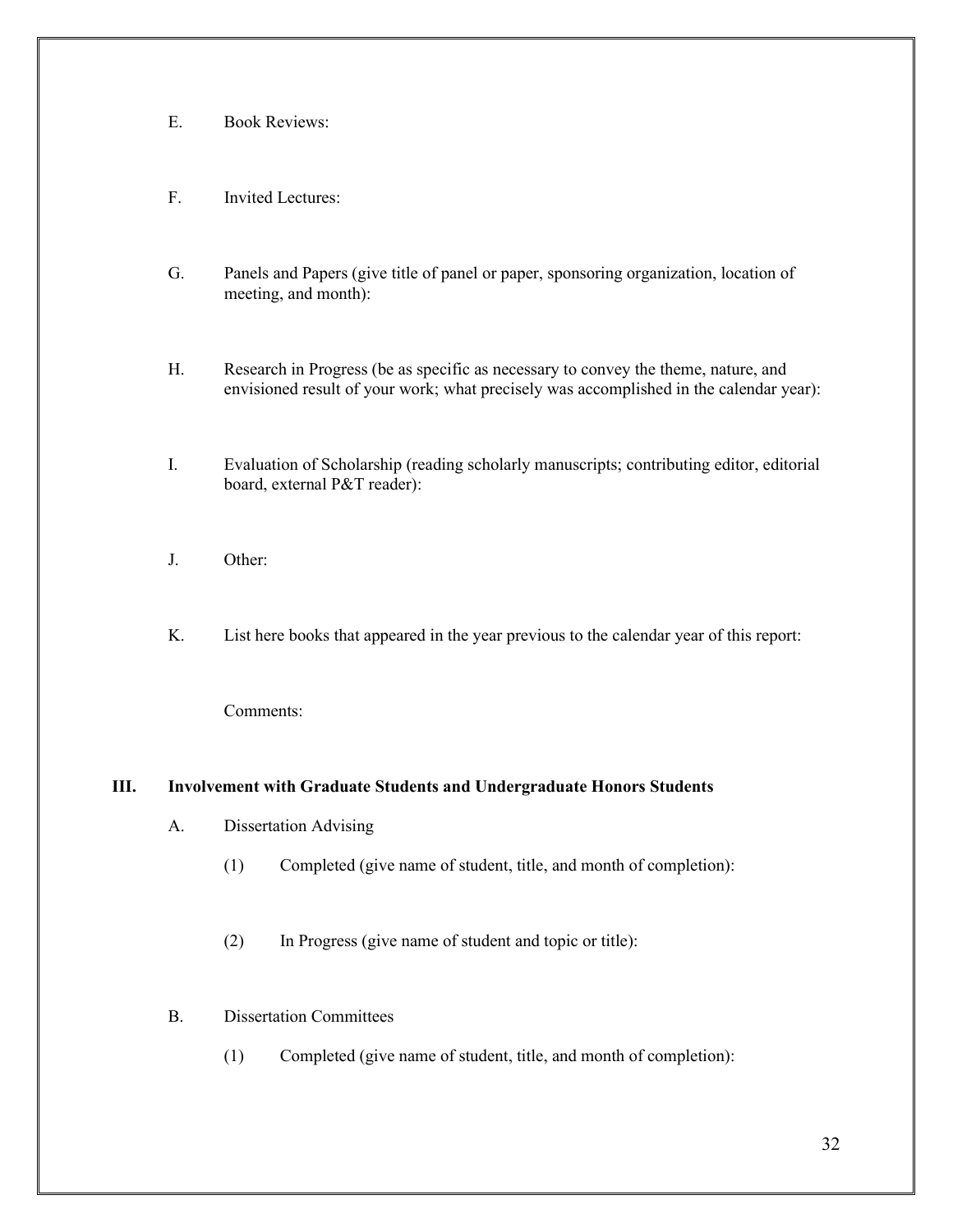- (2) In Progress (give name of student and topic or title):
- C. M.A. Thesis Committees
	- (1) Completed (give name of student, title, and month of completion; asterisk those where you served as chairperson):
	- (2) In Progress (give name of student and topic or title; asterisk those where you are serving as chairperson):
- D. Honors Thesis Committees
	- (1) Completed (give name of student, title, and month of completion; asterisk those where you served as chairperson):
	- (2) In Progress (give name of student and topic or title; asterisk those where you are serving as chairperson):
- E. Departmental Candidacy Examination Committee(s) (indicate name of student, month, and asterisk those where you served as chairperson):
- F. Master's Examination Committee(s) (indicate name of student, month, and asterisk those where you served as chairperson):
- G. Graduate School Representative at Candidacy Examinations in other departments (indicate name of student, department, and month):

Comments:

#### **IV. Offices Held and Committee Assignments**

A. Department: